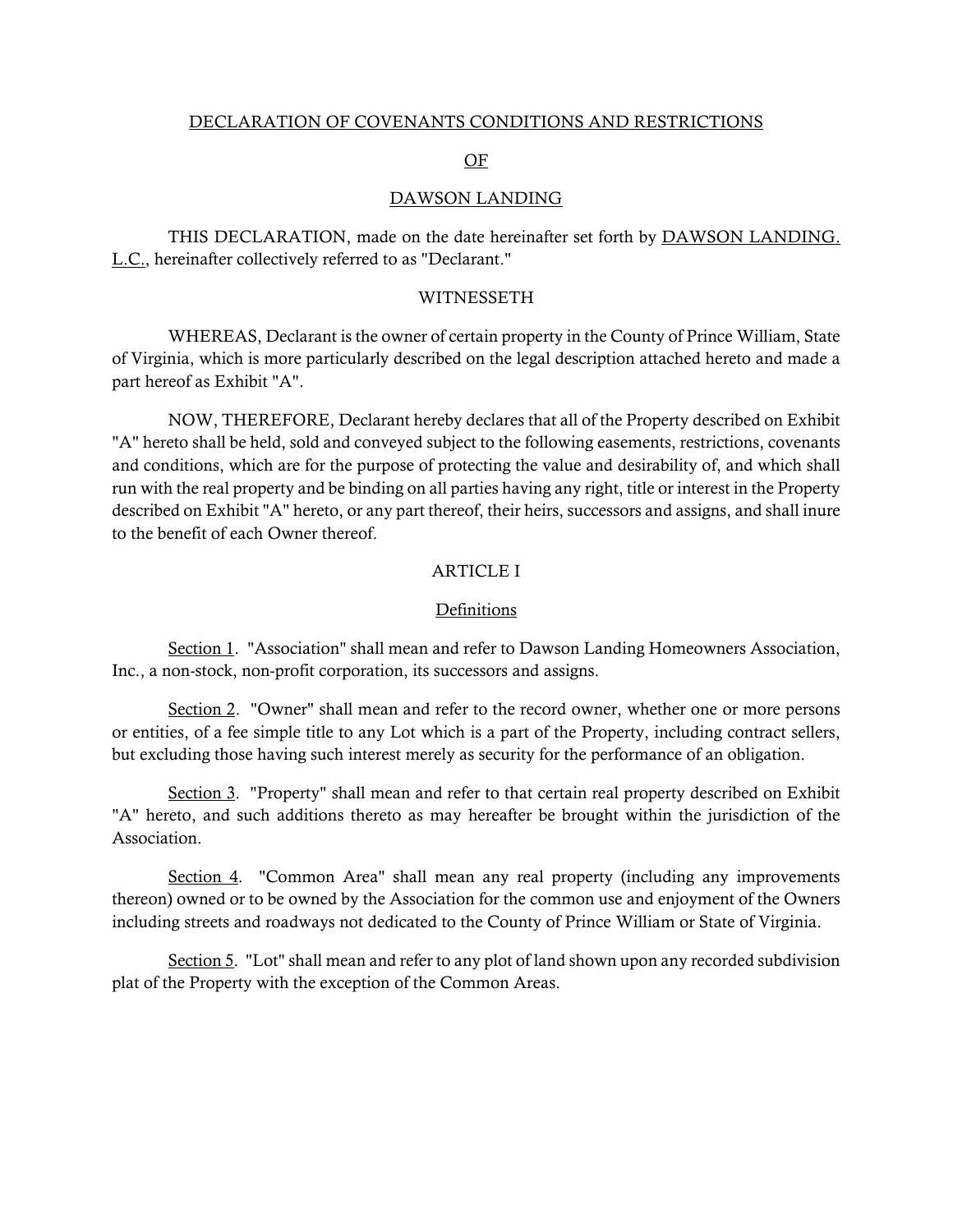Section 6. "Declarant" shall mean and refer to Dawson Landing, L.C., its successors and assigns if such successors or assigns should acquire more than one undeveloped Lot from the Declarant for the purpose of development, but only to the extent that any of the rights, reservation, easements, interests, exemptions, privileges and powers of the Declarant are specifically assigned or transferred to such successors or assigns.

Section 7. "Mortgagee" shall mean the holder of any recorded mortgage, or the party secured or beneficiary of any recorded deed of trust, encumbering one or more of the Lots. "Mortgage," as used herein, shall include deeds of trust. "First Mortgage," as used herein, shall mean a mortgage with priority over other mortgages. As used in this Declaration, the term "Mortgagee" shall mean any mortgagee and shall not be limited to institutional mortgagees. As used in this Declaration, the term "institutional mortgagee" or "institutional holder" shall include banks, trust companies, insurance companies, mortgage insurance companies, savings and loan associations, trusts, mutual savings banks, credit unions, pension funds, mortgage companies, Federal National Mortgage Association ("FNMA"), Federal Home Loan Mortgage Corporation ("FHLMC"), all corporations and any agency or department of the United States Government or of any state or municipal government. As used in this Declaration, the term "holder" or "mortgagee" shall include the parties secured by any deed of trust or any beneficiary thereof.

Section 8. "Participating Builder" shall mean a person designated in writing by the Declarant as such.

## ARTICLE II

## Property Rights

Section 1. Owner's Easements of Enjoyment. Every Owner shall have a right and easement of enjoyment in and to the Common Area, which shall be appurtenant to and shall pass with the title to, every Lot, subject to the following provisions:

(a) The right of the Association to suspend the voting rights of an Owner for any period during which an assessment against his Lot remains unpaid; and for a period not to exceed sixty (60) days for an infraction of its published rules and regulations;

(b) The right of the Association to dedicate or transfer all or any part of the Common Area to any public or municipal agency, authority or utility for purposes consistent with the purpose of this Declaration and subject to such conditions as may be agreed to by the members and further subject to the then existing laws and applicable ordinances; provided, however, that no such dedication or transfer or determination as to the purposes or as to the conditions thereof, shall be effective unless two-thirds (2/3) of each class of the then voting members of the Association consent to such dedication, transfer, purpose and conditions, at any special meeting of the members duly called for such purpose.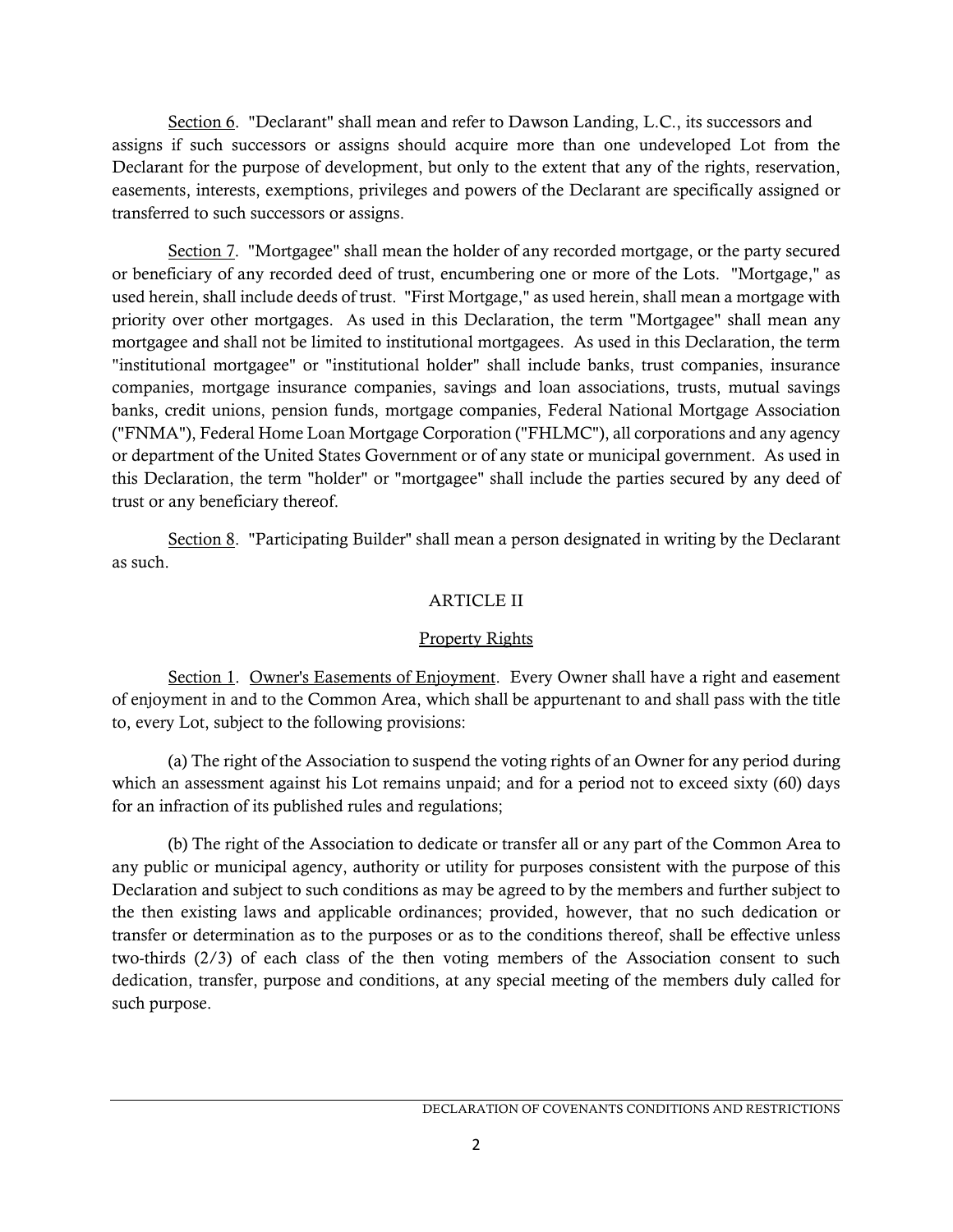(c) The right of the Association to establish uniform rules and regulations pertaining to the use of the Common Area and any facilities thereon;

(d) The right of the Declarant (and its sales agents and representatives) to the non-exclusive use of the Common Area for display and exhibit purposes, which right Declarant hereby reserves, provided, however, that such use shall not be for a period of more than ten (10) years after the conveyance of the Common Area to the Association, or the sale of all the residential Lots within the Properties, whichever is the earlier; provided, further, that no such use by Declarant or its sales agents or representatives shall otherwise restrict the members in their use and enjoyment of the Common Area or any facilities thereon;

(e) The right of the Association to charge reasonable admission and other fees for the use of any recreational facility which may be situated on the Common Area.

(f) The right of the Association to regulate parking on the Common Area through the granting of easements or promulgation of rules and regulations.

(g) The right of the Association, acting by and through its Board of Directors, to grant licenses, rights of way and easements for access or for the construction, reconstruction, maintenance and repair of any utility lines or appurtenances, whether public or private, to any municipal agency, public utility, the Declarant or any other person; provided, however, that no such licenses, rights of way or easements shall be unreasonably and permanently inconsistent with the rights of the members to the use and enjoyment of the Common Area; and

(h) The right of the Association, acting by and through its Board of Directors, to enter into agreements whereby the Association acquires leaseholds, membership or other possessory or use interests in real or personal property for the purpose of promoting the enjoyment, recreation or welfare of the members of the Association and to declare expenses incurred in connection therewith to be common expenses of the Association.

Section 2. Delegation of Use. Any Owner may delegate, in accordance with the By-laws, his right of enjoyment to the Common Area to the members of his family, his tenants, or contract purchasers who reside on the Property.

# ARTICLE III

# Membership and Voting Rights

Section 1. Membership. Every Owner of a Lot which is subject to assessment shall be a member of the Association. Membership shall be appurtenant to and may not be separated from ownership of any Lot which is subject to assessment.

Section 2. Voting Rights. The Association shall have two (2) classes of voting membership.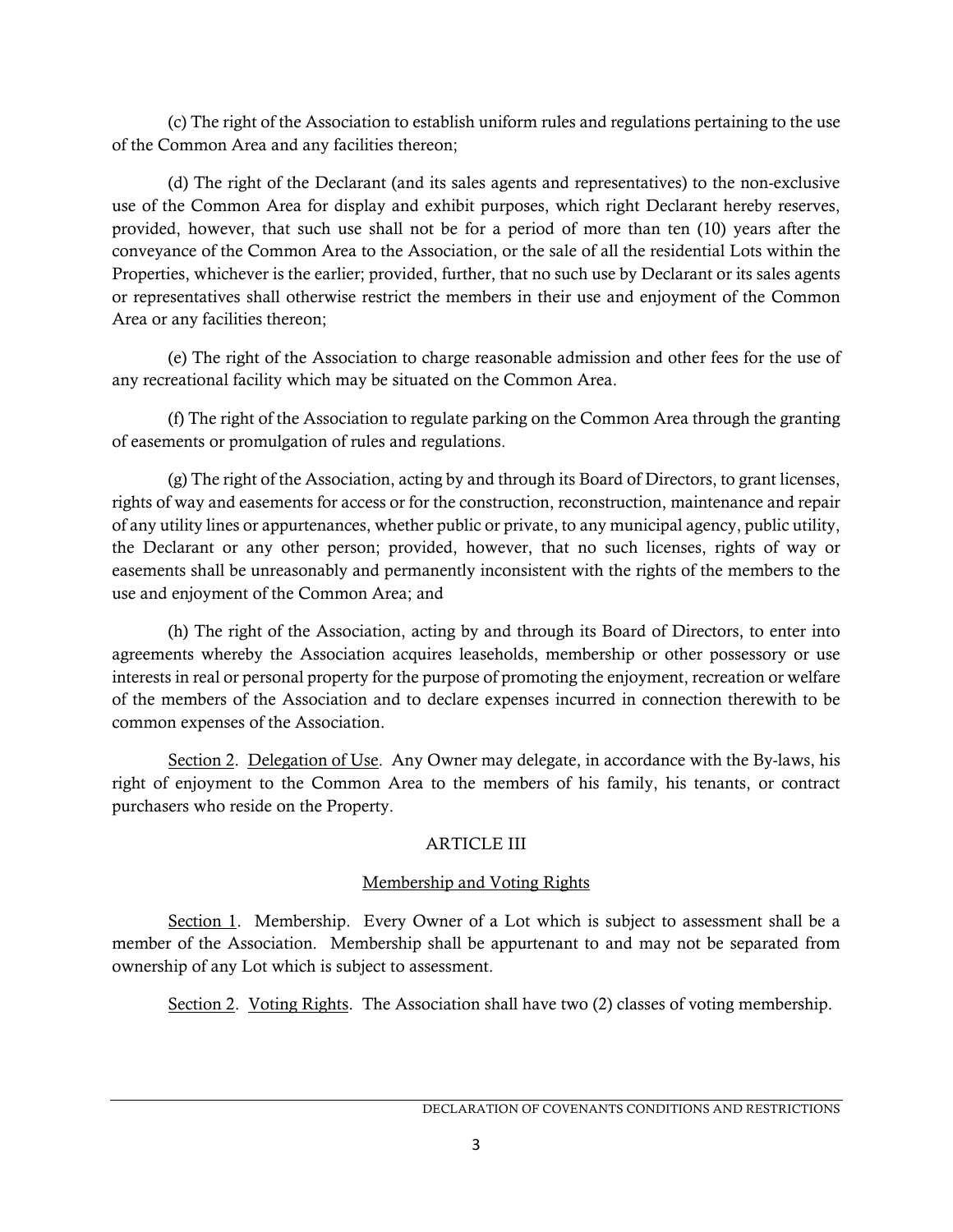Class A. Class A members shall be all Owners with the exception of the Declarant and shall be entitled to one (1) vote for each Lot owned. When more than one (1) person holds an interest in any Lot, all such persons shall be members. The vote for such Lot shall be exercised as they among themselves determine, but in no event shall more than one (1) vote be cast with respect to any Lot.

Class B. The Class B member shall be the Declarant and shall be entitled to three (3) votes for each Lot owned. The Class B membership shall cease and be converted to a Class A membership on the happening of either of the following events, whichever occurs earlier:

(i) when the total votes outstanding in Class A membership equal the total votes outstanding in the Class B membership; or.

(ii) December 31, 2000.

 Notwithstanding the foregoing, in the event of annexation of any additional properties, Class B membership shall be reviewed with respect to all Lots owned by the Declarant on the annexed property, which Class B membership shall cease and be converted to Class A membership on the happening of either of the following events, whichever occurs first:

> (i) when the total votes outstanding in the Class A memberships in the annexed property equal the total votes outstanding in the Class B membership in such annexed property, or

> (ii) Four (4) years from the date of recordation of the Deed of Dedication or Supplemental Declaration for such annexed property.

# ARTICLE IV

# Covenant for Maintenance Assessments

Section 1. Creation of the Lien and Personal Obligation of Assessments. The Declarant, for each Lot owned within the Property, hereby covenants, and each Owner of any Lot by acceptance of a deed therefor, whether or not it shall be so expressed in such deed, is deemed to covenant and agree to pay to the Association: (1) annual assessments or charges, and (2) special assessments for capital improvements, such assessments to be established and collected as hereinafter provided. The annual and special assessments, together with interest, costs, and reasonable attorneys' fees, shall be a charge on the Lot (including all improvements thereon), and shall be a continuing lien upon the Property against which each such assessment is made. Each such assessment, together with interest, costs, and reasonable attorneys' fees, shall also be the personal obligation of the person who was the Owner of such property at the time when the assessment fell due. The personal obligation for delinquent assessments shall not pass to his successors in title unless expressly assumed by them.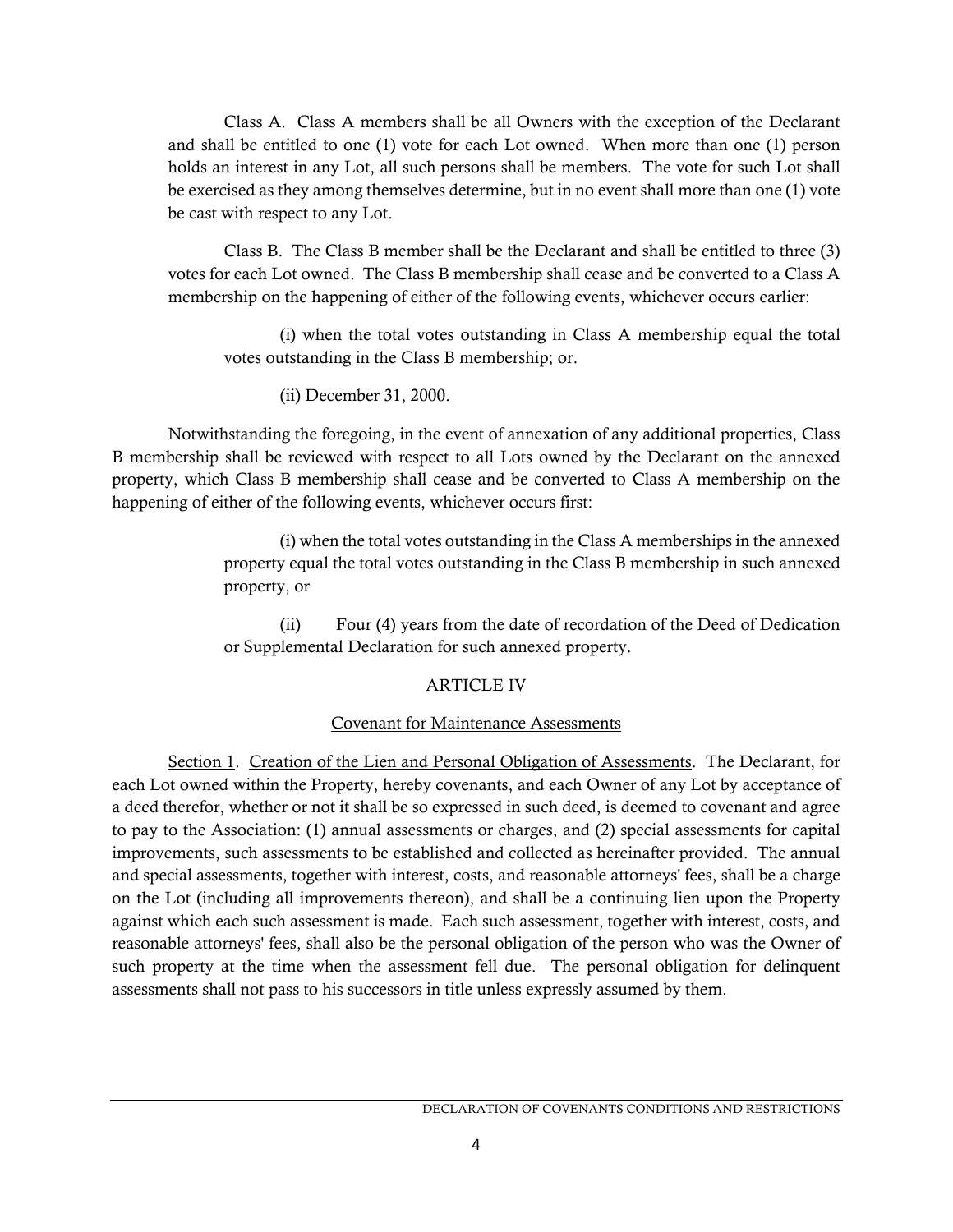Section 2. Purpose of Assessments. The assessments levied by the Association shall be used exclusively to promote the recreation, health, safety, and welfare of the residents in the Property and for the improvement and maintenance of the Common Area and easement areas.

Section 3. Basis and Maximum of Annual Assessments. Until January 1 of the year immediately following the conveyance of the first Lot to an Owner, the maximum annual assessment shall be Five Hundred Forty Dollars (\$540.00) for Class A members, other than Participating Builders. The Class B member and Participating Builder shall pay 25% of the Class A member assessment and the Class B member covenants and agrees to fund any budget operating deficits until the Class B member (Declarant) has conveyed 75% of said Lots to Owners, (other than Declarant and Participating Builder). Notwithstanding the foregoing, Declarant and Participating Builder shall pay full assessments on all Lots owned by Declarant and Participating Builder upon which a dwelling unit has been completed and is occupied.

(a) From and after January 1 of the year immediately following the conveyance of the first Lot to an Owner, the maximum annual assessment may be increased by the Board of Directors, without a vote of the Class A membership, by an amount equal to ten percent (10%) of the maximum annual assessment for the preceding year plus the amount by which any ad valorem real estate taxes and insurance premium payable by the Association have increased over amounts payable for the same or similar items for the previous year.

(b) From and after January 1 of the year immediately following the conveyance of the first Lot to an Owner, the maximum annual assessment may be increased above ten percent (10%) by vote of at least two-thirds (2/3) of each class of members who are voting, in person or by proxy, at a meeting duly called for this purpose.

(c) The Board of Directors may from time to time fix the annual assessment at an amount not in excess of the maximum.

Section 4. Special Assessments for Capital Improvements. In addition to the annual assessments authorized above, the Association may levy, in any assessment year, a special assessment applicable to that year only for the purpose of defraying, in whole or in part, the cost of any construction, reconstruction, repair or replacement of a capital improvement upon the Common Area, including fixtures and personal property related thereto, provided that any such assessment shall have the assent of at least two-thirds (2/3) of the votes of each class of members who are voting in person or by proxy at a meeting duly called for this purpose.

Section 5. Notice and Quorum for any Action Authorized Under Section 3 and 4. Written notice of any meeting called for the purpose of taking any action authorized under Section 3 or 4 shall be sent to all members not less than thirty (30) days not more than sixty (60) days in advance of the meeting. At the first such meeting called, the presence of members or of proxies entitled to cast sixty percent (60%) of all the votes of each class of membership shall constitute a quorum. If the required quorum is not present, another meeting may be called subject to the same notice requirement and the required quorum at the subsequent meeting shall be one-half (1/2) of the required quorum at the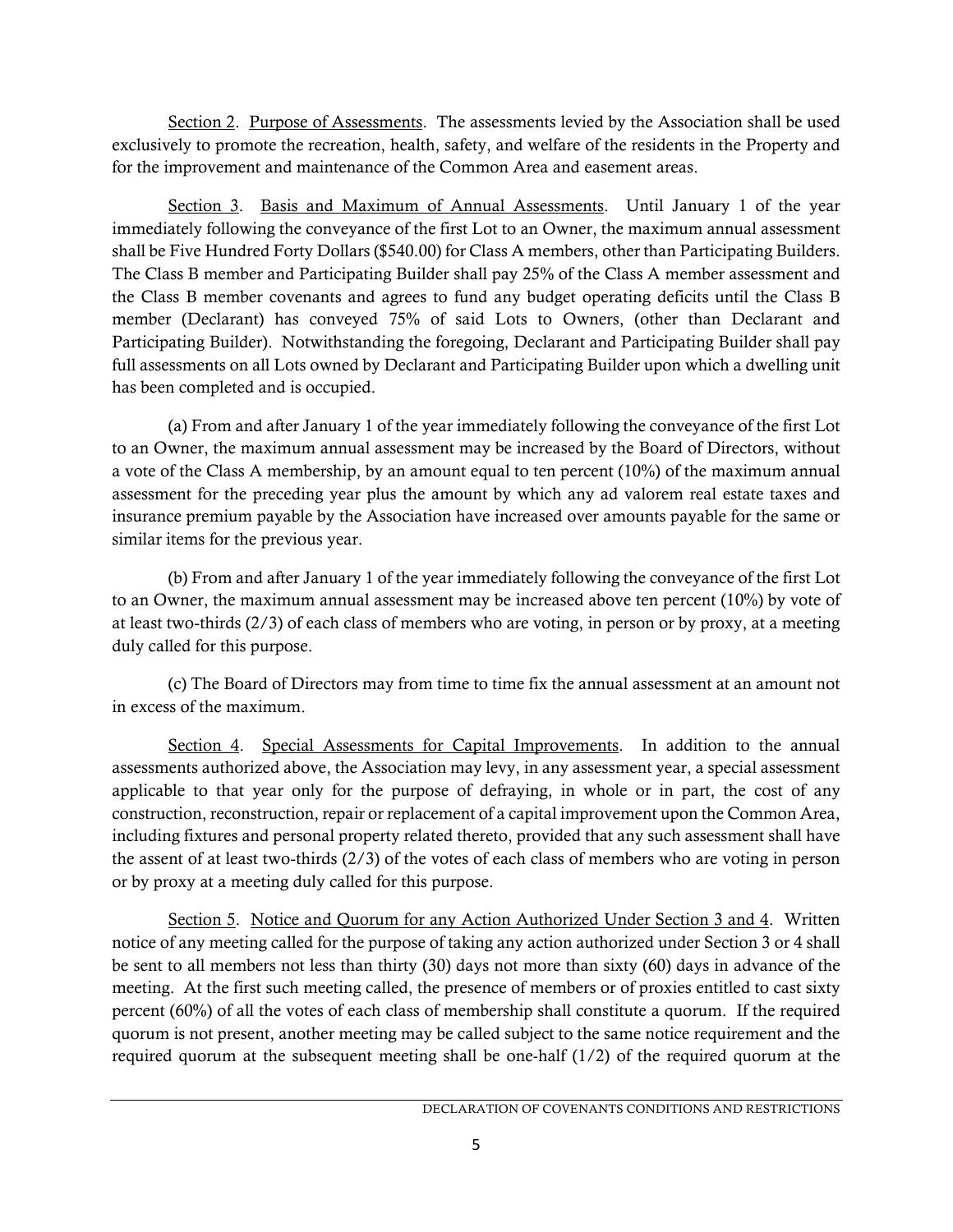preceding meeting. No such subsequent meeting shall be held more than sixty (60) days following the preceding meeting.

Section 6. Uniform Rate of Assessment. Except as otherwise provided in Section 3 of this Article IV, both annual and special assessments must be fixed at a uniform rate for all Lots and may be collected in advance on a monthly or quarterly basis.

Section 7. Date of Commencement of Annual Assessments: Due Dates. The annual assessments provided for herein shall commence as to all Lots on the first day of the month following the conveyance of any portion of the Common Area to the Association. The first annual assessment shall be adjusted according to the number of months remaining in the calendar year. The Board of Directors shall fix the amount of the annual assessment against each Lot at least thirty (30) days in advance of each annual assessment period. Written notice of the annual assessment shall be sent to every Owner subject thereto. The due dates shall be established by the Board of Directors. The Association shall, upon demand, and for a reasonable charge, furnish a certificate signed by an officer for the Association setting forth whether the assessments on a specified lot have been paid. A properly executed certificate of the Association with the status of assessments on the Lots shall be binding on the Association on the date of its issuance.

Section 8. Effect of Non-Payment of Assessments: Remedies of the Association. Any assessment not paid within thirty (30) days after the due date shall be assessed a late fee and shall bear interest from the due date at a rate of ten percent (10%) interest per annum or such greater amount as may be determined by the Board of Directors. The Association may bring an action at law against the Owner personally obligated to pay the same, or foreclose the lien against the Lot (and all improvements thereon). No Owner may waive or otherwise escape liability for the assessments provided for herein by non-use of the Common Area or abandonment of his Lot.

Section 9. Subordination of the Lien to Mortgages. The lien of the assessments provided for herein shall be subordinate to the lien of any first mortgage or deed of trust. Sale or transfer of any Lot shall not affect the assessment lien. However, the sale or transfer of any Lot pursuant to mortgage or deed of trust foreclosure or any proceeding in lieu thereof, shall extinguish the lien of such assessments as to payments which became due prior to such sale or transfer. No sale or transfer shall relieve such Lot from liability for any assessments thereafter becoming due or from the lien thereof. No amendment to this section shall affect the rights of the holder of any first mortgage on any Lot (or the indebtedness secured thereby) recorded prior to recordation of such amendment unless the holder thereof (or the indebtedness secured thereby) shall join in the execution of such amendment.

Section 10. Exempt Property. The following property subject to this Declaration shall be exempt from the assessments created herein:

(a) all properties dedicated to and accepted by a local public authority;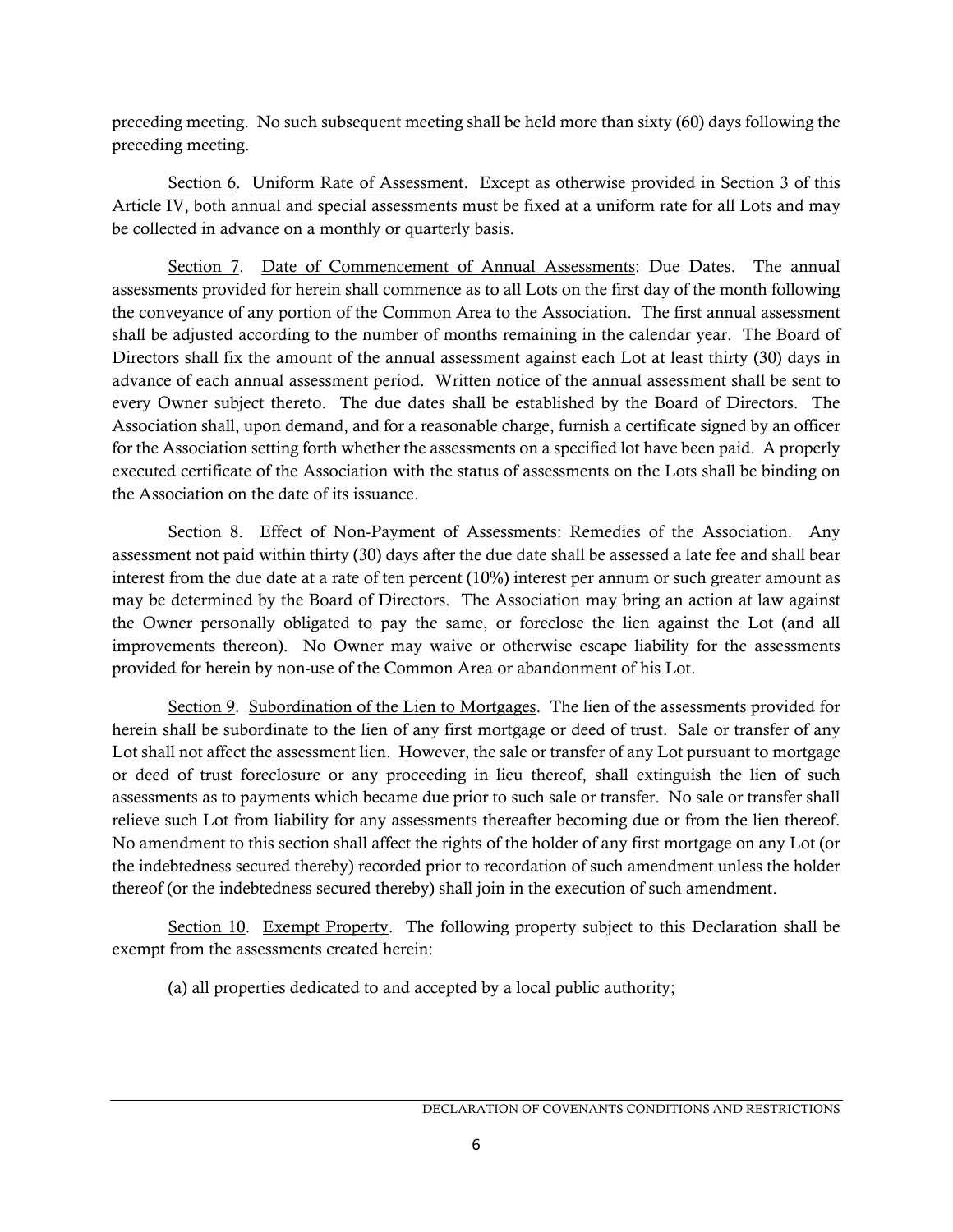### (b) the Common Area; and

(c) all properties owned by a charitable or non-profit organization exempt from taxation by the laws of the Commonwealth of Virginia, provided that no land or improvements devoted to dwelling use shall be exempt from said assessments.

Section 11. Reserves for Replacements. The Association may establish and maintain a reserve fund for replacements of the Common Area by the allocation and payment monthly to such reserve fund of an amount to be designated from time to time by the Board of Directors. Such fund shall be conclusively deemed to be a common expense of the Association and may be deposited in any banking institution, the accounts of which are insured by any State or by an agency of the United States of America or may, In the discretion of the Board of Directors, be invested in obligations of, or fully guaranteed as to principal by, the United States of America. The reserve for replacements of the Common Area may be expended only for the purpose of effecting the replacement of the Common Area, major repairs to or replacement of any equipment, and for start-up expenses and operating contingencies of a non-recurring nature relating to the Common Area. The Association may establish such other reserves for such other purposes as the Board of Directors may from time to time consider being necessary or appropriate. The proportional interest of any member in any such reserves shall be considered an appurtenance of his Lot and shall not be separately withdrawn, assigned or transferred or otherwise separated from the Lot to which it appertains and shall be deemed to be transferred with such Lot.

Section 12. Initial Working Fund. The Board of Directors shall levy an "initial" assessment against the Owner of a Lot other than a Participating Builder who is a Class "A" member at the time of conveyance. Such initial assessment shall be in an amount equal to two (2) months of the initial Annual Assessment, and shall be used for commencing the business of the Association or any other purpose established by the Board of Directors.

# ARTICLE V

# Architectural Control

Section 1. Building Restrictions. No building, fence, wall or other structure shall be commenced, erected or maintained upon the Property, nor shall any exterior addition to or change or alternation therein be made (including change in color) until the plans and specifications showing the nature, kind, shape, height, materials, and location of the same shall have been submitted to and approved in writing as to harmony of external design and location in relation to surrounding structures and topography by the Architectural Review Board ("Review Board").

Section 2. Composition of Review Board. The Review Board shall be comprised of three (3) or more members appointed by the Board of Directors. Members shall serve staggered three (3) year terms as determined by the Board of Directors. Members of the Review Board may be removed by the Board of Directors with or without cause. Appointments to fill vacancies in unexpired terms shall be made in the same manner as the original appointment.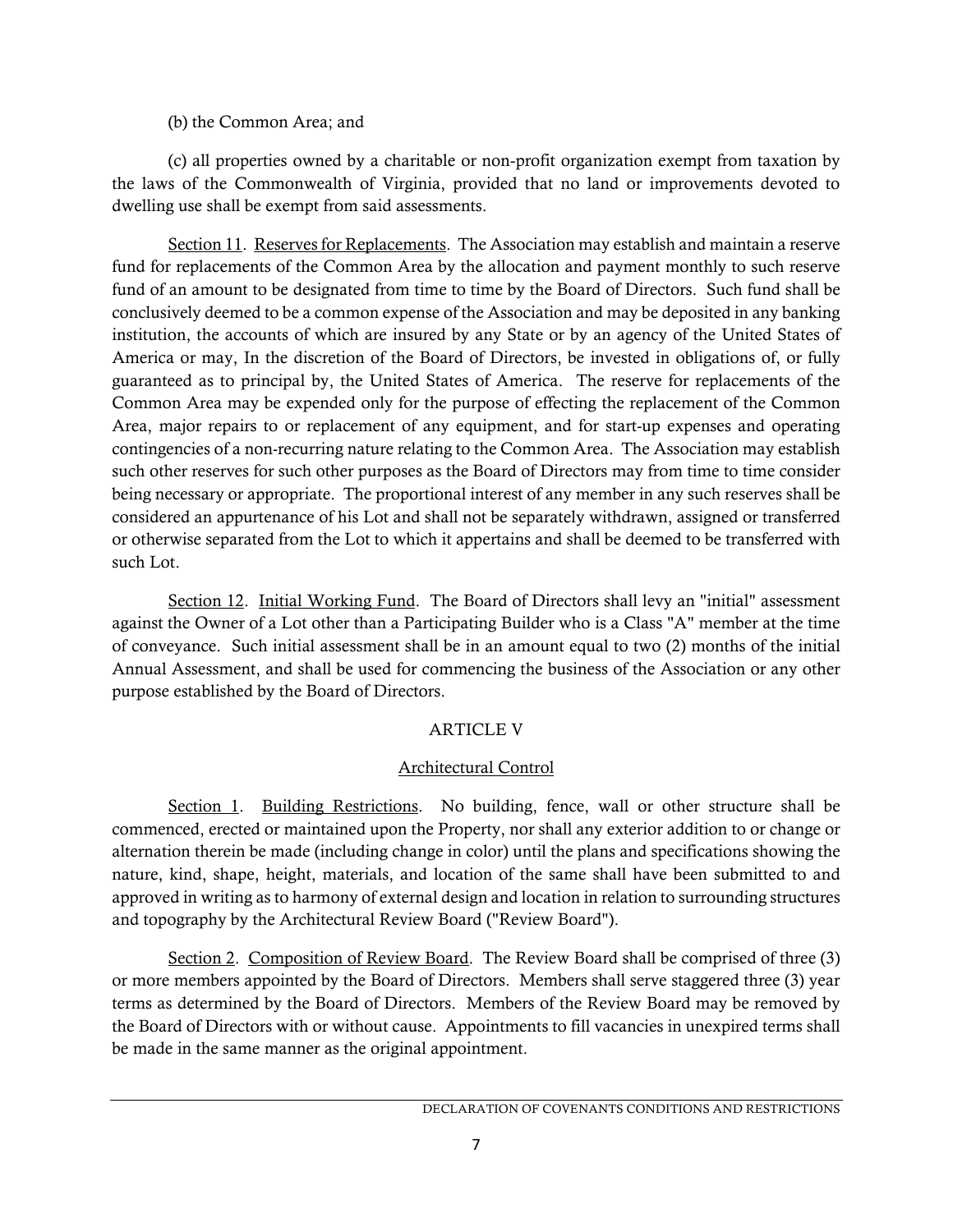Section 3. Officers. At the first meeting of the Review Board following each Annual Meeting of Members, the Review Board shall elect from among themselves a Chairman, a Vice Chairman and a Secretary who shall perform the usual duties of their respective offices.

Section 4. Duties of Review Board. The Review Board shall regulate the external design, appearance and locations of the Property and improvements thereon in such a manner so as to preserve and enhance values and to maintain harmonious relationship among structures and the natural vegetation and topography. In furtherance thereof, the Review Board shall:

(a) Review and approve, modify or disapprove, within forty-five (45) days, all written applications of Owners for improvements or additions to Lots or for modifications and changes to the improvements to the Lots. All applications not acted upon within forty-five (45) days shall be deemed approved;

(b) Periodically inspect the Property for compliance with architectural standards and approved plans for alteration;

(c) Adopt architectural standards subject to the confirmation of the Board of Directors;

(d) Adopt procedures for the exercise of its duties; and

(e) Maintain complete and accurate records of all actions taken.

Section 5. Appeal. Any aggrieved party may appeal to the Board of Directors.

Section 6. Declarant Exempt. Notwithstanding any provision of this Declaration to the contrary, the provisions of this Article V shall not be applicable to the Declarant or any part of the Property owned by the Declarant, or to any Lot owned by a Participating Builder provided that the Declarant shall have first approved the plans of the Participating Builder in writing.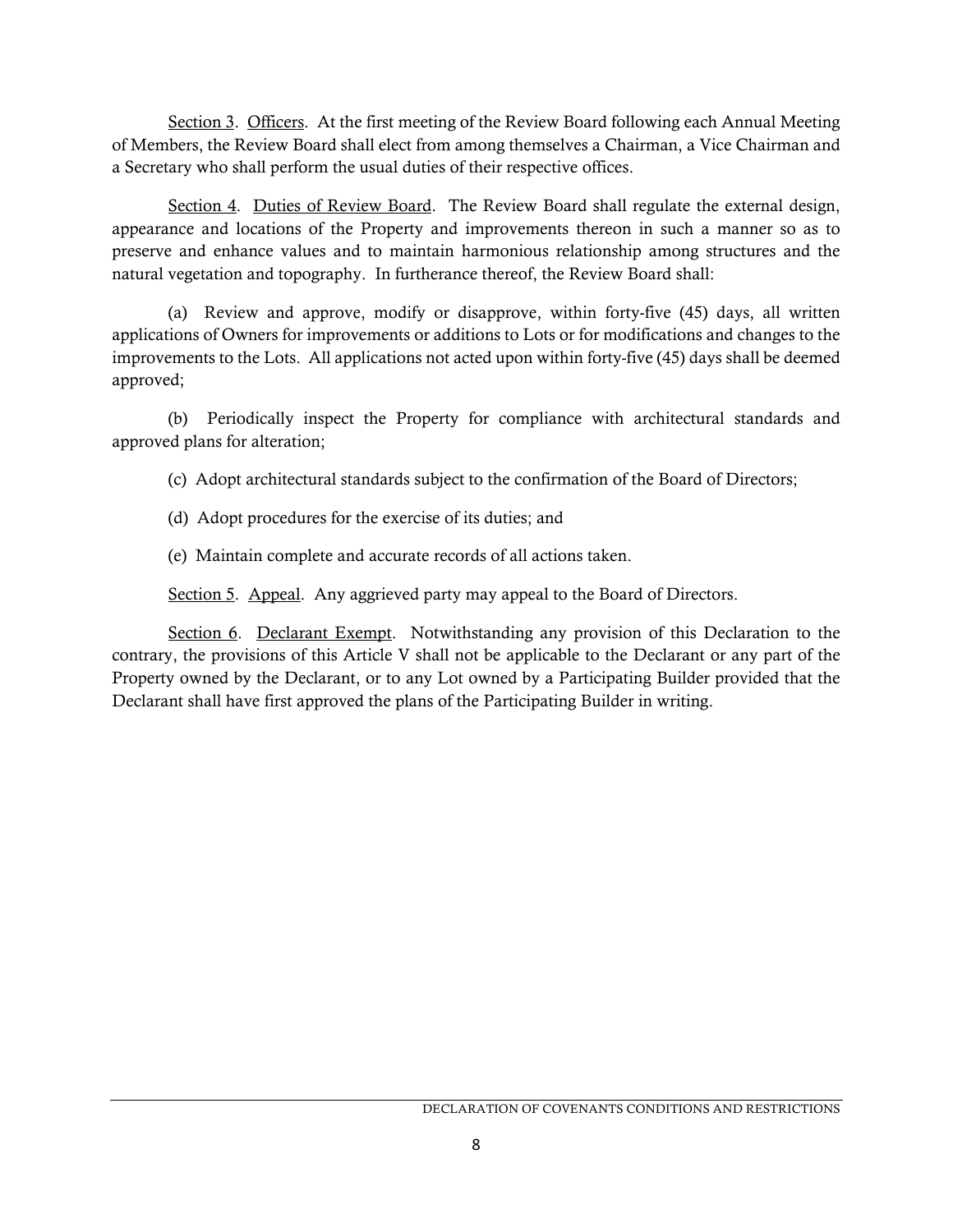### ARTICLE VI

#### Use Restrictions

In addition to all other covenants contained herein, the use of the Property and each Lot therein is subject to the following:

Section 1. The Lots shall be used for residential purposes exclusively, and no building shall be erected, altered, placed or permitted to remain on any such Lot other than one used as a singlefamily dwelling. Nothing contained in this Article VI or elsewhere in this Declaration shall be construed to prohibit the Declarant or Participating Builder from the use of any Lot or dwelling, or improvement thereon, for promotional or display purposes, or as "model homes," a sales office, or the like.

Section 2. Except as may be permitted by Section l of this Article VI, no part of the Property shall ever be used or caused to be used or allowed or authorized in any way, directly or indirectly, for any business, commercial, manufacturing, mercantile, storing, vending or other such non-residential purposes, except Declarant and Participating Builder may use the Property for model home sites and display and sales offices during the construction and sales period.

Section 3. No sign or billboard of any kind shall be displayed to the public view on any portion of the Property or any Lot, except the permanent entrance sign and one (1) sign for each building site, of not more than eighteen inches (18") by twenty-four inches (24"), advertising the Property for sale or rent, except signs used by Declarant or Participating Builder to advertise the Property during the construction and sales period.

Section 4. No noxious or offensive activity shall be carried on upon any Lot or any part of the Property, nor shall anything be done thereupon which may be, or may become, an annoyance or nuisance to the neighborhood, or which shall in any way unreasonably interfere with the quiet enjoyment of each of the Owners of his respective dwelling unit, or which shall in any way increase the rate of insurance.

Section 5. No structure of a temporary character, trailer, basement, tent, shack, garage, barn or other out-building shall be used on any Lot at any time as a residence either temporarily or permanently. Except for Declarant's or Participating Builder's construction or sales purposes, no trailer, or similar equipment shall be permitted to remain upon the Property.

Section 6. No commercial, industrial or recreational vehicle (including boats) shall be parked on the Property without the written consent of the Board of Directors. No motorized vehicle may be used or maintained on the yards or sidewalks of any Lot or Common Area and no unlicensed vehicles are allowed on the Property. The Board of Directors shall have the right to tow any improperly parked vehicle or any vehicle, the keeping or parking of which in the Common Area violates this Declaration upon forty-eight (48) hours' notice.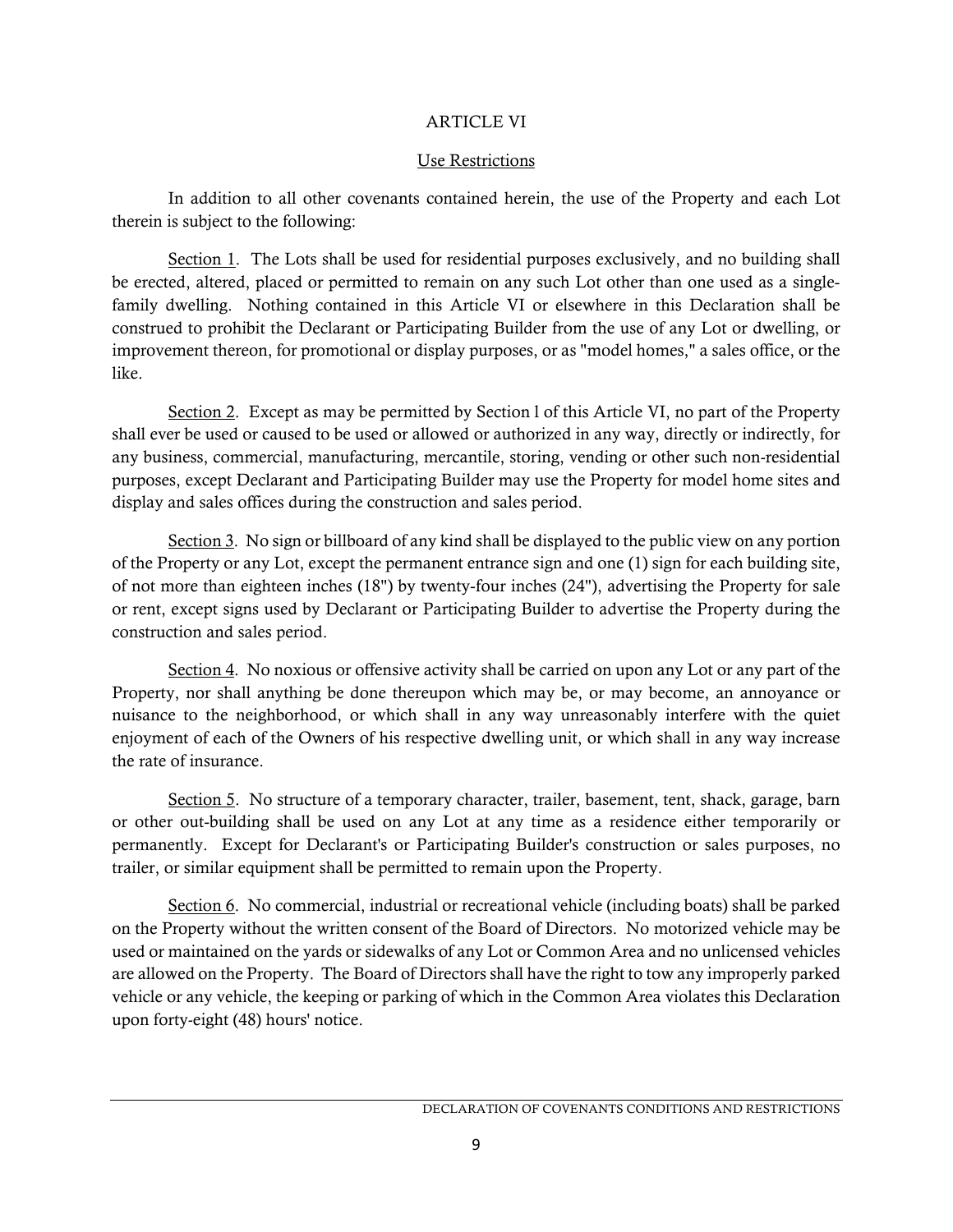Section 7. The Board of Directors shall have the right to tow any junk vehicle or other vehicle on which current registration plates are not displayed, which is within any Lot or on any part of the Common Area upon forty-eight (48) hours' notice. The repair or extraordinary maintenance of automobiles or other vehicles shall not be carried out on any of the Lots or Common Areas.

Section 8. No animals, livestock or poultry of any kind shall be raised, bred or kept on any Lot, except that dogs, cats or other household pets may be kept on the Lot subject to such rules and regulations as may be adopted by the Association and provided they are not kept, bred maintained for any commercial purpose, or in unreasonable numbers. Notwithstanding the foregoing, no animals or fowl may be kept on the Property which result in an annoyance or are obnoxious to residents in the vicinity. Pets must be leashed while on the Property and all pet waste collected and disposed by the Owner.

Section 9. All rubbish, trash and garbage shall be regularly removed from the Property, and shall not be allowed to accumulate thereon. All clotheslines, refuse containers, wood piles, storage areas and machinery and equipment shall be prohibited upon any Lot, unless obscured from view of adjoining Lots and streets by a fence or appropriate screen approved by the Review Board. Nothing herein shall be deemed to apply to the storage on the Property by Declarant or Participating Builder of building materials during, and for use in, the construction of the improvements on the Property.

Section 10. No radio or television receiving or transmitting antennae or external apparatus shall be installed on any Lot. Normal radio and television installations wholly within building are excepted.

Section 11. All Owners and occupants shall abide by the By-laws and any rules and regulations adopted by the Association. Rules and regulations shall be adopted and enforced pursuant to the Virginia Property Owners' Association Act. Any Owner, his tenants, guests or other invitee who violates the restrictions of this Declaration or the rules and regulations adopted by the Board of Directors shall be assessed a charge pursuant to Section SS-513 of the Virginia Property Owners' Association Act.

Section 12. Any lease agreement between a Lot Owner and a lessee shall provide that the terms of the lease are subject in all respects to the provisions of this Declaration, and the Articles of Incorporation and Bylaws of the Association, and that any failure by the lessee to comply with the terms of such documents shall be a default under the lease. All such leases shall be in writing and shall be for a term of not less than six (6) months.

Section 13. None of the foregoing restrictions shall be applicable to the activities of:

(a) Declarant, its officers, employees, agents or assigns, in their development, marketing and sale of Lots or other parcels within the Property; or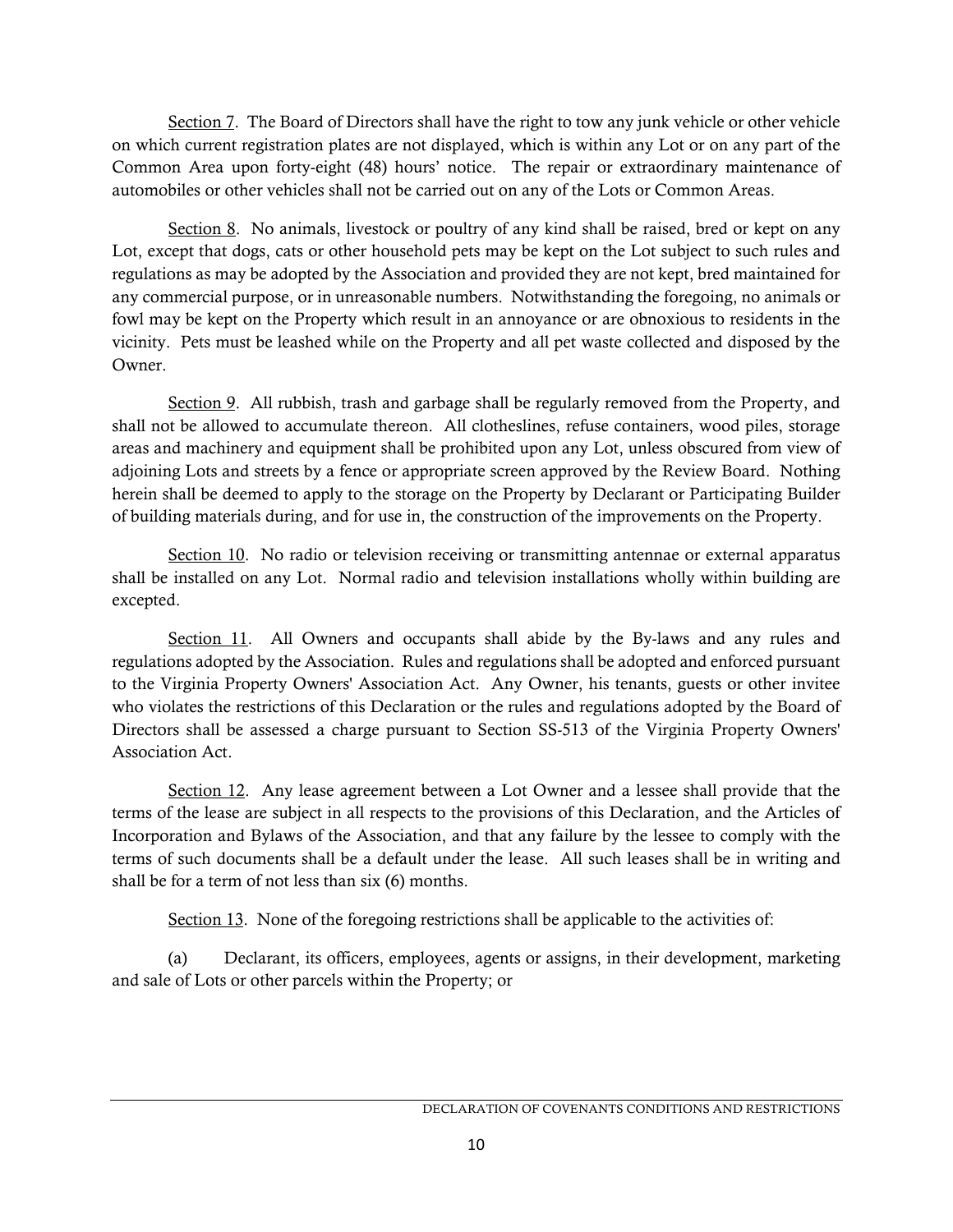(b) To the Association, its officers, employees and agents, in connection with the proper maintenance, repair, replacement and improvement of the Common Areas and its facilities; or

(c) Any Participating Builder designated by the Declarant, its officers, employees, agents or assigns in their development, marketing and sale of Lots or other parcels within the Property.

Section 14. During reasonable hours the Declarant, any member of the Review Board, or member of the Board of Directors, or any other representative of any of them, shall have the 'right to enter upon and inspect any Lot for the purpose of ascertaining whether or not the provisions of these restrictions have been or are being complied with, and such persons shall not be deemed guilty of trespass by reason of such entry.

## ARTICLE VII

### Exterior Maintenance

Each Owner shall keep each Lot owned by him, and all improvements therein or thereon, in good order and repair and free of debris, including but not limited to the seeding, watering and mowing of all lawns, the pruning and cutting of all shrubbery, and the painting (or other appropriate external care) of all buildings and other improvements, all in a manner and with such frequency as is consistent with good property management. In the event an Owner of any Lot in the Property shall fail to maintain the Lot and the improvements situated thereon, as provided in the Bylaws and approved by vote of the Board of Directors, the Association shall have the right to enter upon said Lot to correct drainage and to repair, maintain and restore the Lot and the exterior of the buildings and any other improvements erected thereon. All costs related to such correction, repair or restoration shall become a lien upon such Lots and such lien may be enforced in the same manner as an annual assessment levied in accordance with Section 8, Article IV hereof. Any such lien shall be subordinate to the lien of any first mortgage or deed of trust. Sale or transfer of any lot shall not affect such lien. However, the sale or transfer of any Lot pursuant to mortgage or deed of trust foreclosure or any proceeding in lieu thereof, shall extinguish any such lien as to payments which became due prior to such sale or transfer. No sale or transfer shall relieve such Lot from liability for any assessments thereafter becoming due or from the lien thereof. No amendment to this Article VII shall affect the rights of the holder of any first mortgage on any Lot (or the indebtedness secured thereby); recorded prior to the recordation of such amendment unless the holder thereof shall join in the execution of such amendment.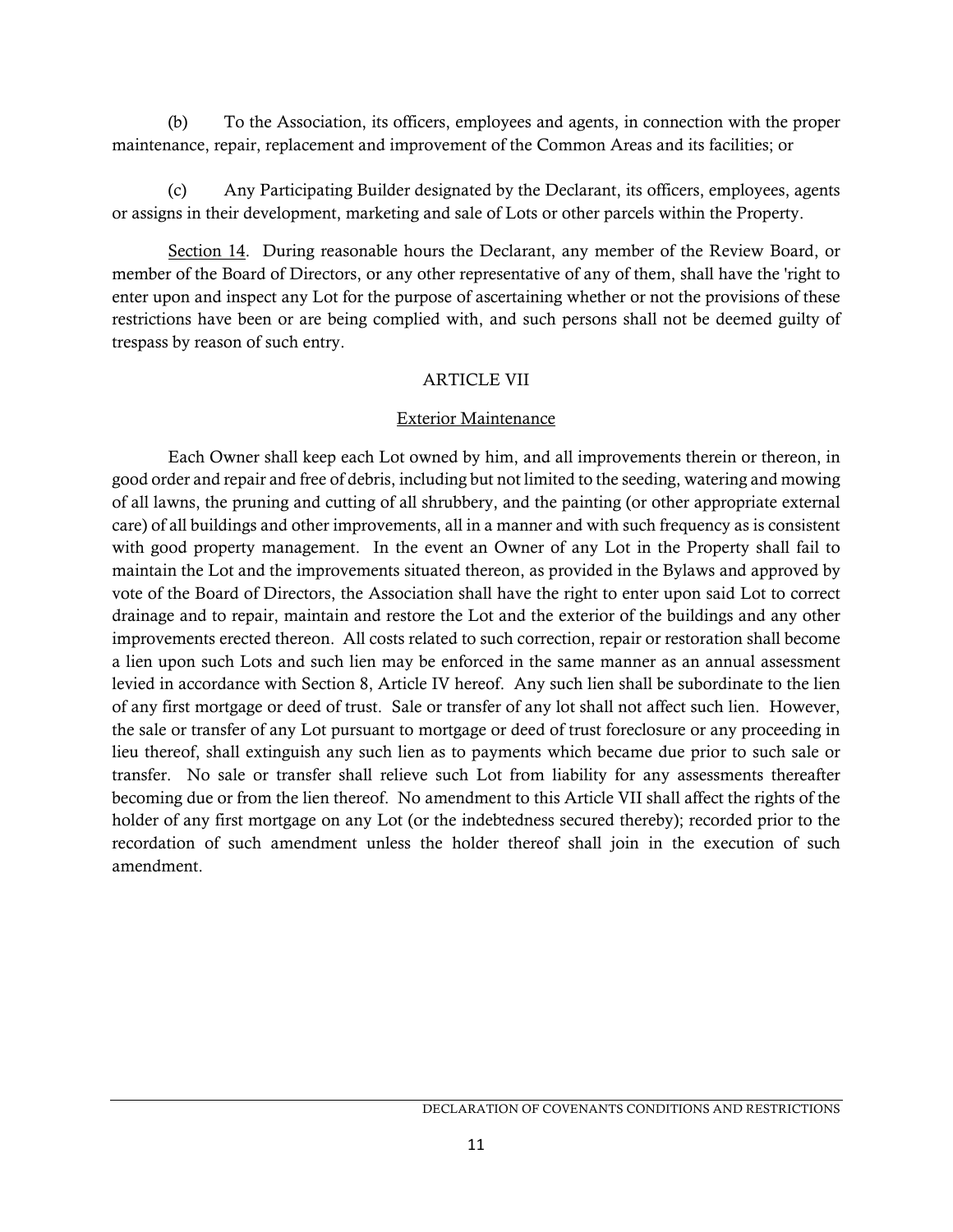#### ARTICLE VIII

#### Management

Section 1. Management Agent. The Board of Directors may (but shall not be required to) employ for the Association a management agent or manager (the "Management Agent") at a rate of compensation established by the Board of Directors to perform such duties and services as the Board of Directors shall from time to time authorize in writing. The Management Agent shall perform such duties and services as the Board of Directors shall authorize in writing.

Section 2. Duration of Management Agreement. In the event any management agent is employed, any management agreement entered into by the Association shall provide that such agreement may be terminated with or without cause by either party on thirty (30) days' written notice thereof to the other party. The term of any such management agreement may be renewable by mutual agreement of the parties for successive one (1) year periods.

Section 3. Limitation of Liability. The Association shall not be liable for any failure of any services to be obtained by the Association or paid for out of the common expense funds, or for injury or damage to person or property caused by the elements or resulting from water which may leak or flow from any portion of the Common Areas or its facilities, or from any wire, pipe, drain, conduit or the like. The Association shall not be liable to any member for loss or damage, by theft or otherwise, of articles which may be stored upon the Common Areas or its facilities. No diminution or abatement of assessments, as herein elsewhere provided for, shall be claimed or allowed for inconvenience or discomfort arising from the making of repairs or improvements to the Common Areas or its facilities, or from any action taken by the Association to comply with any of the provisions of this Declaration or with any law or ordinance or with the order or directive of any municipal or other governmental authority.

## ARTICLE IX

### General Provisions

Section 1. Enforcement. The Association, or any Owner, or any mortgagee of any Lot shall have the right to enforce, by any proceeding at law and/or in equity, all restrictions, conditions, covenants, reservations, liens, charges or other obligations or terms now or hereafter imposed by the provisions of this Declaration, or the Articles of Incorporation or Bylaws of the Association. Failure by the Association or by any Owner or by any mortgagee of any Lot to enforce any covenant or restrictions herein contained or any provision of the Bylaws or Articles of Incorporation of the Association shall in no event be deemed a waiver of the right to do so thereafter. There shall be and there is hereby created and declared to be a conclusive presumption that any violation or breach or attempted violation or breach of any of the within covenants or restrictions or any provision of the Bylaws or Articles of Incorporation of the Association cannot be adequately remedied by action at law or exclusively by recovery of damages.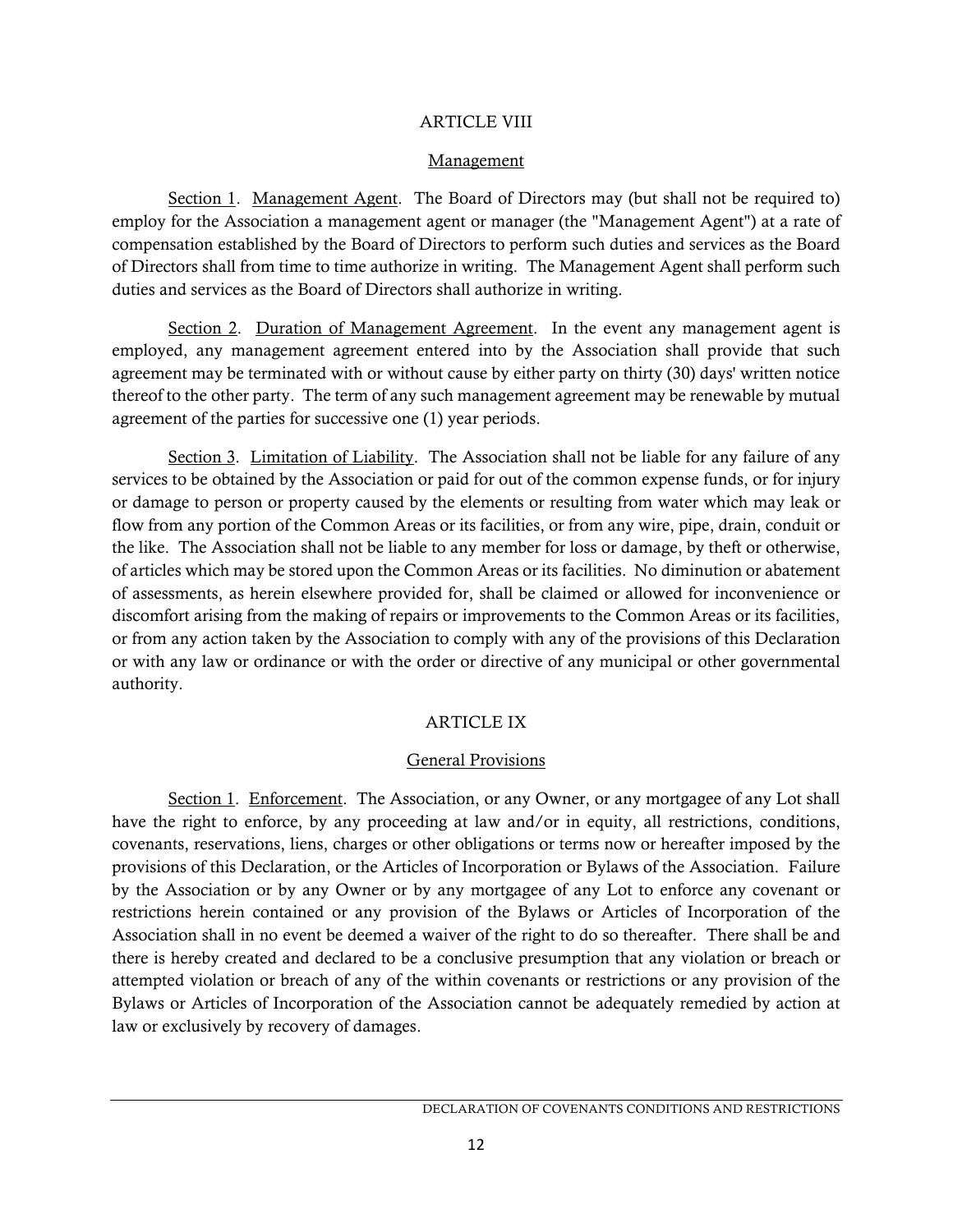Section 2. Severability. Invalidation of any one of these covenants or restrictions by judgment or court order shall in no way affect any other provisions, which shall remain in full force and effect.

Section 3. Duration. Except where permanent easements or other permanent rights or interests are herein created, the covenants and restrictions of the Declaration shall run with and bind the land for a term of twenty (20) years from the date this Declaration is recorded, after which time they shall be automatically extended for successive periods of twenty (20) years each.

Section 4. Amendment. Subject to the other limitations set forth in this Declaration, this Declaration may be amended during the first twenty (20) years after it is recorded only by an instrument executed and acknowledged by not less than ninety percent (90%) of the Owners. After the first twenty (20) years this Declaration may be amended by an instrument executed and acknowledged by not less than seventy-five percent (75%) of the Owners. The amendment instrument shall be recorded among the Land Records for the jurisdiction in which this Declaration is recorded. Unless a later date is specified in any such instrument, any amendment to this Declaration shall become effective on the date of recording; provided, however, that no amendment shall be effective unless it is executed by at least one Class A member, should there be any Class A members.

Section 5. Annexation. Additional lots or property described in Exhibit B attached hereto may be annexed to the Property within five (5) years of the date this Declaration is recorded without the consent of the Class A members of the Association, if any.

Any annexations made pursuant to this Section, or otherwise, shall be made by recording a Supplementary Declaration among the land records of Prince William County, which Supplementary Declaration shall extend the scheme of this Declaration to such annexed property or by the recordation of a deed of dedication or deed of subdivision for such additional property or any portion thereof which shall by its terms subject such additional property to the operation of the provisions of this Declaration. Such annexations need not be made by the Declarant; provided, however, that any such annexation accomplished by persons other than the Declarant shall have the consent of the Declarant On the first day of the month following recordation of the above described Supplementary Declaration, deed of dedication or subdivision, all lots described in the Supplemental Declaration, deed of dedication or subdivision shall be assessed a pro rata share of the annual assessments and any special assessments then due.

Except as otherwise provided herein, annexations to the Property shall require the consent of two-thirds (2/3) of the Class A members.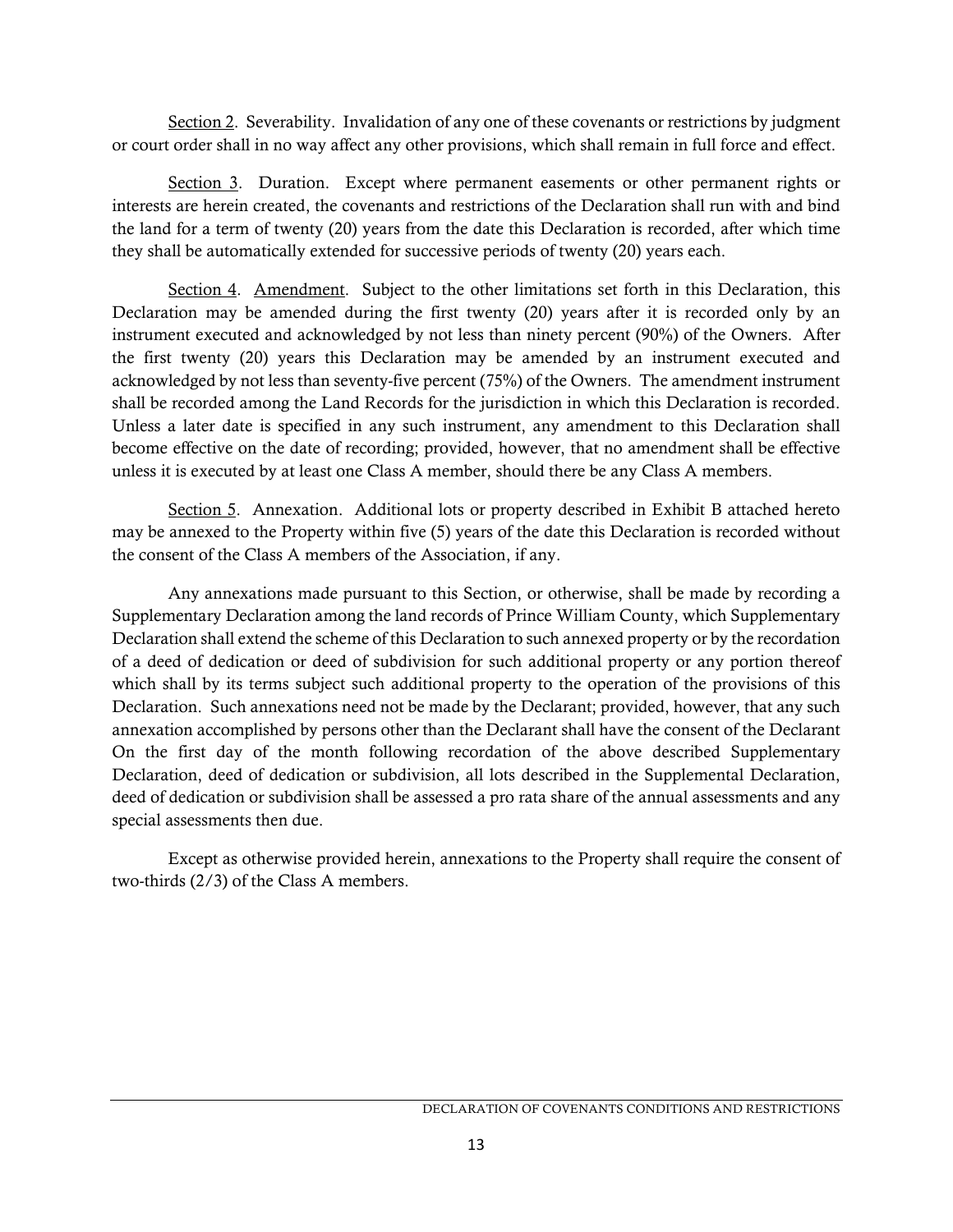Section 6. FHA-VA Approvals. Provided that there are then Class B memberships of the Association outstanding, and should any Lot be encumbered by a deed of trust guaranteed by the Veterans Administration or Federal Housing Administration, then neither the members, the Board of Directors nor the Association shall, by act or omission, take any of the following actions without the prior written consent or approval of the Federal Housing Administration or the Veterans Administration.

(a) make any annexation or additions other than as provided for pursuant to Section 5 of Article IX of this Declaration; or

(b) abandon, partition, dedicate, subtitle, encumber, sell or transfer any of the Common Areas or its facilities directly or indirectly owned by the Association; provided, however, that the granting of rights-of-way, easements and the like for public utilities or for other purposes consistent with the use of the Common Areas and its facilities by the members of the Association shall not be considered a transfer within the meaning of this Section 6; or

(c) abandon or terminate this Declaration; or

(d) modify or amend any provisions of this Declaration, the Bylaws, or the Articles of Incorporation of the Association; or

(e) merge or consolidate the Association with any other entity or sell, lease, exchange or otherwise transfer all or substantially all of the assets of the Association in any other entity.

Section 7. Consents by Lenders. Any other provision of this Declaration or the Bylaws or Articles of Incorporation of the Association to the contrary notwithstanding, neither the Owners, the Board of Directors nor the Association shall, by act or omission, take any of the following actions without the prior written consent and approval of not less than two-thirds (2/3) in number of the holders of the first mortgages of record on the Lots:

(a) abandon, partition, alienate, release, hypothecate, dedicate, subdivide, encumber, sell or transfer any of the Common Areas or its facilities directly or indirectly owned by the Association; provided, however, that the granting of rights-of-way, easements and the like for public utilities or for other purposes consistent with the use of the Common Areas and its facilities by the members of the Association shall not be considered a transfer within the meaning of this Section 7; or

(b) abandon or terminate this Declaration; or

(c) modify or amend any substantive provision of this Declaration, or of the Bylaws or of the Articles of Incorporation of the Association; or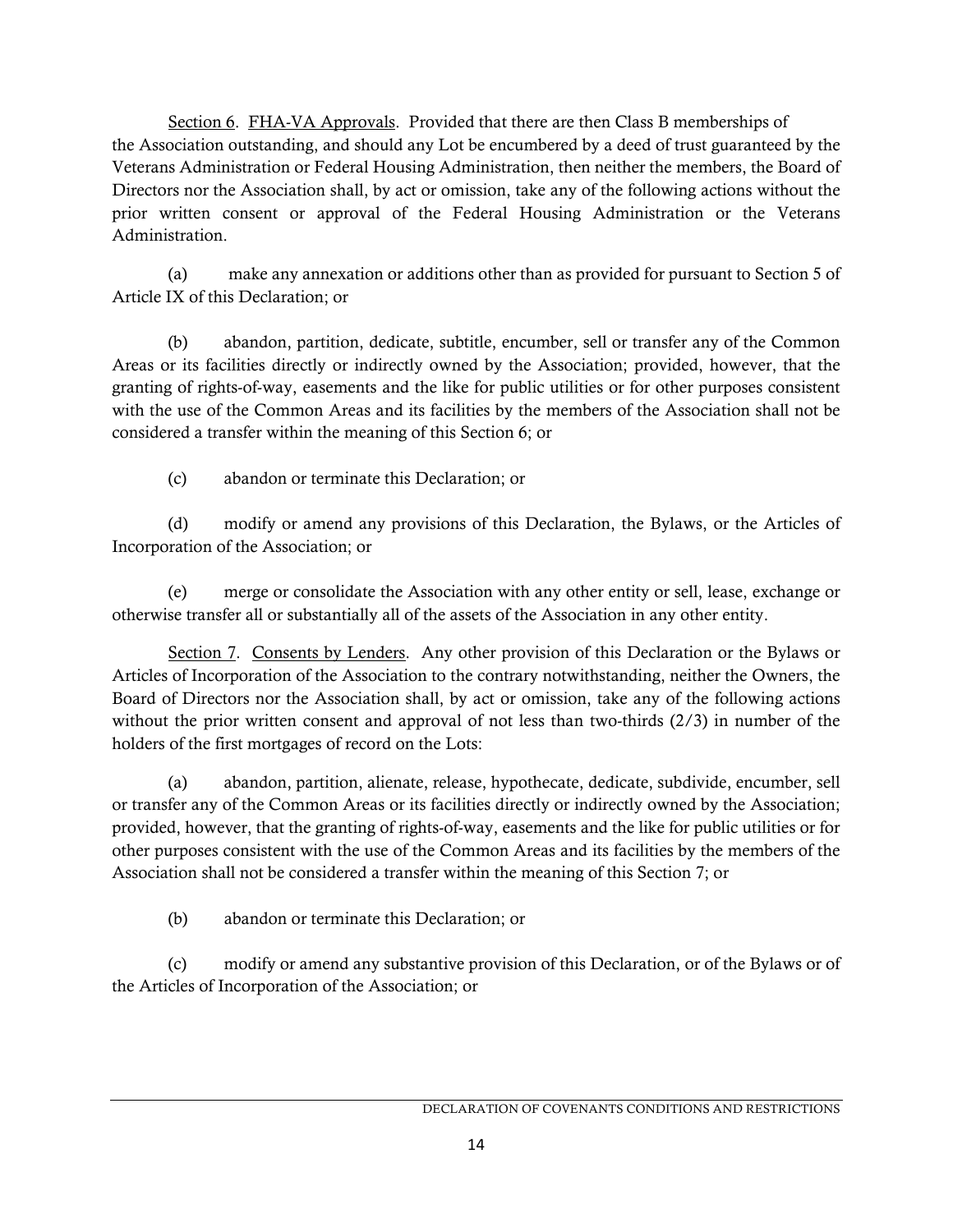(d) merge or consolidate the Association with any other entity or sell, lease, exchange or otherwise transfer all or substantially all of the assets of the Association to any other entity; or

(e) substantially modify the method of determining and collecting assessments against an Owner or his Lot as provided in the Declaration; or

(f) waive or abandon any scheme of regulations, or enforcement thereof, pertaining to the architectural design or the exterior appearances of buildings or structures on the Lots, the exterior maintenance of buildings or structures on the Lots, or the maintenance of the Common Area; or

(g) fail to maintain fire and extended coverage on insurable Common Area on a current replacement cost basis in an amount not less than one hundred percent (100%) of the insurable value (based on current replacement cost); or

(h) use hazard insurance proceeds for losses to any Common Area for other than the repair, replacement or reconstruction of such Common Area.

Section 8. Additional Rights of Mortgagees -Notice. The Association shall promptly notify the holder of the first mortgage on any Lot for which any assessment levied pursuant to the Declaration, or any installment thereof, becomes delinquent for a period in excess of thirty (30) days and the Association shall promptly notify the holder of the first mortgage on any Lot with respect to which any default in any other provision of this Declaration remains uncured for a period in excess of thirty (30) days following the date of such default. Any failure to give any such notice shall not affect the validity or priority of any first mortgage on any Lot and the protection extended in this Declaration to the holder of any such mortgage shall not be altered, modified or diminished by reason of such failure.

No suit or other proceeding may be brought to foreclose the lien for any assessment levied pursuant to this Declaration except after ten (10) days' written notice to the holder of the first mortgage on the Lot which is the subject matter of such suit or proceeding. If the Association employs a management agent and then subsequently undertakes "self-management," it shall promptly give written notice of such occurrence to all of the holders of first mortgages of record on the Lots.

Any first mortgagees of any Lot may pay any taxes, utility charges or other charges levied against Common Area which are in default and which may or have become a charge or lien against Common Area and any such first mortgagees may pay any overdue premiums on any hazard insurance policy or secure new hazard insurance coverage on the Common Area. Any first mortgagee who advances any such payment shall be due immediately reimbursement of the amount so advanced from the Association.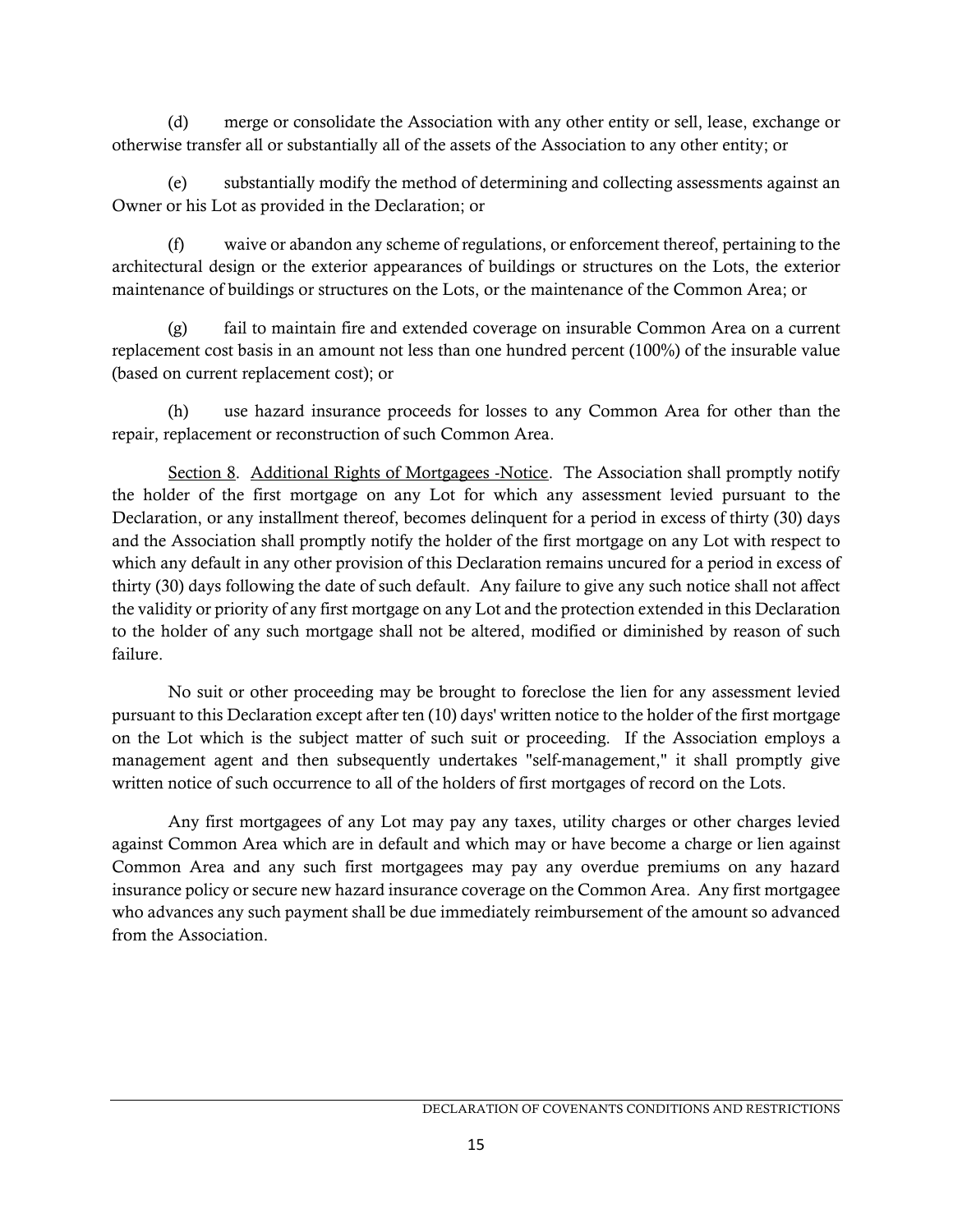Section 9. Casualty Losses. In the event of substantial damage or destruction to the Common Area, the Board of Directors of the Association shall give prompt written notice of such damage or destruction to the holders of all first mortgages of record on the Lots. No provision of the Declaration or the Articles of Incorporation or these Bylaws of the Association shall entitle any member to any priority over the holder of any first mortgage of record on his Lot with respect to the distribution to such member of any insurance proceeds paid or payable on account of any damage or destruction of the Common Area.

Section 10. Condemnation or Eminent Domain. In the event any part of the Common Area is made the subject matter of any condemnation or eminent domain proceeding, or is otherwise sought to be acquired by any condemning authority, then the Board of Directors of the Association shall give prompt written notices of any such proceeding or proposed acquisition to the holders of all first mortgages of record on the Lots. No provision of this Declaration or the Articles of Incorporation or the Bylaws of the Association shall entitle any member to any priority over the holder of any first mortgage of record on his Lot with respect to the distribution to such member of the proceeds of any condemnation or settlement relating to a taking of the Common Area.

Section 11. Captions and Gender. The captions contained in this Declaration are for convenience only and are not a part of this Declaration and are not intended in any way to limit or enlarge the terms and provisions of this Declaration. Whenever the context so requires, the male shall include all genders and the singular shall include the plural.

# ARTICLE X

# Easements Etc.

Section 1. General Easement. The Declarant and Association reserve the right and easement to the use of all Common Area, and any Lot or any portion thereof, as may be needed for repair, maintenance or construction on such Lot or any Lot or on any Common Area.

Section 2. Crossover Easement. If the Owner (including the Declarant) of any Lot must, in order to make responsible repairs or improvements to a building on his Lot, enter or cross any Common Area, or a Lot of another Owner, such Owner shall have an easement to do so, providing that said Owner shall use the most direct, feasible route in entering and crossing over such an area and shall restore the surface so entered or crossed to its original condition, at the expense of said Owner, and further provided that such easement shall not exist on the land of any other Lot Owner if the purpose for the entrance or crossing is one requiring, by virtue of Article V of this Declaration, approval of either the Board of Directors or the Architectural Committee of the Association, unless such approval has been given.

Section 3. Blanket Easement. An easement is hereby retained in favor of Declarant and the Association over the Lots and any Common Area for installation of landscaping, construction of a common cable television system, a common sprinkler, entrance sign or features, or any other item for the common enjoyment and/or benefit of the owners. An easement is further granted for the purpose of the repair and maintenance of any item so constructed. Any entry upon any Lot or any Common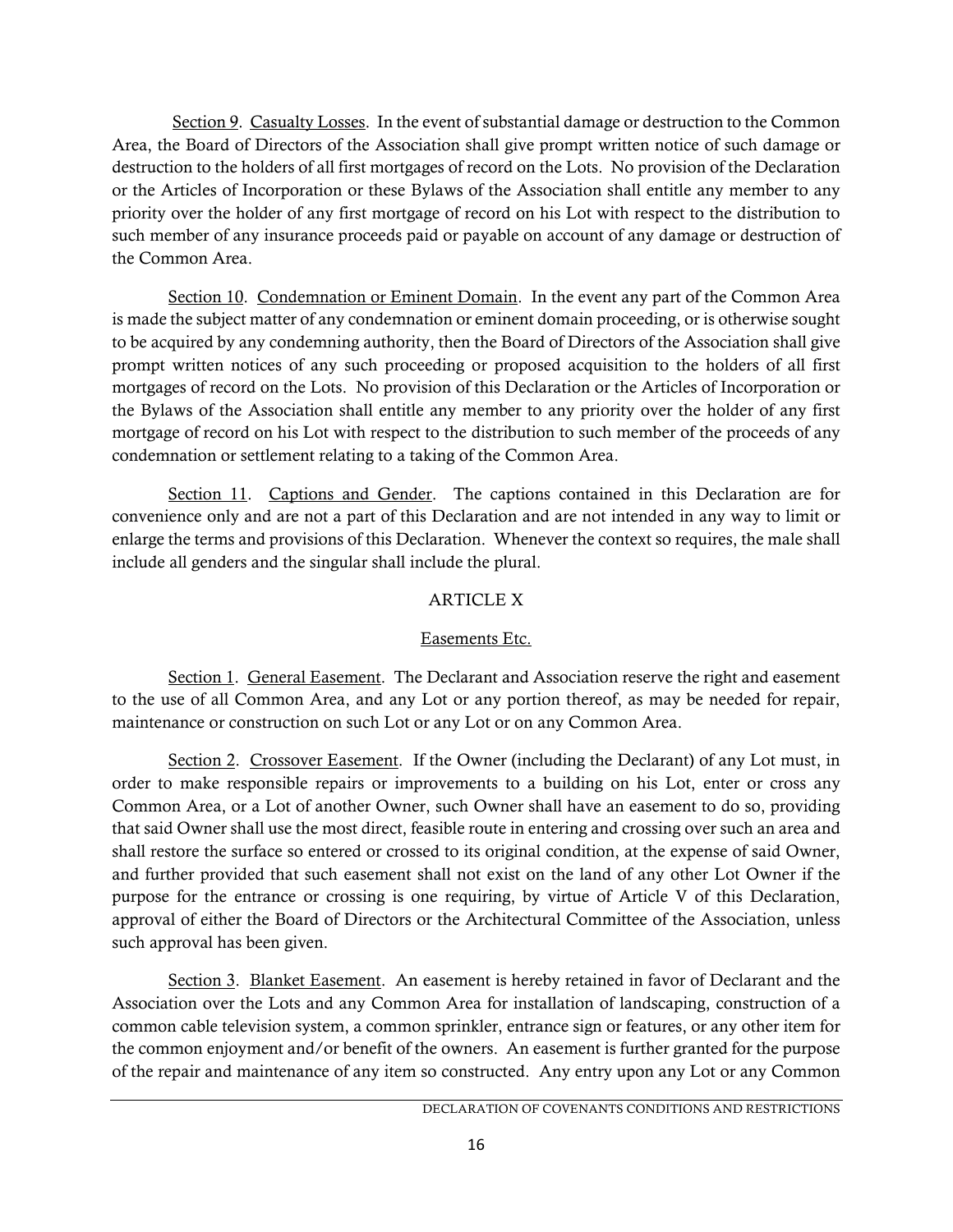Area to effectuate the foregoing purposes shall not be deemed trespass. Each Owner covenants not to damage or destroy any portion of an item so constructed and shall hold the Association and/or Declarant harmless from the cost of repairing or replacing any portion damaged or destroyed by such owner, his family, his guests or invitee.

Section 4. Easement and Right of Entry of Law Enforcement Officials, Etc. An easement and right of entry through and upon the Property is hereby granted to law enforcement officers, rescue squad personnel, firefighting and other emergency personnel of the jurisdiction in which the Property is located, and to vehicles operated by said personnel while in the pursuit of their duties. Said emergency personnel shall also have the right of enforcement of cleared emergency vehicle access on roadways and driveways on the Property.

Section 5. Utility Easements. Easements over the Property for the installation and maintenance of electric, telephone, cable television, water, gas, roof drains connected directly to storm sewer, drainage and sanitary sewer lines and facilities and the like are hereby reserved by Declarant, together with the right to grant and transfer the same. Declarant also reserves the right to enter onto the Common Area for the purpose of completing the improvements thereon, and on the Lots, and for the further purpose of carrying out repairs of any defects in workmanship or materials in the Property or the improvements thereon.

The rights and duties with respect to sanitary sewer and water, cable television, electricity, gas and telephone lines and facilities in favor of the Association shall be governed by the following:

(a) Whenever water, sanitary sewer, roof drains connected directly to storm sewer, electricity; gas, cable television or telephone connections, lines, cables or any portion thereof, are or have been installed within the Property, the Owner of any Lot, or the Association shall have the right, and are hereby granted an easement to the extent necessary thereof, to enter upon or have a utility company enter upon any portion of the Property in which said installation may lie, to repair, replace and generally maintain said installations.

(b) The right granted in Subparagraph (a), above, shall be only to the extent necessary to entitle the Owner or Association serviced by said installation to its full and reasonable use and enjoyment and provided further that any one exercising said right shall be responsible for restoring the surface of the easement area so used to its condition prior to such use.

(c) In the event of a dispute between Owners with respect to the repair or rebuilding of said connections, or with respect to the sharing of the cost thereof, upon written request of one of such Owners addressed to the Association, the matter shall be submitted to its Board of Directors, who shall decide the dispute, and the decision of the Board shall be final and conclusive on the patties.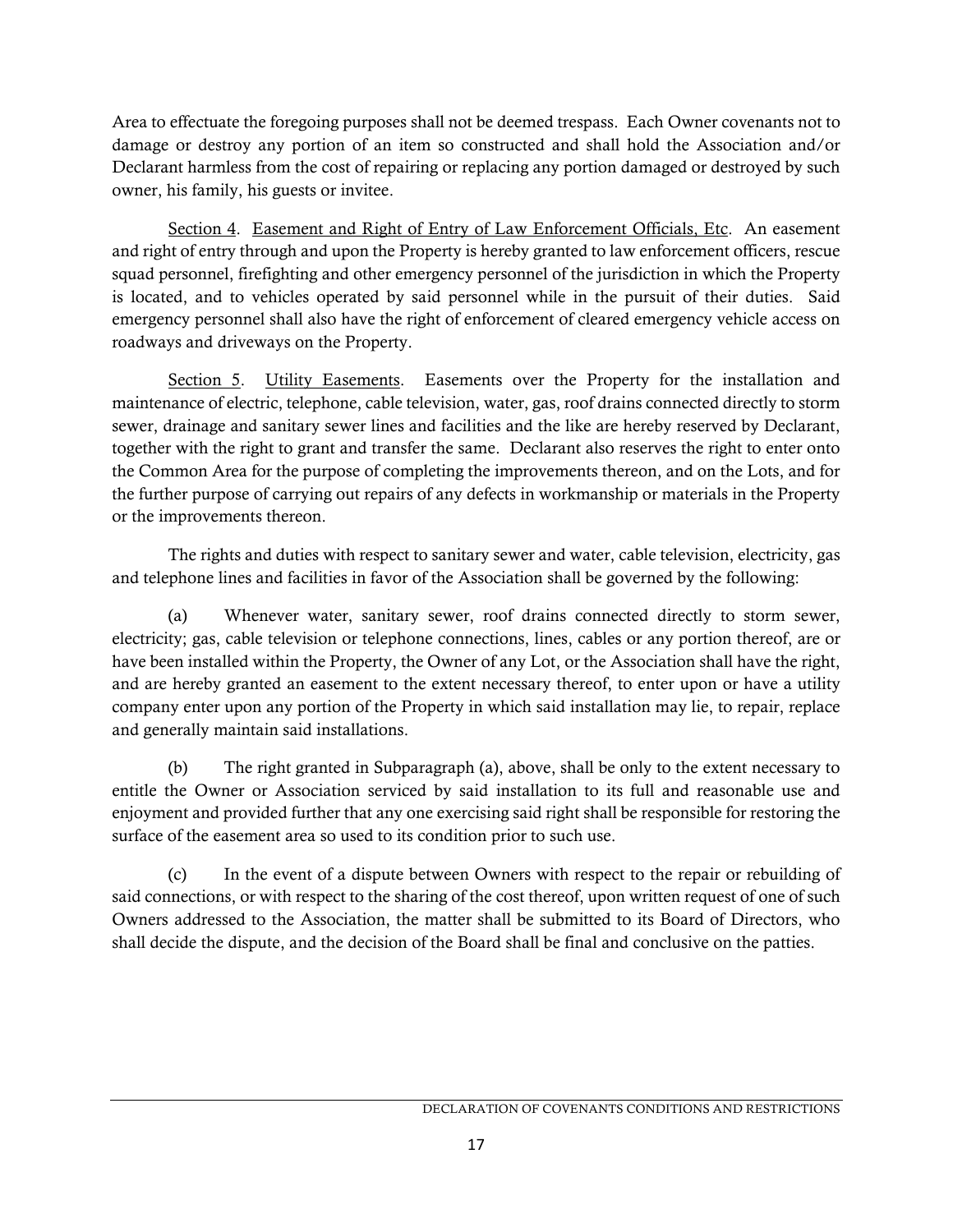Section 6. Drainage Easement. Each Owner covenants to provide such easements for drainage and water f1ow as the contours of the Property and the arrangement of buildings by Declarant thereon requires. Declarant reserves an easement over all Lots and Common Area for the purpose of correcting any drainage deficiency.

Section 7. Encroachment Easement. Each Lot within the Property is hereby declared to have an easement, not exceeding one foot (1') in width, over all adjoining Lots for the purpose of accommodating any encroachment due to engineering errors, errors in original construction, settlement or shifting of the building, roof overhangs, gutters, architectural or other appendages, sidewalks, draining of rain water from roofs, or any other similar cause. There shall be valid easements for the maintenance of said encroachments so long as they shall exist, and the rights and obligations of Owners shall not be altered in any way by said encroachment, settlement or shifting; provided, however, that in no event shall a valid easement for encroachment be created in favor of an Owner or Owners if said encroachment occurred due to the willful misconduct of said Owner or Owners. In the event a structure on any Lot is partially or totally destroyed and then repaired or rebuilt, the Owners of each Lot agree that minor encroachments over adjoining Lots shall be permitted and that there shall be valid easements for the maintenance of said encroachments so long as they shall exist.

Section 8. Storm Water Management Pond. If storm water management ponds exist on the Property, the Association will maintain such storm water management ponds.

# ARTICLE XI

## Dissolution of Association

The Owners of Lots shall not dissolve or disband the Association, nor shall the Association dispose of any Common Area by sale, or otherwise, except to an organization conceived and organized to own and maintain the Common Area, without first offering to dedicate the same to the jurisdiction in which the Property is located, or such other appropriate governmental agency.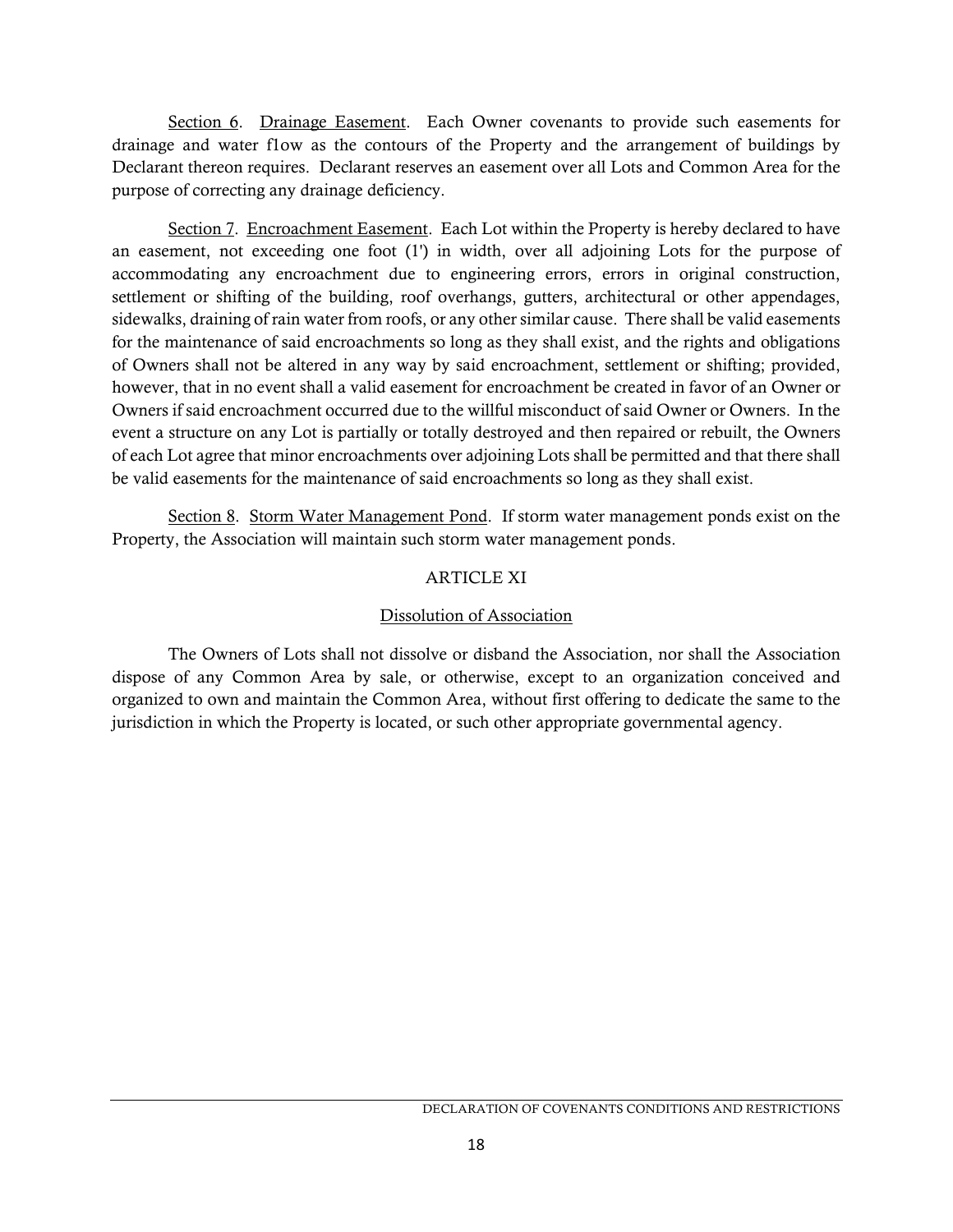IN WITNESS WHEREOF, the undersigned, being the Declarant herein; has executed this instrument on the 14<sup>th</sup> day of September, 1994.

Dawson Landing, L.C.

\_\_\_\_\_\_\_\_\_\_\_\_\_\_\_\_\_\_\_\_\_\_\_\_\_\_\_\_\_ By: Vernon D. Dawson, Manager

\_\_\_\_\_\_\_\_\_\_\_\_\_\_\_\_\_\_\_\_\_\_\_\_\_\_\_\_\_

STATE OF VIRGINIA.

COUNTY OF , to wit:

The foregoing instrument was acknowledged before me this 14th day of September, 1994, by Vernon D. Dawson as Manager and authorized agent of Dawson Landing, L.C.

Notary Public

My commission expires: 7 - 31 - 95

dawsonla.cov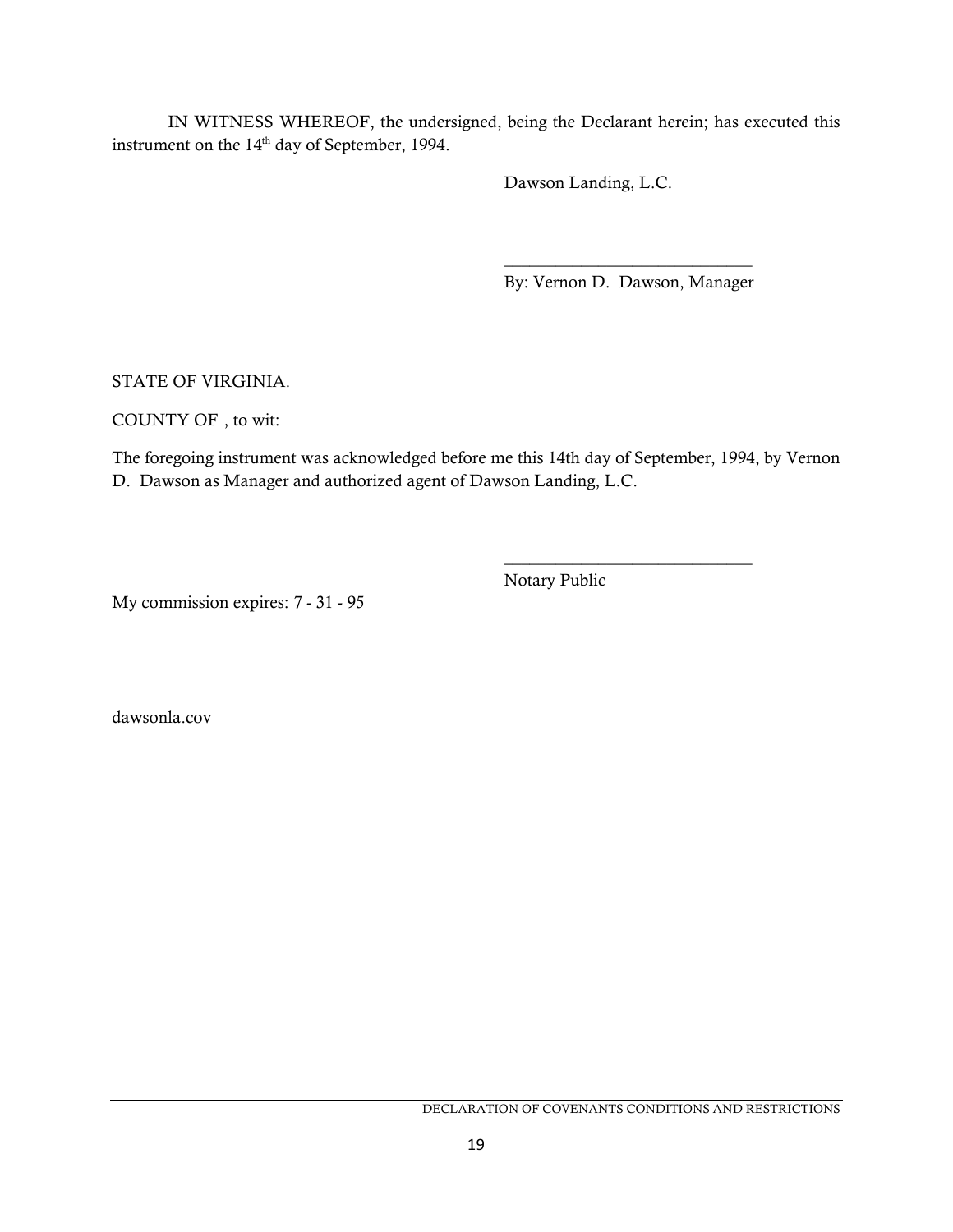### ARTICLES OF INCORPORATION

### OF

#### DAWSON LANDING HOMEOWNERS ASSOCIATION. INC.

In compliance with the requirements of Chapter 10 of Title 13.1 of the 1950 Code of Virginia, as amended, the undersigned, who is at least twenty-one (21) years of age, has this day, by execution of these Articles of Incorporation, voluntarily declared himself to be an incorporator for the purpose of forming a non-stock, non-profit corporation pursuant to the general laws of Virginia, and does hereby certify:

### ARTICLE I

### NAME OF CORPORATION

The name of the Corporation is Dawson Landing Homeowners Association, Inc., hereinafter called the "Association."

### ARTICLE II

### REGISTERED OFFICE

The initial registered office of the Association is located in the County of Prince William, Virginia at 208 Commerce Street, Occoquan, Va. 22125, in the County of Prince William, Virginia.

### ARTICLE III

#### REGISTERED AGENT

Vernon D. Dawson, who is a resident of Virginia, a member of the Board of Directors and whose business address is 208 Commerce Street, Occoquan, Va. 22125, in the County of Prince William, Virginia, (being the same address at the registered office) is hereby appointed the initial registered agent of this Association. .

#### ARTICLE IV

### POWERS AND PURPOSES

This Association does not contemplate pecuniary gain or profit, direct or indirect, to the members thereof, and the specific purposes for which it is formed are to provide for or assure maintenance, preservation and architectural control of the Lots and Common Area within the Property known or to be known as Dawson Landing, in the County of Prince William, Virginia ("The Property"), including such additions thereto as may be hereafter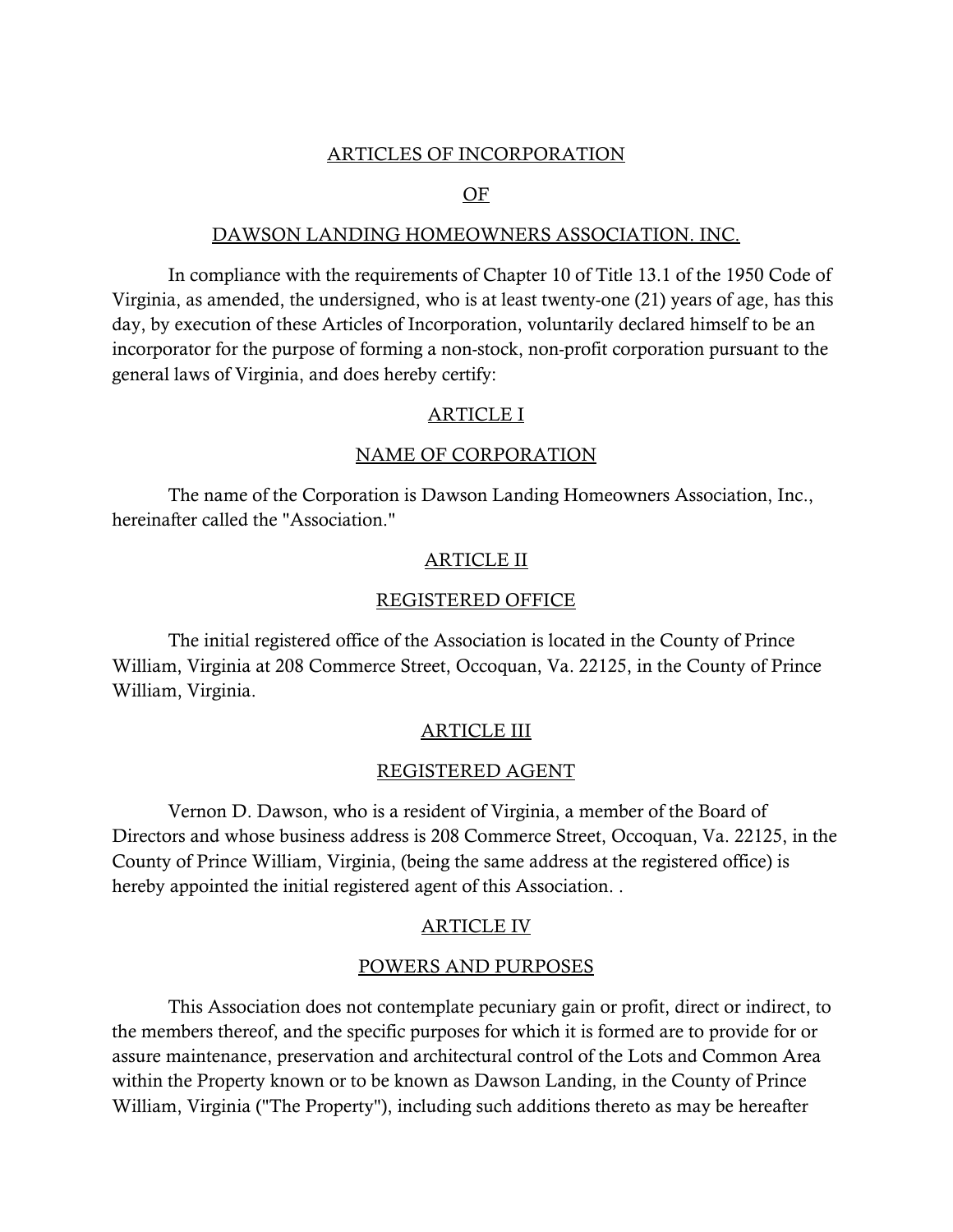brought within the jurisdiction of the Association. For this purpose, the Association shall have the power and authority to:

(a) Exercise all of the powers and privileges and perform all of the duties and obligations of the Association as set forth in the Declaration of Covenants, Conditions and Restrictions, hereinafter called the "Declaration," applicable to the Property and recorded or to be recorded among the Land Records of the County of Prince William, Virginia, and as the same may be amended from time to time as therein provided, said Declaration being incorporated herein as if set forth at length and made a part hereof;

(b) Fix, levy, collect and enforce payment by any lawful means, of all charges or assessments pursuant to the terms of the Declaration; to pay all expenses in connection therewith, including all office expenses, licenses, taxes or governmental charges levied or imposed against the property of the Association and all other expenses incident to the conduct of the business of the Association;

(c) Acquire (by gift, purchase or otherwise), own, hold, improve, build upon, operate, maintain, convey, sell, lease, transfer, dedicate for public use or otherwise dispose of real or personal property in connection with the affairs of the Association;

(d) Borrow money, and with the assent of more than two-thirds  $(2/3)$  of each class of members, mortgage, pledge, deed in trust, or hypothecate any or all of the real or personal property owned by the Association as security for money borrowed or debts incurred;

(e) Dedicate, sell or transfer all or any part of the Common Area to any public agency, authority or utility for such purposes and subject to such conditions as may be agreed to by all members entitled to vote. No such dedication or transfer shall be effective unless two-thirds (2/3) of each class of the then voting members agree to such dedication, sale or transfer at any special meeting of the members duly called for such purpose;

(f) Participate in mergers and consolidations with other non-profit corporations organized for the same purposes or annex additional residential property and Common Area, provided that any such merger, consolidation or annexation shall have the assent of more than two-thirds (2/3) of each class of members, unless the Declaration or Bylaws provides otherwise;

(g) Have and exercise any and all powers, rights and privileges which a non-stock, non-profit corporation organized under the laws of the State of Virginia by law may now or hereafter have or exercise.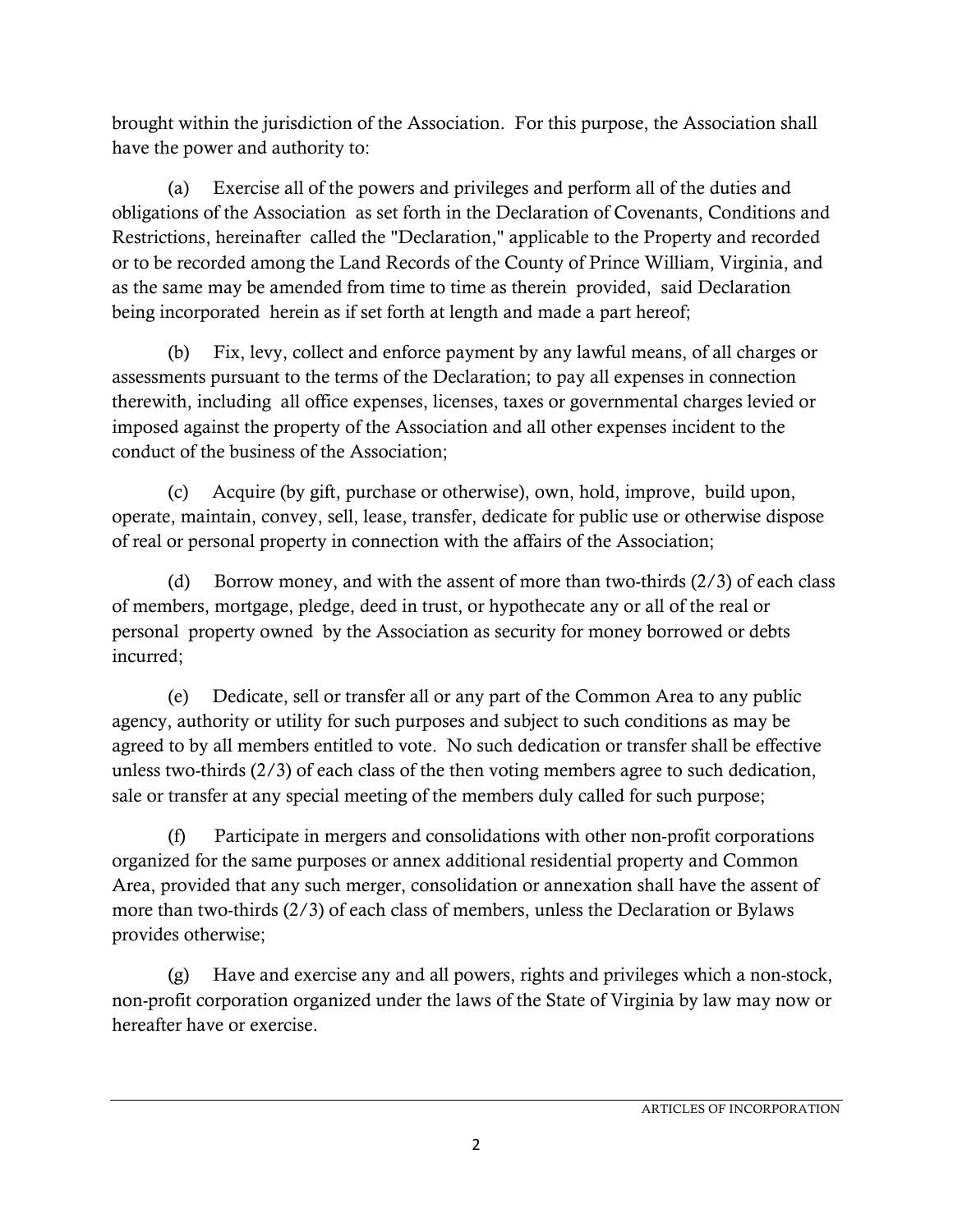## <u>ARTICLE V</u>

# NO CAPITAL STOCK

This Association is not authorized to issue any capital stock and shall not be operated for profit. The Association does not anticipate distributing dividends, gains or profits to its members. No member shall have any personal liability for the debts or obligations of the Association.

# ARTICLE VI

## **MEMBERSHIP**

The Association shall have two (2) classes of voting membership:

Class A: Class A members shall be all Owners with the exception of the Declarant (with respect to any Lot for which the Declarant holds a Class B membership,) and Class A members shall be entitled to one (1) vote for each Lot owned. When more than one (1) person holds an interest in any Lot, all such persons shall be members. The vote for such Lot shall be exercised as they, among themselves, determine, but in no event shall more than one (1) vote be cast by a Class A member with respect to any Lot.

Class B: The Class B member(s) shall be the Declarant (as defined in the Declaration) and shall be entitled to three (3) votes for each Lot owned. The Class B membership shall cease and be converted to a Class A membership upon the happening of any of the following events, whichever occurs earliest:

- (i) when the total votes outstanding in the Class A membership equal the total votes outstanding in the Class B membership; or
- (ii) December 31, 2000.

The members of the Association shall have no preemptive rights, as such members, to acquire any memberships of this Association that may at any time be issued by the Association except as may be specifically provided in these Articles of Incorporation or the Bylaws of the Association.

# ARTICLE VII

# VOTING RIGHTS

Every person or entity who is a record owner of a fee or undivided fee interest in any Lot forming a part of the Property including contract sellers, shall be a member of the Association; provided that any such person or entity who or which holds such interest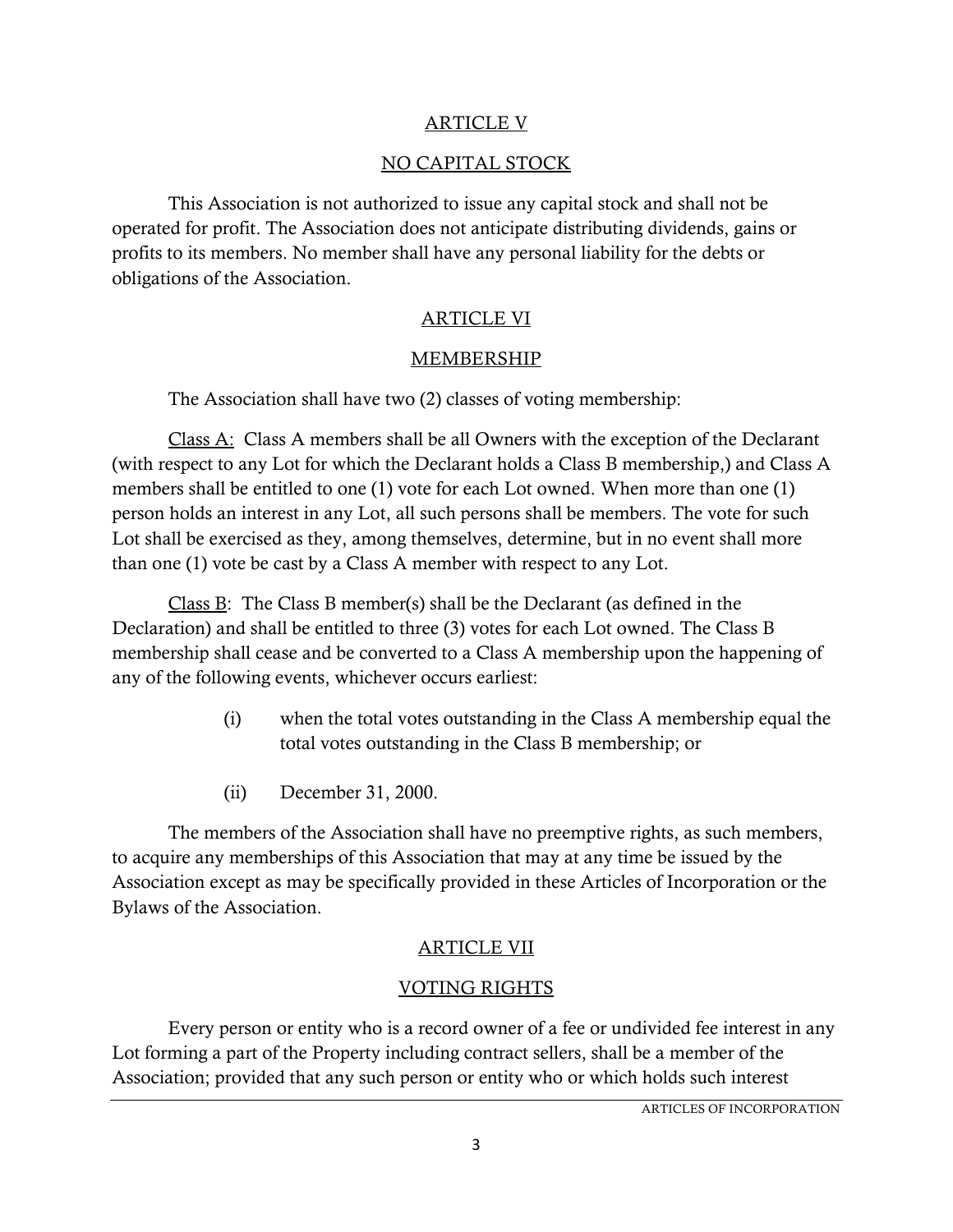merely as security for the performance of an obligation shall not be a member. Membership shall be appurtenant to and may not be separated from ownership of any Lot which is subject to assessment by the Association.

### ARTICLE VIII

### BOARD OF DIRECTORS

The affairs of this Association shall be managed by a Board initially consisting of three (3) Directors whose names and addresses are hereinafter listed. Commencing with the first annual meeting of the Association, the Board shall consist of not less than three (3) nor more than seven (7) Directors. The numbers of Directors shall be determined by a vote of the members at the first annual meeting of members and the number of Directors may be changed by a vote of the members at any subsequent annual or special meeting of the members; provided, however, that (a) the limitations of this Article VIII shall continue to apply; and (b) no such change shall operate to curtail or extend the term of any incumbent Director. The Directors need not be members of the Association. The number of Directors may be changed by amendment of the Bylaws of the Association. The names and addresses of the persons who are to initially act in the capacity of Directors until the selection of their successors are:

> Vernon D. Dawson 208 Commerce Street Occoquan, Va. 22125

> Hazel W. Dawson 208 Commerce Street Occoquan, Va. 22125

> Robert W. Dawson 208 Commerce Street Occoquan, Va. 22125

## ARTICLE IX

## DISSOULTION

The Association shall exist in perpetuity unless dissolved as provided herein.

The Association may be dissolved at an Annual or Special Meeting by the vote of more than two-thirds (2/3) of the Members of each Class as provided in Section 13.1-902,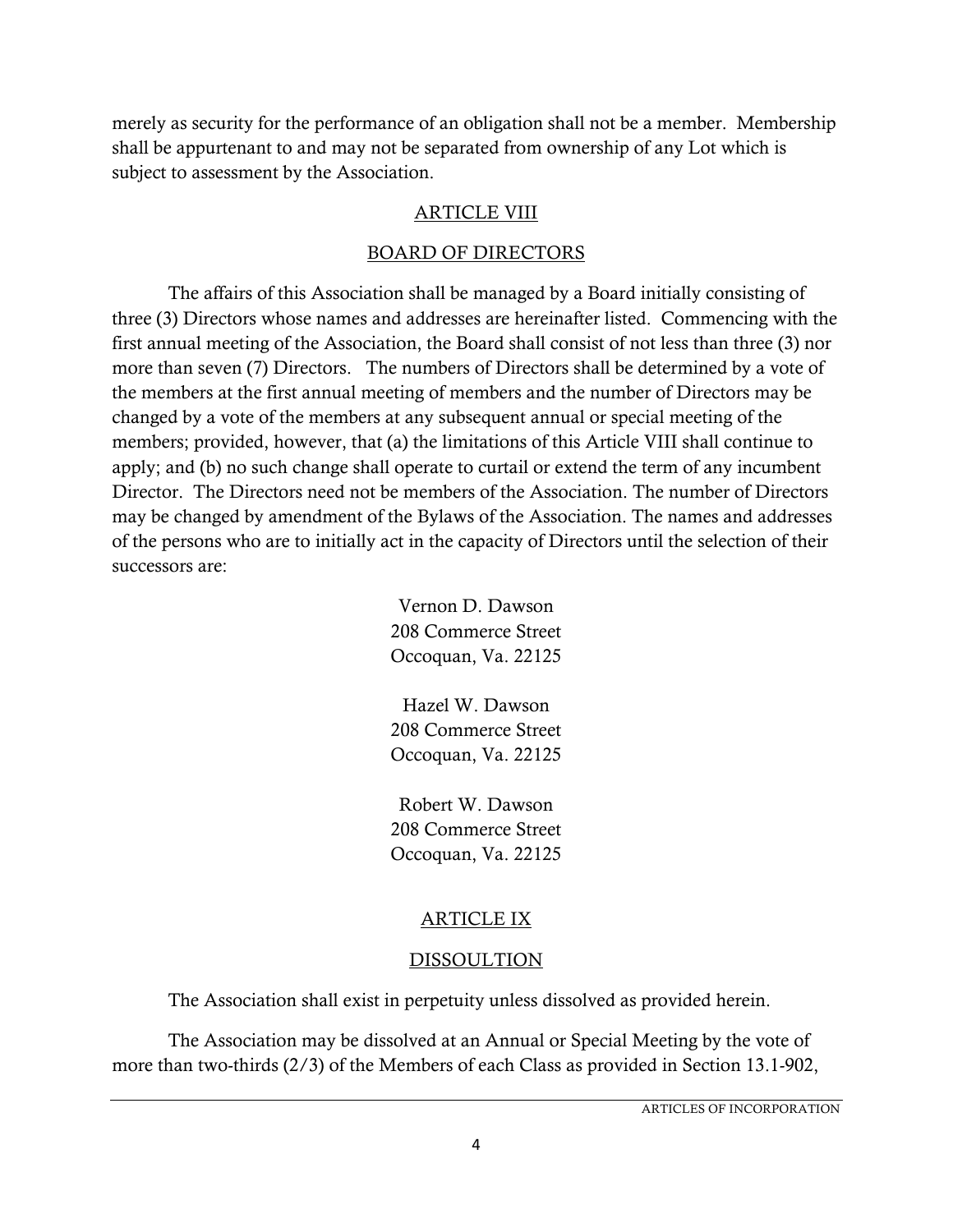Code of Virginia, 1950, as amended. Written notice of such proposed action shall be sent to all Members not less than twenty-five (25) nor more than fifty (50) days prior to a meeting called for such purpose. Upon dissolution of the Association, other than incident to a merger or consolidation, the assets of the Association shall be dedicated to an appropriate public agency consolidation, the assets of the Association shall be dedicated to an appropriate public agency to be used for purposes similar to those for which this Association was created. In the event that such dedication is refused acceptance by such a public agency, such assets shall be granted, conveyed and assigned to any non-profit association, trust or other organization to be devoted to such similar purposes in accordance with the wishes of more than two--thirds (2/3) of Members of each Class of Members.

# ARTICLE X

# AMENDMENTS

Amendment of these Articles shall require the assent of seventy-five percent (75%) of the entire membership.

IN WITNESS WHEREOF, for the purpose of forming this Corporation, under the laws of the State of Virginia, the undersigned, incorporator of this Association, has executed these Articles of Incorporation this  $15<sup>th</sup>$  day of February, 1995.

Incorportor

 $\overline{\phantom{a}}$  , where  $\overline{\phantom{a}}$  , where  $\overline{\phantom{a}}$ 

HOA\dawsonla.inc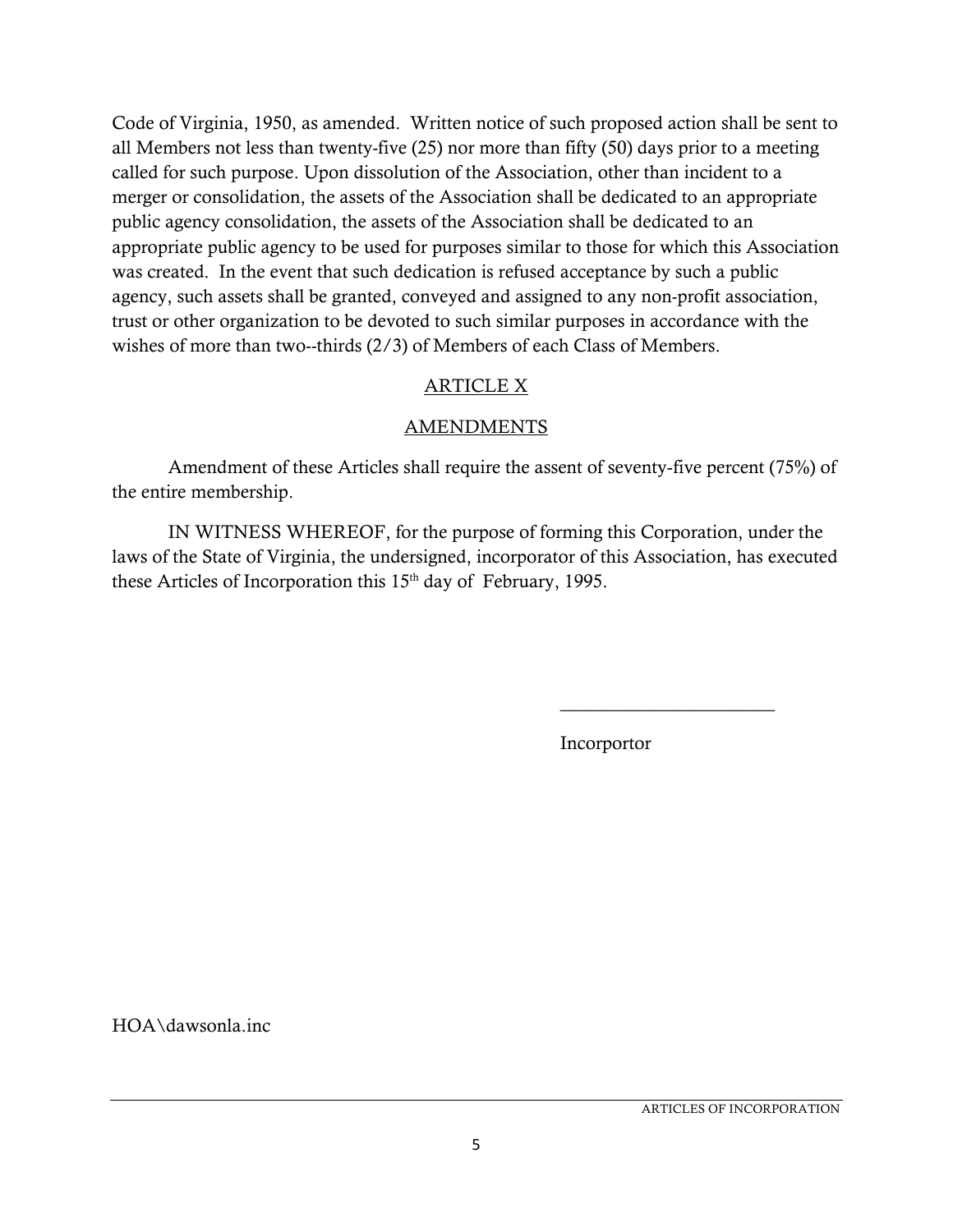#### BYLAWS

#### OF

#### DAWSON LANDING HOMEOWNERS ASSOCIATION, INC.

#### ARTICLE I

#### Name and Principal Office of Corporation

The name of the corporation is Dawson Landing Homeowners Association, Inc., a Virginia non-stock corporation, hereinafter referred to as the "Association." The initial principal office of the corporation shall be located at 208 Commerce Street, Occoquan, Virginia, 22125, but meetings of members and directors may be held at such places within the State of Virginia as may be designated by the Board of Directors.

#### ARTICLE II

#### Definitions

Section 1. "Association" shall mean and refer to Dawson Landing Homeowners Association, Inc., a non-stock, non-profit Virginia corporation, its successors and assigns.

Section 2. "Property" shall mean and refer to that certain real property described in the Declaration of Covenants, Conditions and Restrictions, and such additions thereto as may hereafter be brought within the jurisdiction of the Association.

Section 3. "Common Area" shall mean all real property (including any improvements thereon) owned by the Association for the common use and enjoyment of the Owners including the streets and roadways not dedicated to the County of Prince William or State of Virginia.

Section 4. "Lot" shall mean and refer to any plot of land shown upon any recorded subdivision map of the Property with the exception of the Common Area.

Section 5. "Owner" shall mean and refer to the record owner, whether one or more persons or entities, of the fee simple title to any Lot which is a part of the Property, including contract sellers, but excluding those having such interest merely as security for the performance of an obligation.

Section 6: "Declarant" shall mean and refer to Dawson Landing, L.C., its successors and assigns if such successors or assigns should acquire more than one undeveloped Lot from the Declarant for the purpose of development, but only to the extent that any of the rights, reservations, easements, interests, exemptions, privileges and powers of the Declarant are specifically assigned or transferred to such successors or assigns.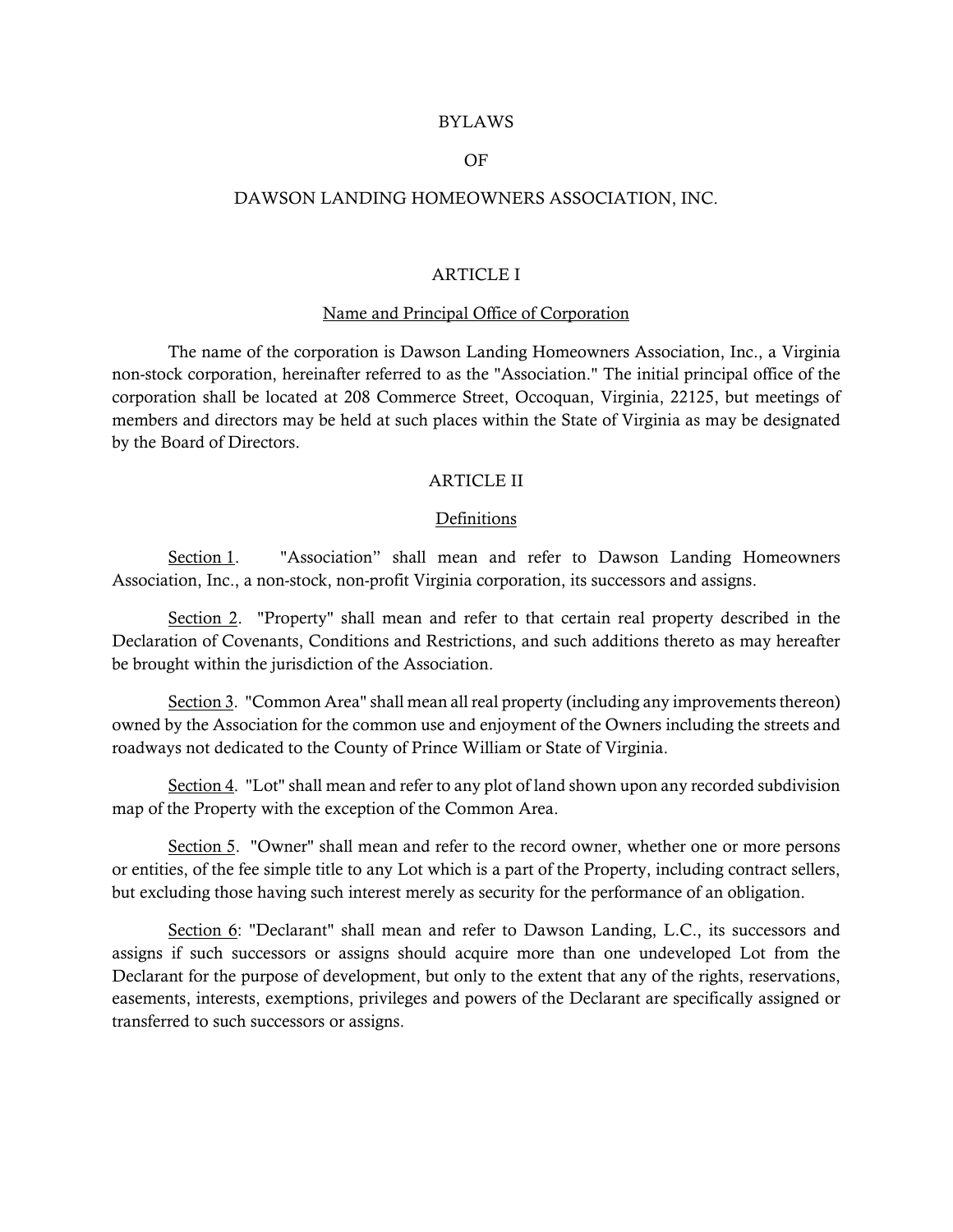Section 7. "Declaration" shall mean and refer to the Declaration of Covenants, Conditions and Restrictions applicable to the Property recorded among the Land Records for the County of Prince William, Virginia, including amendments and supplements thereto.

Section 8. "Member" shall mean and refer to those persons entitled to membership as provided in the Declaration.

Section 9. "Mortgagee" shall mean the holder of any recorded mortgage, or the party secured or beneficiary of any recorded deed of trust, encumbering one or more of the Lots. "Mortgage," as used herein, shall include deed of trust. "First Mortgage," as used herein, shall mean a mortgage with priority over other mortgages. As used in this Declaration, the term "mortgagee" shall mean any mortgagee and shall not be limited to institutional mortgagees. As used in this Declaration, the term "institutional mortgagee" or "institutional holder" shall include banks, trust companies, insurance companies, mortgage insurance companies, savings and loan associations, trusts, mutual savings banks, credit unions, pension funds, mortgage companies, Federal National Mortgage Association ("FNMA"), Federal Home Loan Mortgage Corporation ("FHLMC"), all corporations and any agency or department of the United States Government or of any state or municipal government. As used in this Declaration, the term "holder" or "mortgagee" shall include the parties secured by any deed of trust or any beneficiary thereof.

## ARTICLE III

## Meetings of Members

Section 1. Annual Meetings. The first annual meeting of the Members shall be held within twelve (12) months from the date of the filing of the Articles of Incorporation of the Association, and each subsequent regular annual meeting of the Members shall be held on the same day of the same month of each year thereafter. If the day for the annual meeting of the Members is a legal holiday, the meeting will be held the same hour on the first day following which is not a legal holiday.

Section 2. Special Meetings. Special meetings of the Members may be called at any time by the President or by the Board of Directors, or upon the written request of the Members who are entitled to vote one-fourth (1/4) of all of the votes of the Class A membership.

Section 3. Notice of Meetings. Written notice of each meeting of the Members shall be given by, or at the direction of, the Secretary or person authorized to call the meeting, by mailing a copy of such notice, postage prepaid, at least fifteen (15) days (but not more than sixty (60) days) before such meeting to each Member entitled to vote thereat, addressed to the Member's address last appearing on the books of the Association, or supplied by such Member to the Association for the purpose of the notice. Such notice shall specify the place, day and hour of the meeting, and, in the case of a special meeting, the purpose of the meeting.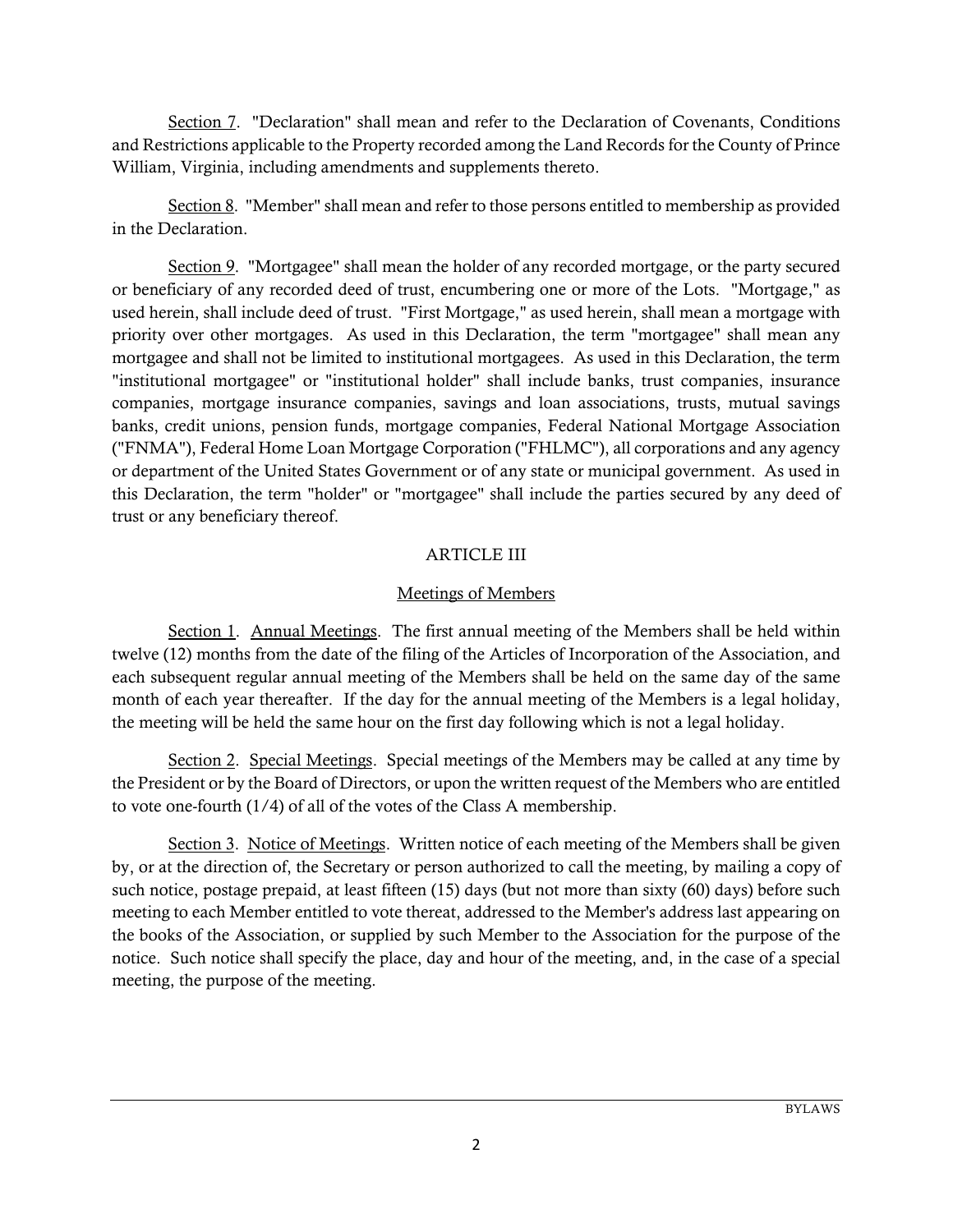Section 4. Quorum. The presence at the meeting of Members entitled to cast, or of proxies entitled to cast, one-tenth (1/10) of the votes of each class of membership shall constitute a quorum for any action except as otherwise provided in the Articles of Incorporation, the Declaration or these Bylaws. If, however, such quorum shall not be present or represented at any meeting, the Members entitled to vote thereat shall have power to adjourn the meeting from time to time, without notice other than announcement at the meeting, until a quorum, as aforesaid, shall be present or be represented.

Section 5. Voting. At every meeting of the Members, each Class A Member shall have the right to cast one (1) vote for each Class A membership which he owns on each question. Each of the Class B Members shall have the right to cast three (3) votes for each Class B membership which he owns on each question. The vote of the Members representing fifty-one percent (51%) of the total of the votes of all of the memberships at the meeting, in person or by proxy, calculated as aforesaid, shall be necessary to decide any question brought before such meeting, unless the question is one upon which, by the express provision of law or of the Articles of Incorporation, or of the Declaration or of these Bylaws, a different vote is required, in which case such express provision shall govern and control. The vote for any membership which is owned by more than one person may be exercised by any of the co-owners present at any meeting unless any objection or protest by any other owner of such membership is noted at such meeting. In the event all of the co-owners of any membership who are present at any meeting of the Members are unable to agree on the manner in which the votes for such membership shall be cast on any particular question, then such vote shall not be counted for purposes of deciding that question. In the event any membership is owned by a corporation, then the vote for any such membership shall be cast by a person designated in a certificate signed by the President or any Vice President of such corporation and attested by the Secretary or an Assistant Secretary of such corporation and filed with the Secretary of the Association, prior to or during the meeting. The vote for any membership which is owned by a trust or partnership may be exercised by any trustee or partner thereof, as the case may be, and, unless any objection or protest by any other such trustee or partner is noted at such meeting, the Chairman of such meeting shall have no duty to inquire as to the authority of the person casting such vote or votes. No Class A Member shall be eligible to vote, either in person or by proxy, or to be elected to the Board of Directors, who is shown on the books or management accounts of the Association to be more than sixty (60) days delinquent in any payment due the Association.

Section 6. Proxies. At all meetings of Members, each Member may vote in person or by proxy. All proxies shall be in writing and filed with the Secretary. Every proxy shall be revocable and shall automatically cease upon conveyance by the Member of his Lot. No proxy shall be valid after eleven (11) months from its date, unless otherwise provided in the proxy.

Section 7. Rights of Mortgagees. Any institutional mortgagee of any Lot who desires notice of the annual and special meetings of the Members shall notify the Secretary to that effect by Registered Mail - Return Receipt Requested. Any such notice shall contain the name and post office address of such institutional mortgagee and the name of the person to whom notice of the annual and special meetings of the Members should be addressed. The Secretary of the Association shall maintain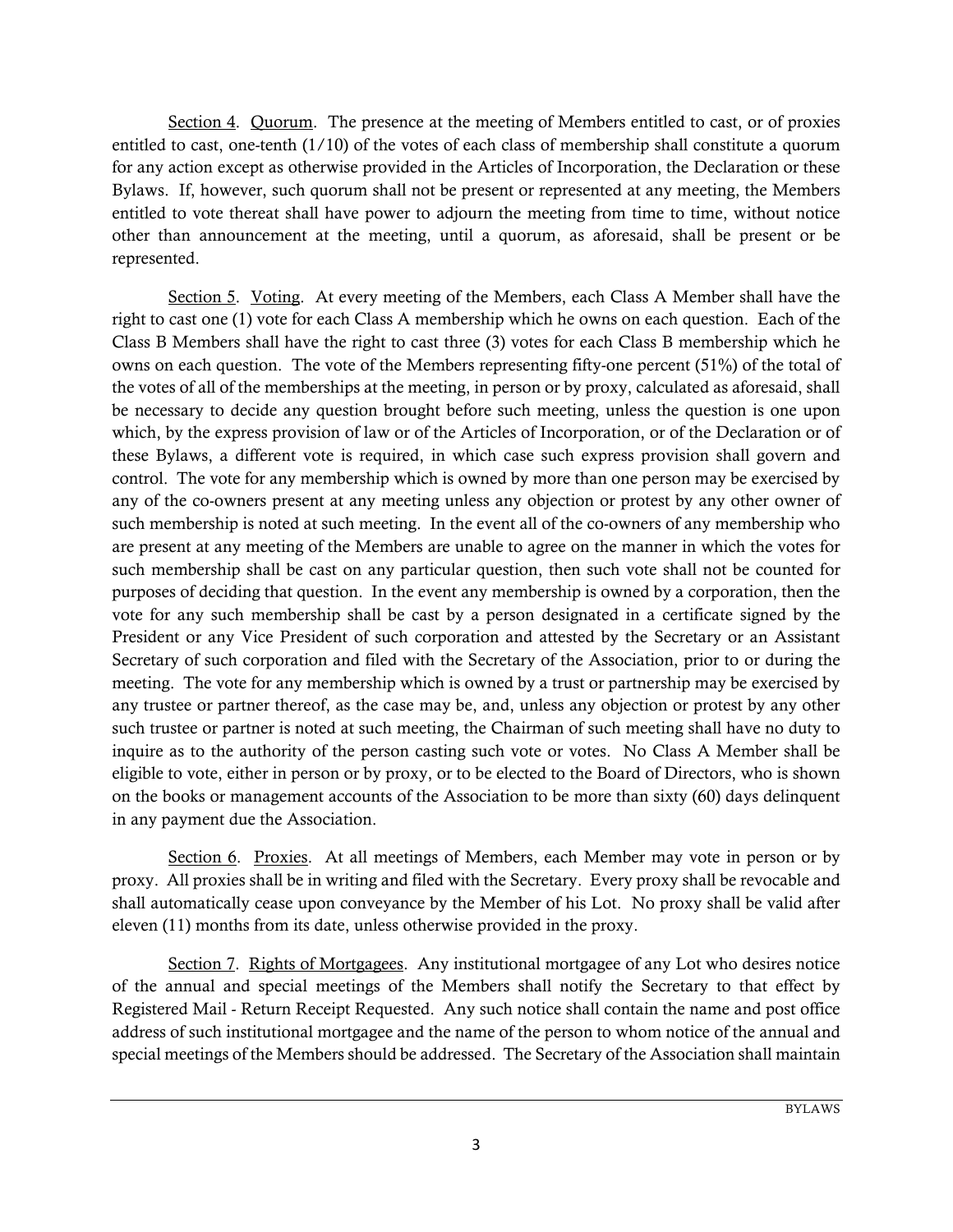a roster of all institutional mortgagees from whom such notices are received and it shall be the duty of the Secretary to mail or otherwise cause the delivery of a notice of each annual or special meeting of the Members to each such institutional mortgagee, in the same manner, and subject to the same requirements and limitations as are otherwise provided in this Article III for notice to the Members. Any such institutional mortgagee shall be entitled to designate a representative to attend any annual or special meeting of the Members and such representative may participate in the discussion at any such meeting and may, upon his request made to the Chairman in advance of the meeting, address the Members present at any such meeting. Such representative shall have no voting rights at any such meeting. Such representative shall be entitled to copies of the minutes of all meetings of the Members upon request made in writing to the Secretary.

## ARTICLE IV

### Board of Directors Selection: Term of Office

Section 1. Number. The affairs of the Association shall be managed by a Board of Directors initially consisting of three (3) natural persons who shall be designated by the Declarant and who shall hold office until the election of their successors at the first annual meeting of the Members of the Association.

Commencing with the first annual meeting of the Association, the Board of Directors shall consist of an uneven number of not less than three (3) nor more than seven (7) Members who shall be elected by the Members of the Association. The number of Directors shall be determined by a vote of the Members at the first annual meeting of Members and the number of Directors may be changed by a vote of the Members at any subsequent annual or special meeting of the Members; provided, however, that (a) the limitations of this Section 1 shall continue to apply; and (b) no such change shall operate to curtail or extend the term of any incumbent Director.

Members of the Board of Directors need not be Members of the Association.

Section 2. Term of Office. At the first annual meeting, the Members shall elect one (1) Director for a term of three (3) years, one (1) Director for a term of two (2) years, and the remaining Director(s) for a term of one (1) year; and at each annual meeting thereafter, the Members shall elect a Director to each vacancy for a term of three (3) years.

Section 3. Removal. After the first annual meeting of the Members, any Director may be removed from the Board, with or without cause, by a majority vote of the Members of the Association. Prior to the first annual meeting of the Members, any Director may be removed from the Board, with or without cause, by the Declarant. In the event of death, resignation or removal of a Director, his successor shall be selected by the remaining Members of the Board and shall serve for the unexpired term of his predecessor.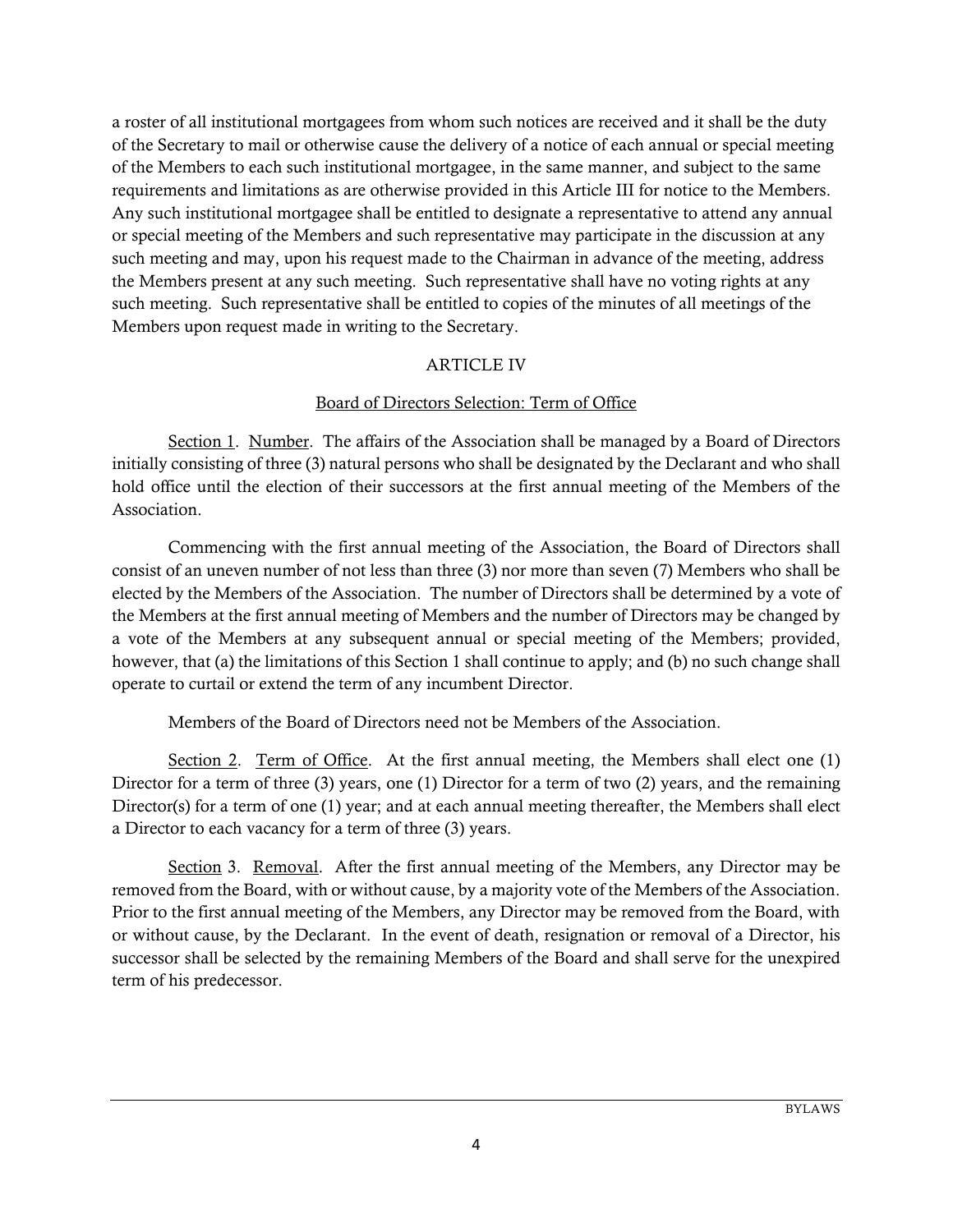Section 4. Compensation. No director shall receive compensation for any service he may render to the Association. However, any Director may be reimbursed for his actual expenses incurred in the performance of his duties.

Section 5. Action Taken Without a Meeting. The Directors shall have the right to take any action in the absence of meeting which they could take at a meeting by obtaining the written approval of all the Directors and such approval is filed with the minutes of the proceedings of the Board of Directors. Any action so approved shall have the same effect as through taken at a meeting of the Directors.

## ARTICLE V

## Nomination and Election of Directors

Section 1. Nomination. Nomination for election to the Board of Directors, commencing with the first annual meeting of Members, shall be made from the floor at the annual meeting.

Section 2. Election. Election to the Board of Directors shall be by secret written ballot. At such election the Members or their proxies may cast, in respect to each vacancy, as many votes as they are entitled to exercise under the provisions of the Declaration. The persons receiving the largest number of votes shall be elected. Cumulative voting is not permitted.

# ARTICLE VI

## Meetings of Directors

Section 1. Regular Meetings. Regular meetings of the Board of Directors may be held at such time and place as shall be determined, from time to time, by a majority of the Directors, but at least two (2) such meetings shall be held during each fiscal year. Notice of regular meetings of the Board of Directors shall be given to each Director, personally or by mail, telephone or telegraph, at least six (6) days prior to the date named for such meeting.

Section 2. Special Meetings. Special meetings of the Board of Directors may be called by the President on three (3) days' notice of each Director, given personally or by mail, telephone or telegraph, which notice shall state the time, place and purpose of the meeting. Special meetings of the Board of Directors shall be called by the President or Secretary in like manner and on like notice on the written request of any two (2) of the Directors.

Section 3. Quorum. A majority of the number of Directors shall constitute a quorum for the transaction of business. Every act or decision done or made by a majority of the Directors present at a duly held meeting at which a quorum is present shall be regarded as the act of the Board.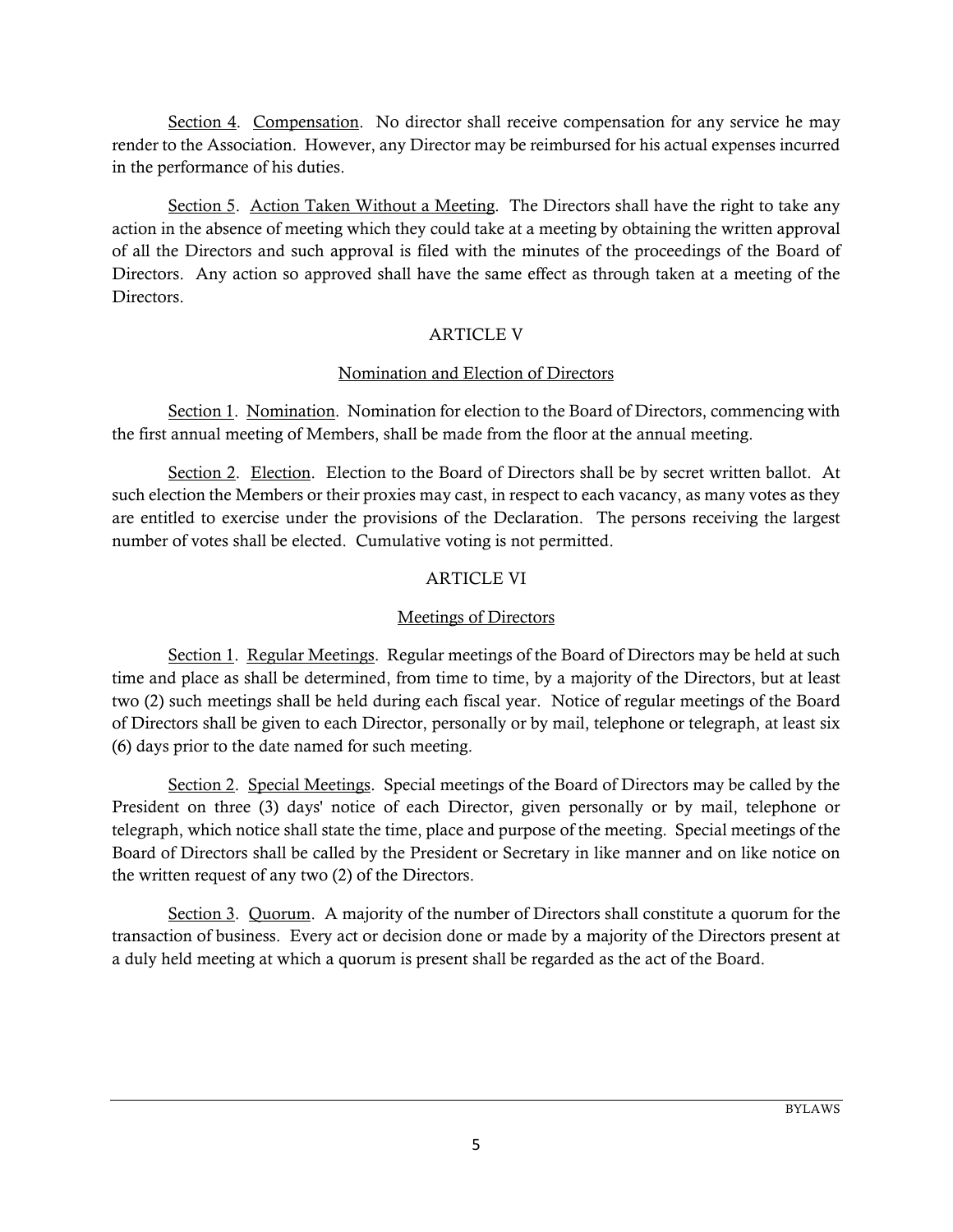Section 4. Rights of Mortgagees. Any institutional mortgagee of any Lot who desires notice of the regular and special meetings of the Board of Directors shall notify the Secretary to that effect by Registered Mail - Return Receipt Requested. Any such notice shall contain the name and post office address of such institutional mortgagee and the name of the person to whom notice of the regular and special meetings of the Board of Directors should be addressed. The Secretary of the Association shall maintain a roster of all institutional mortgagees from whom such notices are received and it shall be the duty of the Secretary to mail or otherwise cause the delivery of a notice of each regular or special meeting of the Board of Directors to each such institutional mortgagee, in the same manner and subject to the same requirements and limitations, as are otherwise provided in this Article VI for notice to the Members of the Board of Directors. Any such institutional mortgagee shall be entitled to designate a representative to attend any regular or special meeting of the Board of Directors and such representatives may participate in the discussion at any meeting and may, upon his request made to the Chairman in advance of the meeting, address the Members of the Board of Directors present at any such meeting. Such representative shall be entitled to copies of the minutes of all the meetings of the Board of Directors upon request made in writing to the Secretary.

Section 5. Fidelity Bonds. The Board of Directors may require that all officers, Directors and employees of the Association regularly handling or otherwise responsible for the funds of the Association shall furnish adequate fidelity bonds or equivalent insurance against acts of dishonesty. The premiums on such bonds or insurance shall be paid by the Association.

### ARTICLE VII

### Powers and Duties of the Board of Directors

### Section 1. Powers. The Board of Directors shall have power to:

(a) adopt and publish rules and regulations governing the use of the Common Area, and the personal conduct of the Members and their guests thereon, and to establish penalties for the infraction thereof;

(b) suspend the voting rights and right to use of the Common Areas of a Member during any period in which such Member will be in default in the payment of any assessment levied by the Association. Such rights may also be suspended after notice and hearing, for a period not to exceed sixty (60) days for infraction of published rules and regulations;

(c) exercise for the Association all powers, duties and authority vested in or delegated to this Association and not reserved to the Membership by other provisions of these Bylaws, the Articles of Incorporation, or the Declaration;

(d) declare the office of a member of the Board of Directors to be vacant in the event such member shall be absent from three (3) consecutive regular meetings of the Board of Directors; and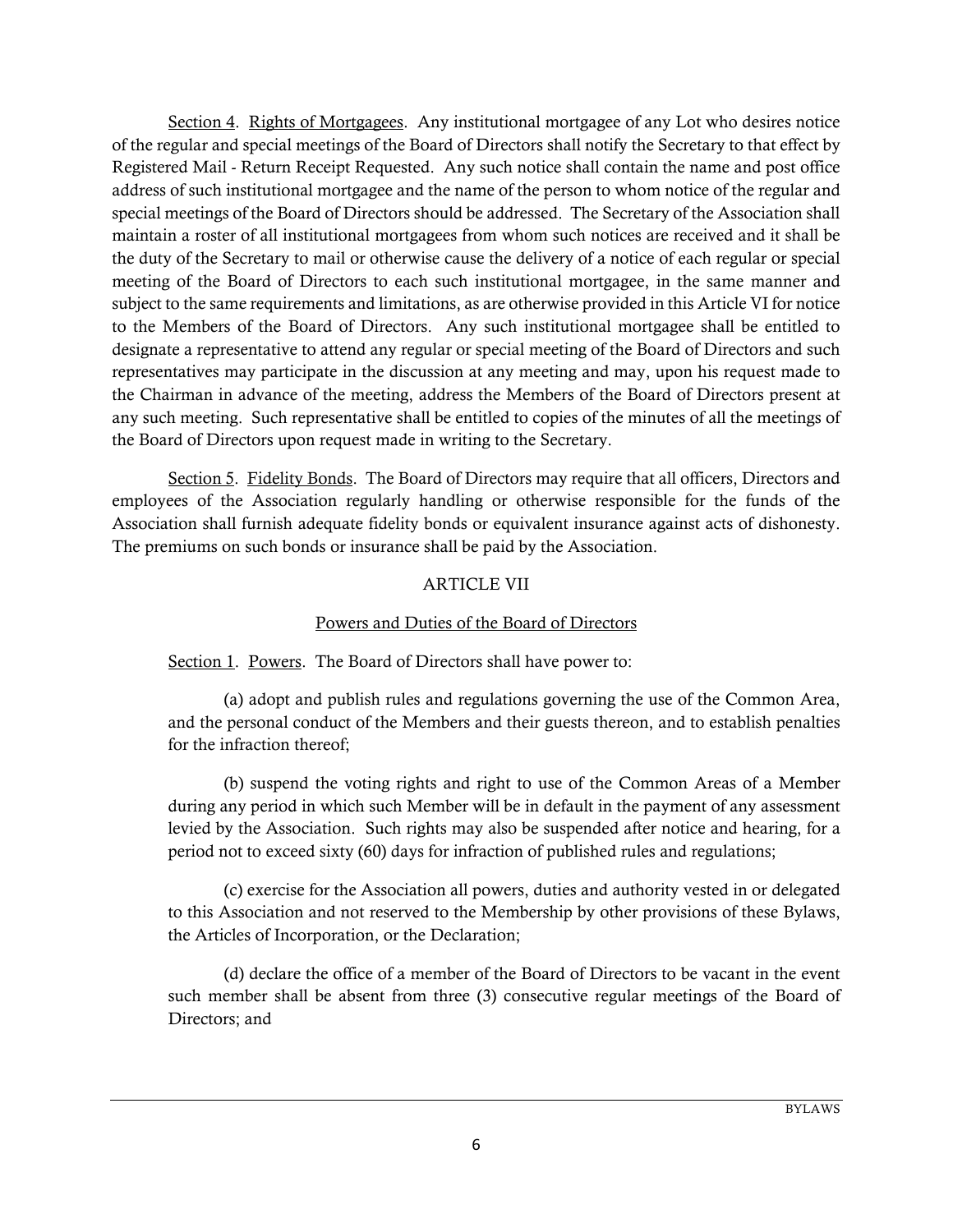(e) employ a manager, an independent contractor, or such other employees as they deem necessary, and to prescribe their duties.

Section 2. Duties. It shall be the duty of the Board of Directors to:

(a) cause to be kept a complete record of all its acts and corporate affairs and to present a statement thereof to the Members at the annual meeting of the Members, or at any special meeting when such statement is requested in writing by one-fourth  $(1/4)$  of the Class A Members who are entitled to vote;

(b) supervise all officers, agents and employees of this Association, and to see that their duties are properly performed;

(c) as more fully provided in the Declaration, to:

(1) fix the amount of the annual assessment against each Lot at least thirty (30) days in advance of each annual assessment period;

(2) send written notice of each assessment to every Owner subject thereto at least thirty (30) days in advance of each annual assessment period; and

(3) foreclose the lien against any property for which assessments are not paid within thirty (30) days after due date or to bring an action at law against the Owner personally obligated to pay the same.

(d) issue, or cause an appropriate officer to issue, upon demand by any person, a certificate setting forth whether or not any assessment has been paid. A reasonable charge may be made by the Board for the issuance of these certificates. If a certificate states an assessment has been paid, such certificate shall be conclusive evidence of such payment;

(e) procure and maintain adequate liability and hazard insurance on property owned by the Association;

(f) cause all officers or employees having fiscal responsibilities to be bonded, as it may deem appropriate;

(g) cause the Common Area to be maintained;

(h) otherwise perform or cause to be performed the functions and obligations of the Board and the Association as provided for in the Declaration and Articles of Incorporation and these Bylaws.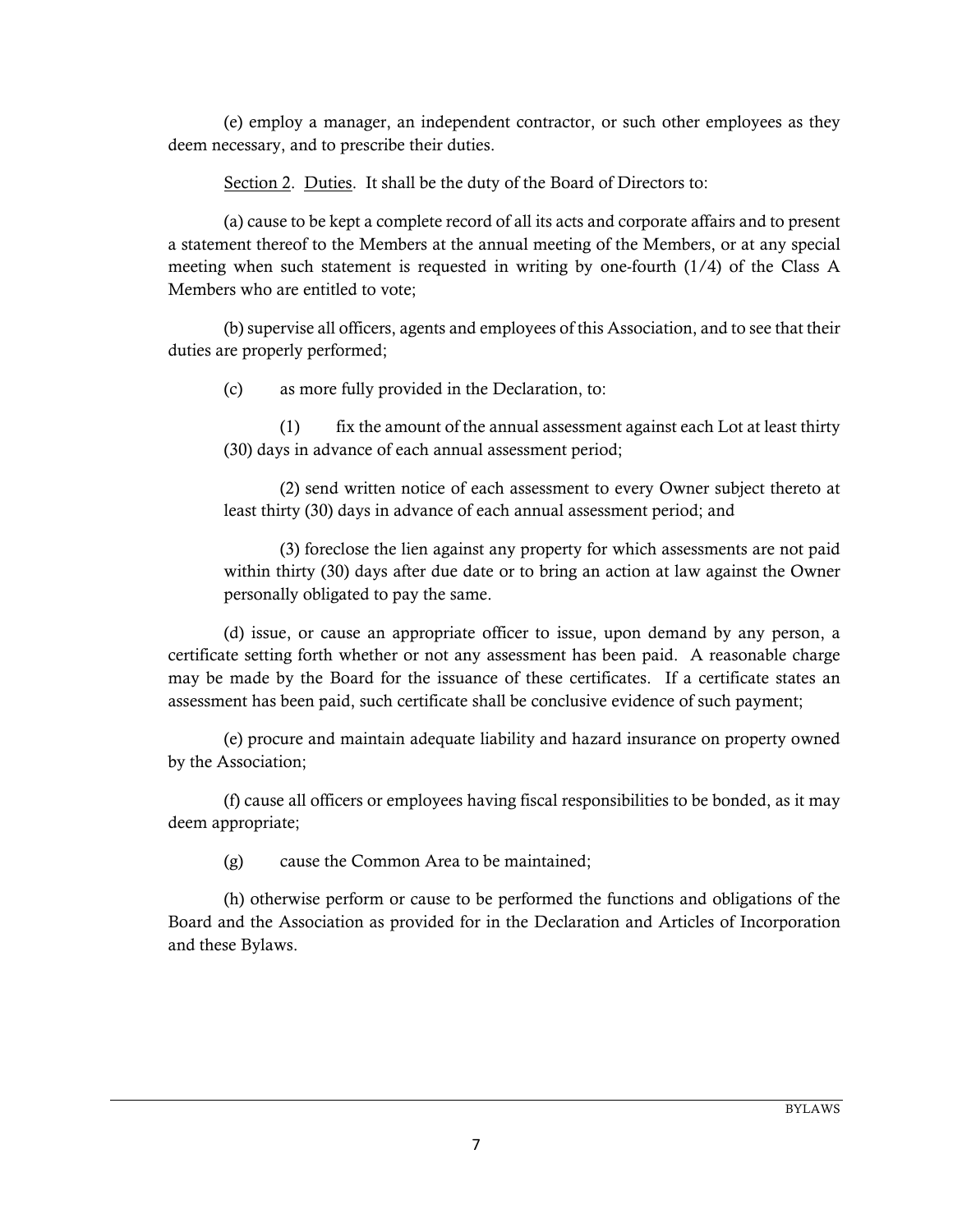### Section 3. Management Agent.

(a) The Board of Directors may but shall not be required to employ for the Association a management agent or manager (the "Management Agent") at a rate of compensation established by the Board of Directors to perform such duties and services as the Board of Directors shall from time to time authorize in writing. Any management agreement entered into by the Association shall provide inter alia, that such agreement may be terminated with or without cause by either party upon thirty (30) day's written notice thereof to the other party. The term of any such management agreement shall not exceed one (1) year; provided, however, that the term of any such management agreement may be renewable by mutual agreement of the parties for successive one-year periods.

(b) If a management agent is employed, the Association cannot then undertake selfmanagement without the prior written consent of the Veterans Administration, Federal Housing Administration, FNMA or FHLMC should any of those agencies insure or guarantee a mortgage on any lot and provided that their regulations prohibit such self-management.

## ARTICLE VIII

## Officers and Their Duties

Section 1. Enumeration of Officers. The officers of this Association shall be a President and Vice President, who shall at all times be members of the Board of Directors, a Secretary and a Treasurer, and such other officers as the Board may from time to time by resolution create, all of which officers are to be elected by the Board of Directors.

Section 2. Election of Officers. The election of officers shall take place at the first meeting of the Board of Directors following each annual meeting of the Members; provided that the initial Board of Directors shall elect the first group of officers at its first organizational meeting.

Section 3. Term. The officers of this Association shall be elected annually by the Board and each shall hold office for one (1) year or until his successor is duly elected and qualified, unless he shall sooner resign, or shall be removed, or otherwise disqualified to serve.

Section 4. Special Appointments. The Board may elect such other officers as the affairs of the Association may require, each of whom shall hold office for such period, have such authority, and perform such duties as the Board may, from time to time, determine.

Section 5. Resignation and Removal. Any officer may be removed from office with or without cause by the Board. Any officer may resign at any time by giving written notice to the Board, the President or the Secretary. Such resignation shall take effect on the date of receipt of such notice or at any later time specified therein, and unless otherwise specified therein, the acceptance of such resignation shall not be necessary to make it effective.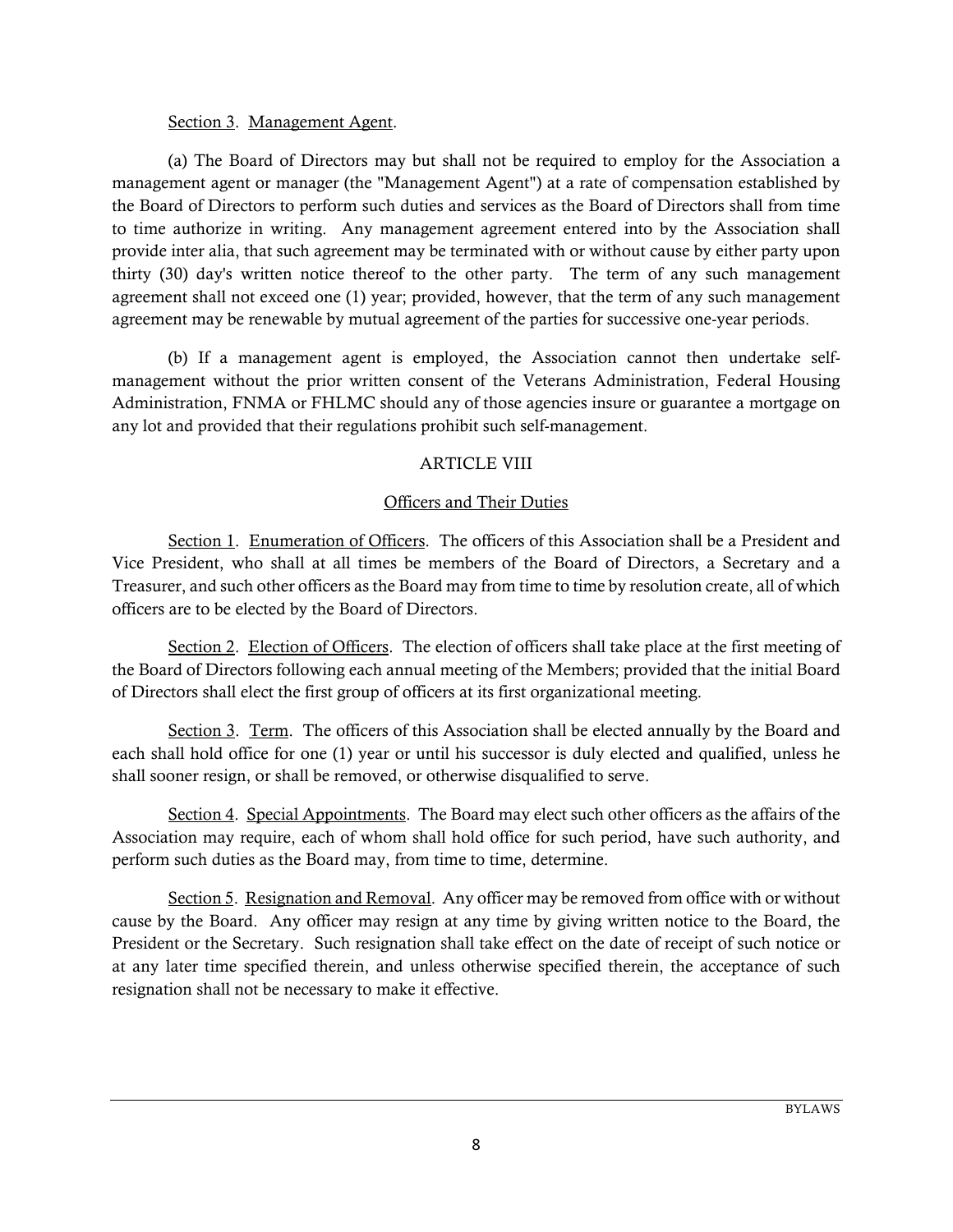Section 6. Vacancies. A vacancy in any office may be filled by appointment by the Board. The officer appointed to such vacancy shall serve for the remainder of the term of the officer he replaces.

Section 7. Multiple Offices. No person shall simultaneously hold more than one (1) of any of the offices except in the case of special offices created pursuant to Section 4 of this Article VIII.

Section 8. Duties. The duties of the officers are as follows:

### President

(a) The President shall preside at all meetings of the Board of Directors; shall see that orders and resolutions of the Board are carried out; shall sign all leases, mortgages, deeds and other written instruments and shall co-sign all checks and promissory notes.

## Vice President

(b) The Vice President shall act in the place and stead of the President in the event of his absence, inability or refusal to act, and shall exercise and discharge such other duties as may be required of him by the Board.

## Secretary

 (c) The Secretary shall record the votes and keep the minutes of all meetings and proceedings of the Board and of the Members; keep the corporate seal of the Association and affix it on all papers requiring said seal; serve notice of meetings of the Association upon the Members and any others who are entitled to such notice; keep a roster of all Members of the Association together with their addresses, and shall perform such other duties as required by the Board.

## Treasurer

 (d) The Treasurer shall receive and deposit in appropriate bank accounts all monies of the Association and shall disburse such funds as directed by resolution of the Board of Directors; shall sign all checks and promissory notes of the Association; keep proper books of account, cause an annual audit of the Association books to be made by a public accountant at the completion of each fiscal year; and shall prepare an annual budget and a statement of income and expenditures to be represented to the membership at its regular annual meeting, and deliver a copy of each to the Members.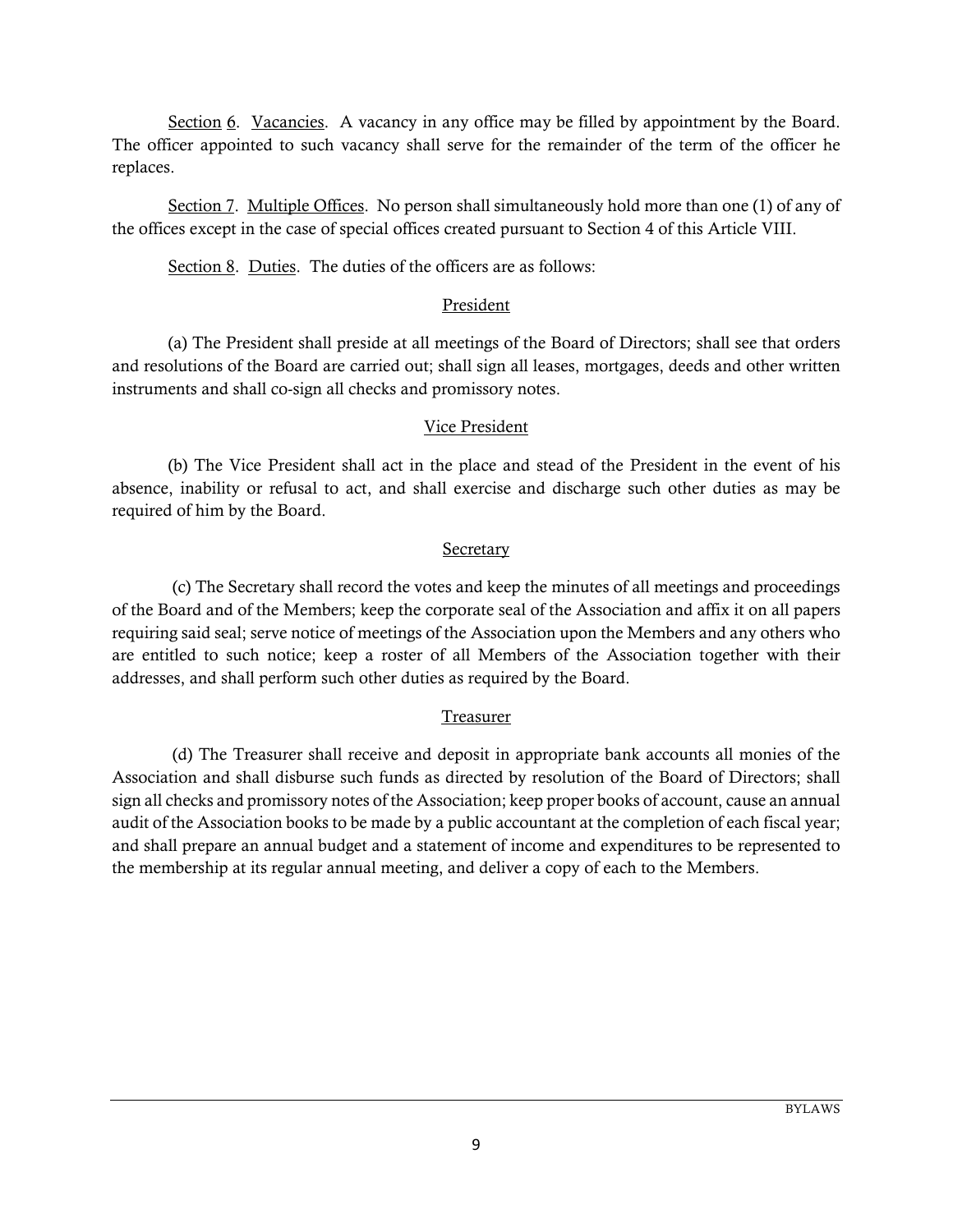#### ARTICLE IX

#### Liability and Indemnification of Officers and Directors

Section 1. Liability and Indemnification of Officers and Directors. The Association shall indemnify every officer and Director of the Association against any and all expenses, including counsel fees, reasonably incurred by, or imposed upon, an officer or Director in connection with any action, suit or other proceeding (including the settlement of any such suit or proceeding if approved by the then Board of Directors of the Association) to which he may be made a party by reason of being or having been an officer or Director of the Association, whether or not such person is an officer or Director at the time such expenses are incurred. The officers and Directors of the Association shall not be liable to the Members of the Association for any mistake of judgment, negligence, or otherwise, except for their own individual willful misconduct or bad faith. The officers and Directors of the Association shall have no personal liability with respect to any contract or other commitment made by them, in good faith, on behalf of the Association and the Association shall indemnify and forever hold such officer and Director free and harmless against any and all liability to others on account of any such contract or commitment. Any right to indemnification provided for herein shall not be exclusive of any other rights to which any officer or Director of the Association or former officer or Director of the Association may be entitled.

#### ARTICLE X

#### **Committees**

The Association may appoint an Architectural Review Board, as provided in the Declaration. In addition, the Board of Directors shall appoint other committees as deemed appropriate in carrying out its purpose.

### ARTICLE XI

#### Insurance

Section 1. Insurance. The Board of Directors of the Association shall obtain and maintain, to the extent reasonably available, at least the following:

(a) A comprehensive policy of public liability insurance with a "Severability of Interest Endorsement" or its equivalent in such amounts and in such forms as may be considered appropriate by the Board of Directors (but not less than One Million and No/100 Dollars (\$1,000,000.00) covering all claims for bodily injuries and/or property damage arising out of a single occurrence) including, but not limited to, legal liability, hired automobile liability, non-owned automobile liability, liability for property of others and, such other risks as shall customarily be covered with respect to projects similar in construction, location and use, including any and all other liability incident to the ownership and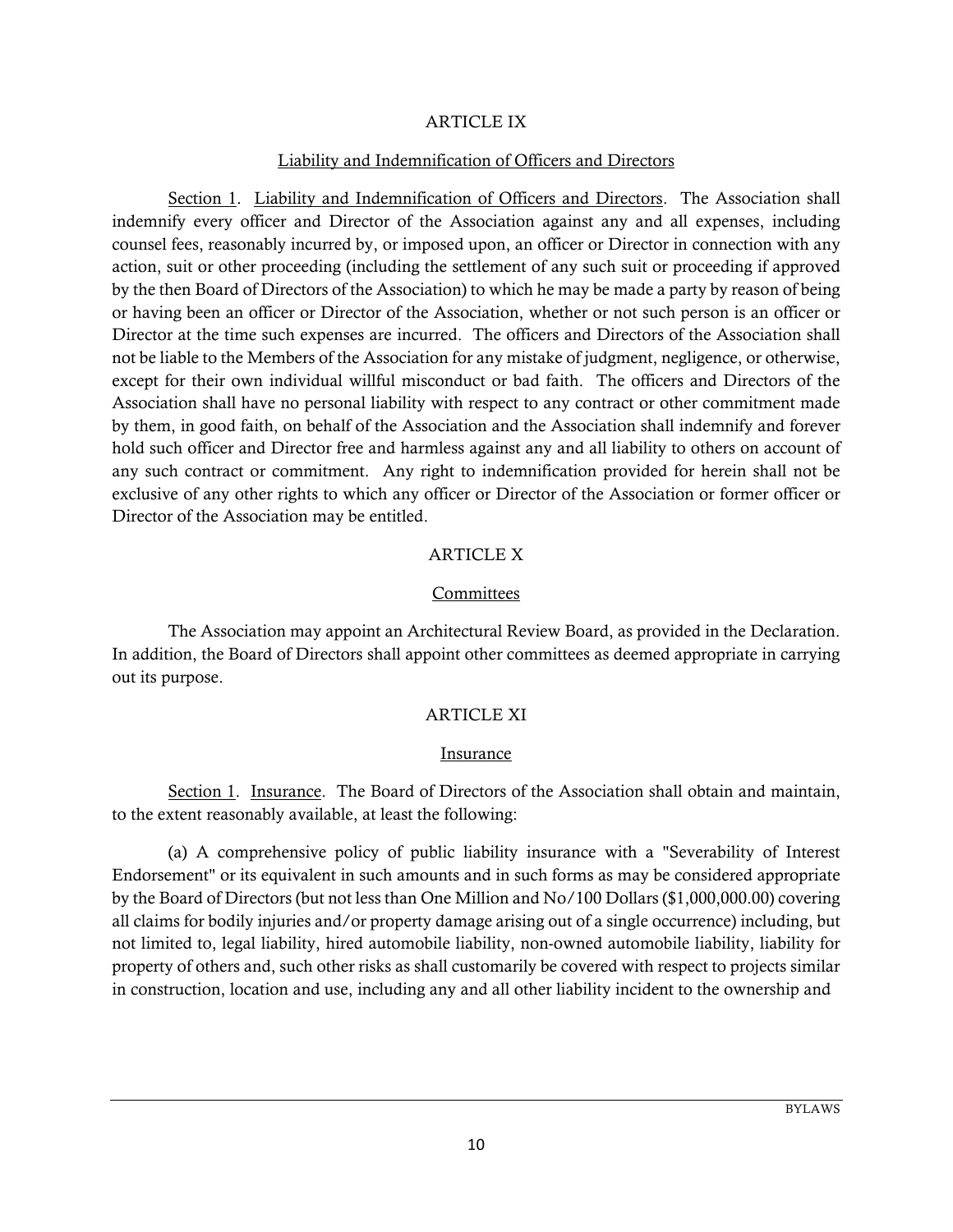use of the Common Areas and facilities or any portion thereof; and

(b) Workmen's compensation insurance to the extent necessary to comply with any applicable law; and

(c) A "Legal Expense Indemnity Endorsement," or its equivalent, affording protection for the officers and Directors of the Association for expenses and fees incurred by any of them in defending any suit or settling any claim, judgment or cause of action to which any such officer or Director shall have been made a party by reason of his or her services as such; and

(d) Such other policies of insurance, including insurance for other risks of a similar or dissimilar nature and fidelity coverage as required by these Bylaws, as are or shall hereafter be considered appropriate by the Board of Directors.

Section 2. Limitations. Any insurance obtained pursuant to the requirements of this Article shall be subject to the following provisions:

(a) All policies shall be written or reinsured with a company or companies licensed to do business in the State where the project is located and holding a rating of " $A + AA$ " or better in the current edition of Best's Insurance Guide.

(b) Exclusive authority to negotiate losses under said policies shall be vested in the Board of Directors of the Association, or its authorized representative.

(c) In no event shall the insurance coverage obtained and maintained pursuant to the requirements of this Article XI be brought into contribution with insurance purchased by the owners of the Lots or their mortgagees, as herein permitted, and any "no other insurance" or similar clause in any policy obtained by the Association pursuant to the requirements of this Article XI shall exclude such policies from consideration.

(d) All policies shall provide that such policies may not be cancelled or substantially modified (including cancellation for non-payment of premium) without at least thirty (30) days' prior written notice to any and all insured named thereon, including any mortgagee of any Lot who requests such notice in writing.

(e) All policies shall contain a waiver of subrogation by the insurer as to any and all claims against the Association, the Board of Directors, the Members of the Association and their respective agents, employees or tenants, and of any defenses based upon co-insurance or invalidity arising from the acts of the insured.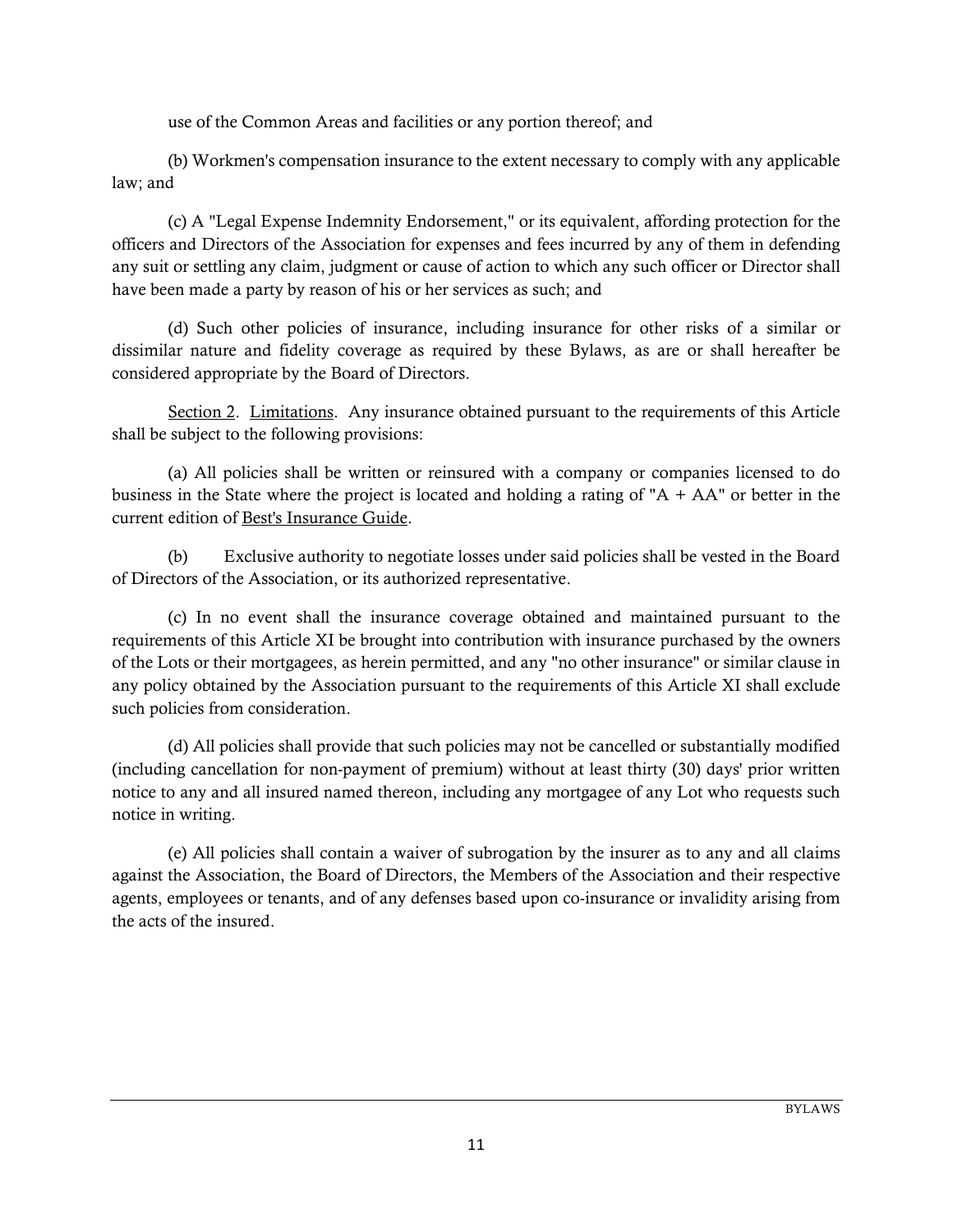#### ARTICLE XII

### Casualty Damage -- Reconstruction or Repair

Section 1. Use of Insurance Proceeds. In event of damage or destruction to the Common Area by fire or other casualty, the same shall be promptly repaired, replaced or reconstructed in substantial conformity with the original plans and specifications for the Common Area with the proceeds of insurance available for that purpose, if any. The Association shall not use the proceeds of casualty insurance received as a result of damage or destruction of the Common Area for purposes other than the repair, replacement or reconstruction of the Common Area without the prior written consent and approval of the holders of all first mortgages of record on the Lots.

Section 2. Proceeds Insufficient. In the event that the proceeds of insurance are not sufficient to repair damage or destruction of the Common Area caused by fire or other casualty not insured against, then and in either of those events, upon resolution of the Board of Directors, the repair, replacement and reconstruction of the damage shall be accomplished promptly by the Association at its common expense.

## ARTICLE XIII

## Books and Records - Fiscal Management

Section 1. Fiscal Year. The fiscal year of the Association shall begin on the first day of January every year, except for the first fiscal year of the Association which shall begin at the date of recordation of the Declaration among the Land Records for Prince William County, Virginia. The commencement date of the fiscal year herein established shall be subject to change by the Board of Directors should the practice of the Association subsequently dictate.

Section 2. Registered Office - Change of Same. The registered office of the Association shall be set forth in Article II of the Articles of Incorporation of the Association. The Board of Directors, by appropriate resolution, shall have the authority to change the location of the registered office of the Association from time to time.

Section 3. Books and Accounts. Books and accounts of the Association shall be kept under the direction of the Secretary/Treasurer or in accordance with generally accepted accounting practices, consistently applied. The same shall include books with detailed accounts, in chronological order, of receipts and of the expenditures and other transactions of the Association and its administration and shall specify the maintenance and repair expenses of the Common Area, services required or provided with respect to the same and any other expenses incurred by the Association. The amount of any assessment or portion of any assessment, required for payment of any capital expenditure or reserves of the Association shall be credited upon the books of the Association to the "Paid-in-Surplus" account as a capital contribution by the Members.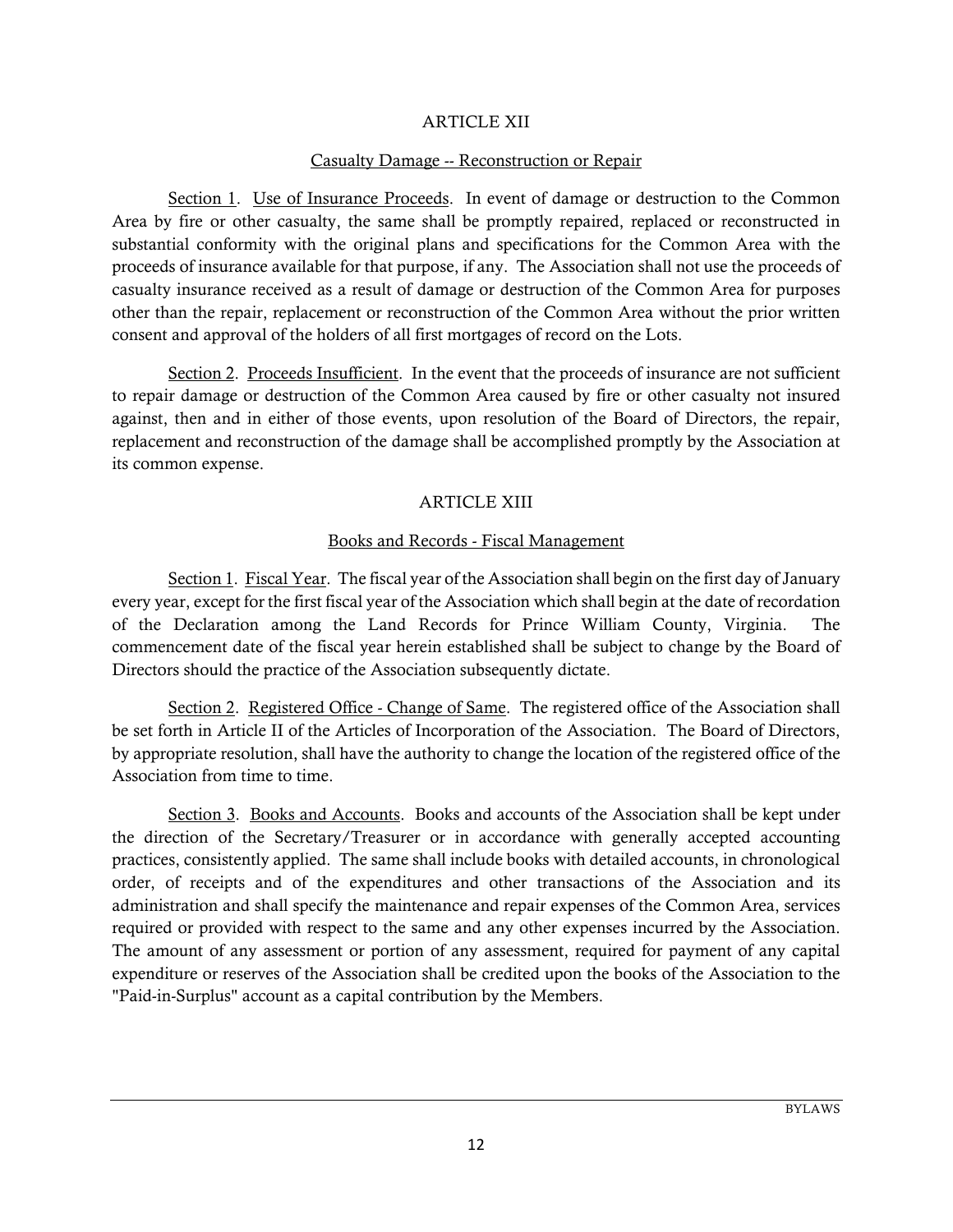Section 4. Auditing. At the close of each fiscal year, the books and records of the Association may be audited by an independent Public Accountant whose report shall be prepared in accordance with generally accepted auditing standards, consistently applied. Based upon such report, the Association shall furnish the Members and any mortgagee requesting the same with an annual financial statement, including the income and disbursements of the Association, within ninety (90) days following the end of each fiscal year.

Section 5. Inspection of Books. The books and accounts of the Association, vouchers accrediting the entries made thereupon and all other records maintained by the Association shall be available for examination by the Members and their duly authorized agents or attorneys, and to the institutional holder of any first mortgage on any Lot and its duly authorized agents or attorneys, during normal business hours and for purposes reasonably related to their respective interests and after reasonable notice. The Declaration, the Articles of Incorporation and the Bylaws of the Association shall be available for inspection by any Member at the principal office of the Association, where copies may be purchased at reasonable cost.

### ARTICLE XIV

### **Assessments**

As more fully provided in the Declaration, each Member is obligated to pay to the Association annual and special assessments which are secured by a continuing lien upon the Property against which the assessment is made. Any assessments which are not paid when due shall be delinquent. If the assessment is not paid within thirty (30) days after the due date, the assessment shall be assessed a late fee and bear interest from the date of delinquency at the rate of interest of ten percent (10%) per annum or such greater amount as may be determined by the Board of Directors. The Association may bring an action at law against the Owner personally obligated to pay the same or foreclose the lien against his Lot, and interest, costs, and reasonable attorneys' fees of any such action shall be added to the amount of such assessment. No Owner may waive or otherwise escape liability for the assessments provided for herein by non-use of the Common Area or abandonment of his Lot.

## **ARTICLE XV**

## Corporate Seal

The Association shall have a seal in circular form having within its circumference the words: Dawson Landing Homeowners Association, Inc., a Virginia corporation.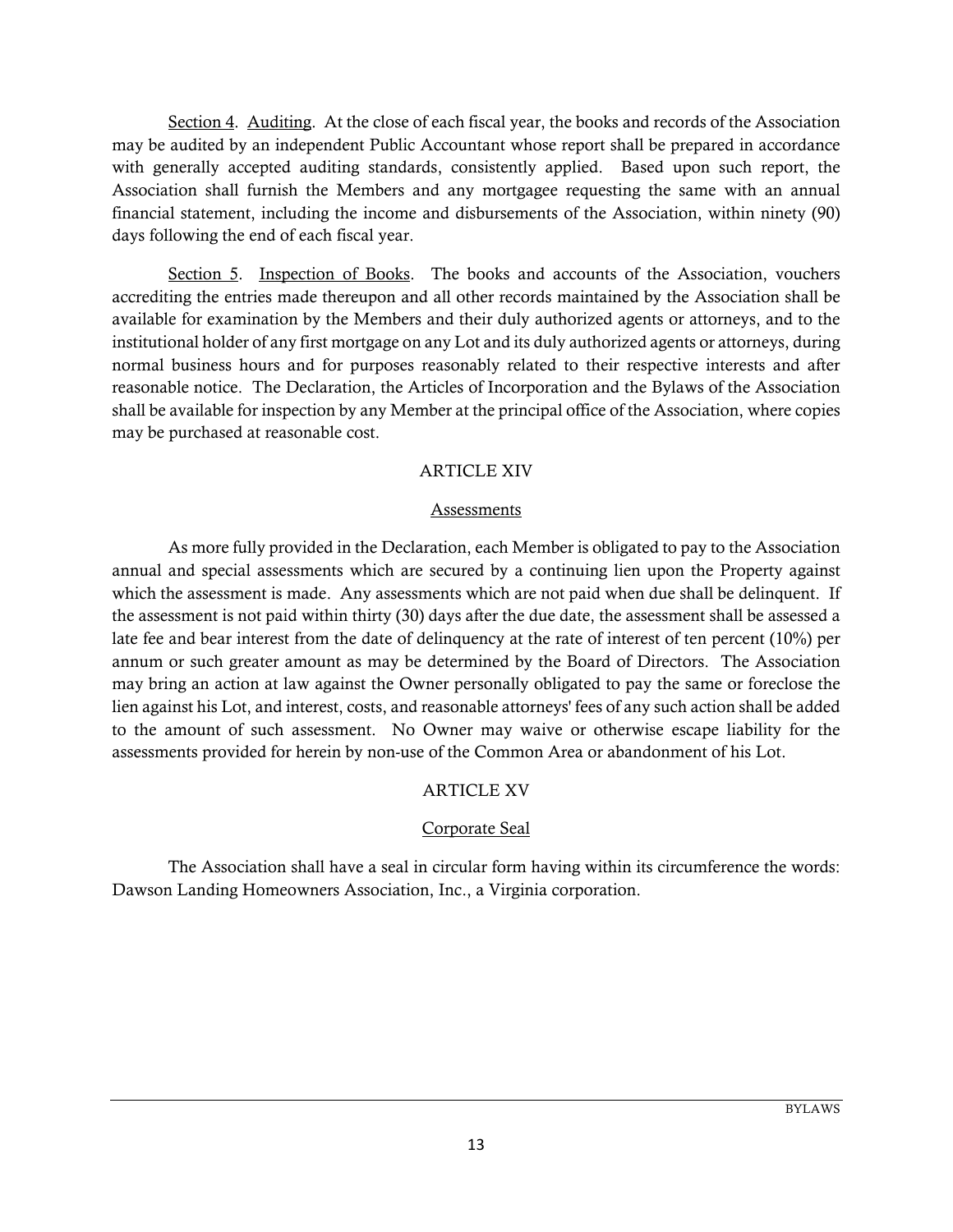### ARTICLE XVI

### Amendments

Section 1. These Bylaws may be amended, at regular or special meeting of the Members, by a vote of a majority of a quorum of Members present in person or by proxy, except that FHA or VA shall have the right to veto amendments while there is Class B membership but only if any Lot is encumbered by a deed of trust guaranteed by FHA or VA.

Section 2. In the case of any conflict between the Articles of Incorporation and these Bylaws, the Articles of Incorporation shall control; and in the case of any conflict between the Declaration and these Bylaws, the Declaration shall control.

## ARTICLE XVII

## FHA-VA Approvals -- Rights of Lenders

Section 1. FHA-VA Approvals. Provided that any Lot subject to the Declaration is then encumbered by a deed of trust or mortgage which is insured by the Federal Housing Administration or guaranteed by the Veterans Administration, and, provided further, that there are then Class B memberships of the Association outstanding, neither the Members, the Board of Directors nor the Association shall, by act or omission, take any of the following action without the prior written consent or approval of the Federal Housing Administration and the Veterans Administration, as the circumstances may require:

(a) make any annexation or additions other than as provided for pursuant to Article X of the Declaration; or

(b) abandon, partition, dedicate, subdivide, encumber, sell or transfer any of the Common Area directly or indirectly owned by the Association; provided, however, that the granting of rightsof-way, easements and the like for public utilities or for other purposes consistent with the use of the Common Area by the Members of the Association shall not be considered a transfer within the meaning of this Section 1; or

(c) abandon or terminate the Declaration; or

(d) modify or amend any provision of the Declaration, these Bylaws or the Articles of Incorporation of the Association; or

(e) merge or consolidate the Association with any other entity or sell, lease, exchange or otherwise transfer all or substantially all of the assets of the Association in any other entity.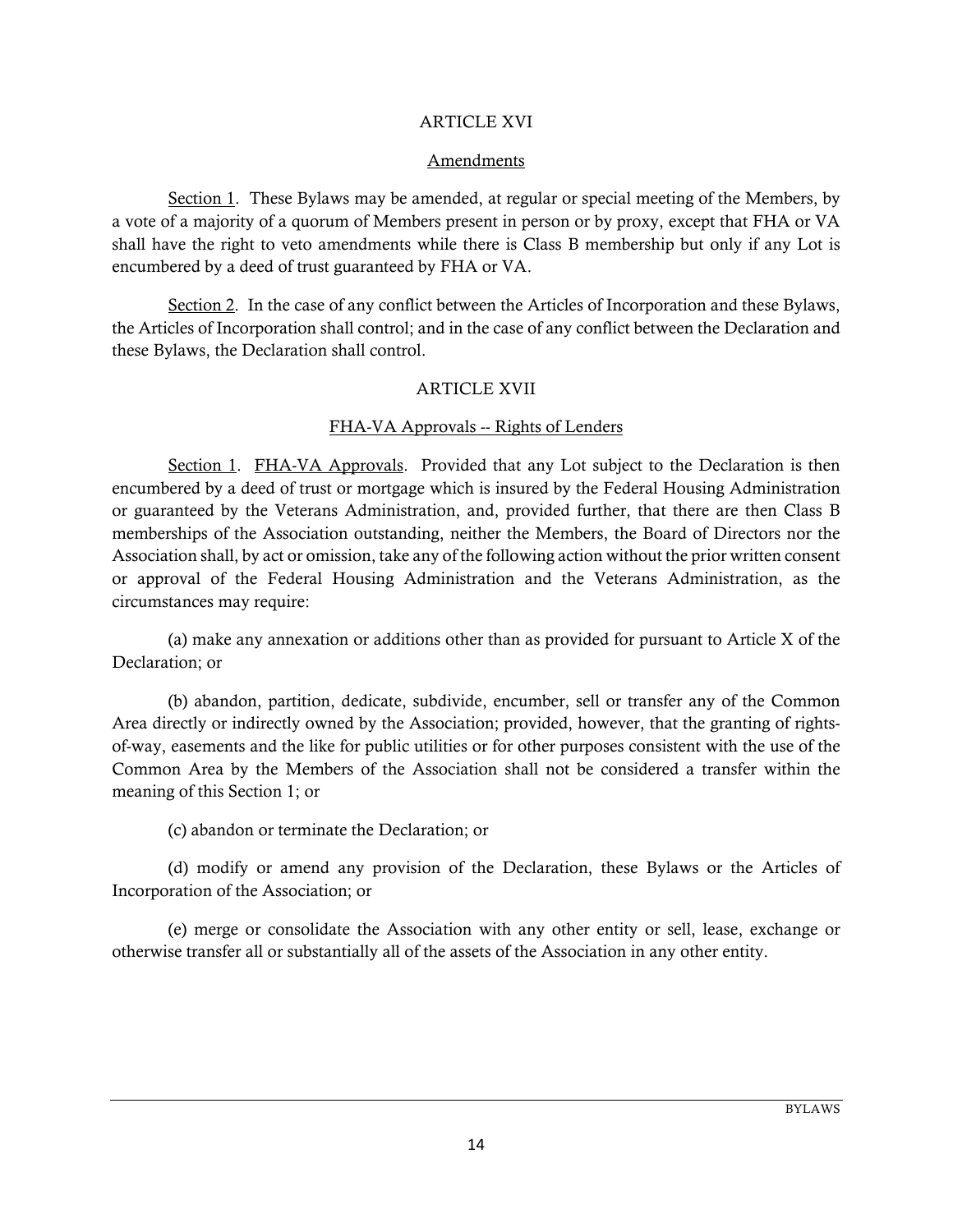Section 2. Consents by Lenders. Any other provision of the Declaration, these Bylaws or the Articles of Incorporation to the contrary notwithstanding, neither the Members, the Board of Directors nor the Association shall, by act or omission, take any of the following actions without the prior written consent and approval of two thirds  $(2/3)$  in number of the holders of the first mortgages of record on the Lots:

 (a) abandon, partition, alienate, release, hypothecate, dedicate, subdivide, encumber, sell or transfer any of the Common Area directly or indirectly owned by the Association; provided, however, that the granting of rights-of-way, easements and the like for public utilities or for other purposes consistent with the use of the Common Area by the Members of the Association shall not be considered a transfer within the meaning of this Section; or

(b) abandon or terminate the Declaration; or

 (c) modify or amend any substantive provision of the Declaration, or of these Bylaws or of the Articles of Incorporation of the Association; or

(d) merge or consolidate the Association with any other entity or sell, lease, exchange or otherwise transfer all or substantially all of the assets of the Association to any other entity; or

(e) substantially modify the method of determining and collecting assessments against an Owner or his Lot as provided in the Declaration; or

(f) waive or abandon any scheme of regulations, or enforcement thereof, pertaining to the architectural design or the exterior appearances of buildings or structures on the Lots or the exterior maintenance of the Common Area; or

(g) fail to maintain fire and extended coverage on insurable Association Common Area on a current replacement cost basis in an amount not less than one hundred percent (100%) of the insurable value (based on current replacement cost); or

(h) use hazard insurance proceeds for losses to the Common Area for other than the repair, replacement or reconstruction of such Common Area.

Section 3. Additional Rights of Mortgagees - Notice. The holder of the first mortgage on any Lot for which any assessment levied pursuant to the Declaration, or any installment thereof, becomes delinquent for a period in excess of thirty (30) days and the Association shall promptly notify the holder of the first mortgage on any Lot with respect to which any default in any other provision of the Declaration remains uncured for a period in excess of thirty (30) days following the date of such default. Any failure to give any such notice shall not affect the validity or priority of any first mortgage on any Lot and the Protection extended in the Declaration to the holder of any such mortgage shall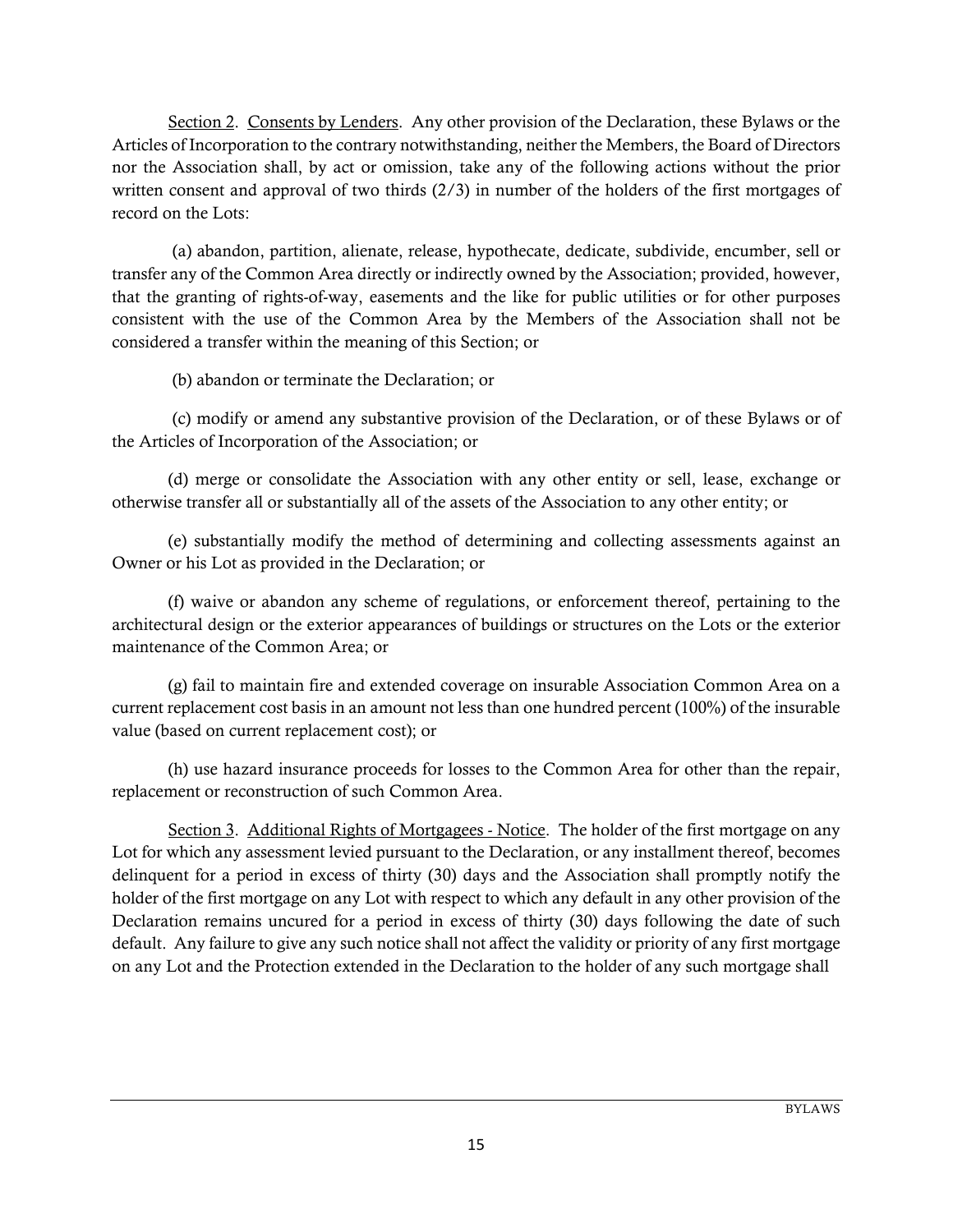not be altered, modified or diminished by reason of such failure.

No suit or other proceeding may be brought to foreclose the lien for any assessment levied pursuant to the Declaration except after ten (10) days' written notice to the holder of the first mortgage on the Lot which is the subject matter of such suit or proceeding. If the Association employs a management agent and then subsequently undertakes "self-management," it shall promptly give written notice of such occurrence to all of the holders of first mortgages of record on the Lots.

Any first mortgagee of any Lot may pay any taxes, utility charges or other charge levied against the Common Area which are in default and which may or have become a charge or lien against any of the Common Area and any such first mortgagee may pay any overdue premiums on any hazard insurance policy or secure new hazard insurance coverage on the lapse of any policy, with respect to the Common Area. Any first mortgagee who advances any such payment shall be due immediately reimbursement of the amount so advanced from the Association.

Section 4. Casualty Losses. In the event of substantial damage or destruction to any of the Common Areas or facilities, the Board of Directors of the Association shall give prompt written notice of such damage or destruction to the holders of all first mortgages of record on the Lots. No provision of the Declaration or the Articles of Incorporation or these Bylaws of the Association shall entitle any Member to any priority over the holder of any first mortgage of record on his Lot with respect to the distribution to such Member of any insurance proceeds paid or payable on account of any damage or destruction of any of the Common Area.

Section 5. Condemnation or Eminent Domain. In the event any part of the Common Area is made the subject matter of any condemnation or eminent domain proceeding, or is otherwise sought to be acquired by any condemning authority, then the Board of Directors of the Association shall give prompt written notice of any such proceeding or proposed acquisition to the holders of all first mortgages of record on the Lots. No provision of the Declaration or the Articles of Incorporation or these Bylaws of the Association shall entitle any Member to any priority over the holder of any first mortgage of record on his Lot with respect to the distribution to such Member of the proceeds of any condemnation or settlement relating to a taking of any the Common Area.

# ARTICLE XVIII

# Interpretation -- Miscellaneous

Section 1. Conflict. These Bylaws are subordinate and subject to all provisions of the Declaration and to the provisions of the Articles of Incorporation of the Association. All of the terms hereof, except where clearly repugnant to the context, shall have the same meaning as they are defined to have in the Declaration. In the event of any conflict between these Bylaws and the Declaration, the provisions of the Declaration shall Control; and in the event of any conflict between these Bylaws and the Declaration, the provisions of the Declaration shall control; and in the event of any conflict between these Bylaws and the Articles of Incorporation of the Association, the provisions of the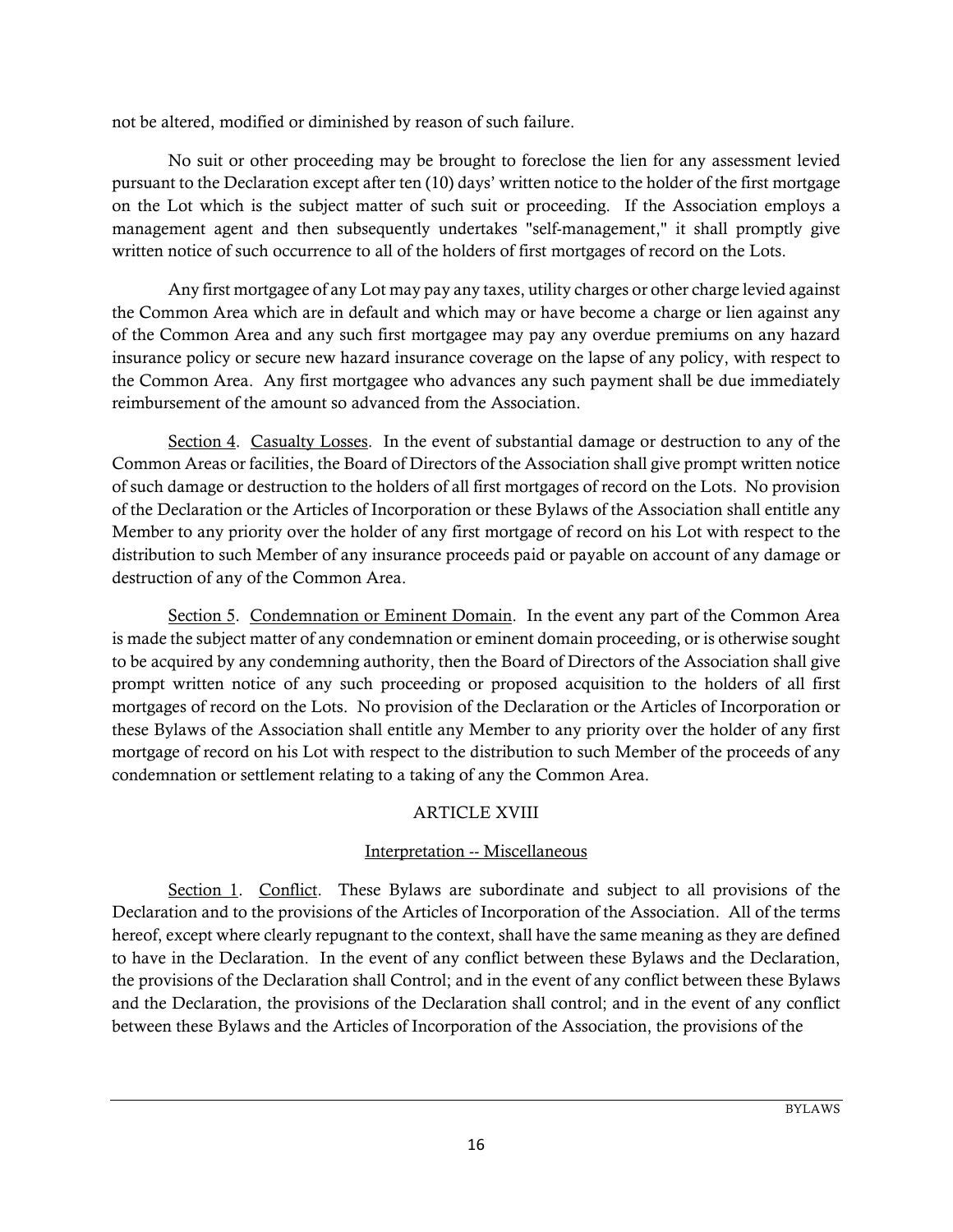Articles of Incorporation shall control.

Section 2. Notices. Unless another type of notice is herein elsewhere specifically provided for, any and all notices called for in these Bylaws shall be given in writing.

Section 3. Severability. In the event any provision or provisions of these Bylaws shall be determined to be invalid, void or unenforceable, such determination shall not render invalid, void or unenforceable any other provisions hereof which can be given effect.

Section 4. Waiver. No restriction, condition, obligation or provisions of these Bylaws shall be deemed to have been abrogated or waived by reason of any failure or failures to enforce the same.

Section 5. Captions. The captions contained in these Bylaws are for convenience only and are not a part of these Bylaws and are not intended in any way to limit or enlarge the terms and provisions of these Bylaws or to aid in the construction thereof.

Section 6. Gender. Etc. Whenever in the Bylaws the context so requires, the singular number shall include the plural and the converse, and the use of any gender shall be deemed to include all genders.

IN WITNESS WHEREOF, we being all of the Directors of Dawson Landing Homeowners

Association, Inc., have hereunto set our hands this 14th day of September, 1994.

\_\_\_\_\_\_\_\_\_\_\_\_\_\_\_\_\_\_\_\_\_\_\_\_\_\_\_\_\_ \_\_\_\_\_\_\_\_\_\_\_\_\_\_\_\_\_\_\_\_\_\_\_\_\_\_\_\_\_

\_\_\_\_\_\_\_\_\_\_\_\_\_\_\_\_\_\_\_\_\_\_\_\_\_\_\_\_\_ \_\_\_\_\_\_\_\_\_\_\_\_\_\_\_\_\_\_\_\_\_\_\_\_\_\_\_\_\_

\_\_\_\_\_\_\_\_\_\_\_\_\_\_\_\_\_\_\_\_\_\_\_\_\_\_\_\_\_ \_\_\_\_\_\_\_\_\_\_\_\_\_\_\_\_\_\_\_\_\_\_\_\_\_\_\_\_\_

WITNESS:

Vernon D. Dawson, Director

Hazel W. Dawson, Director

Robert W. Dawson, Director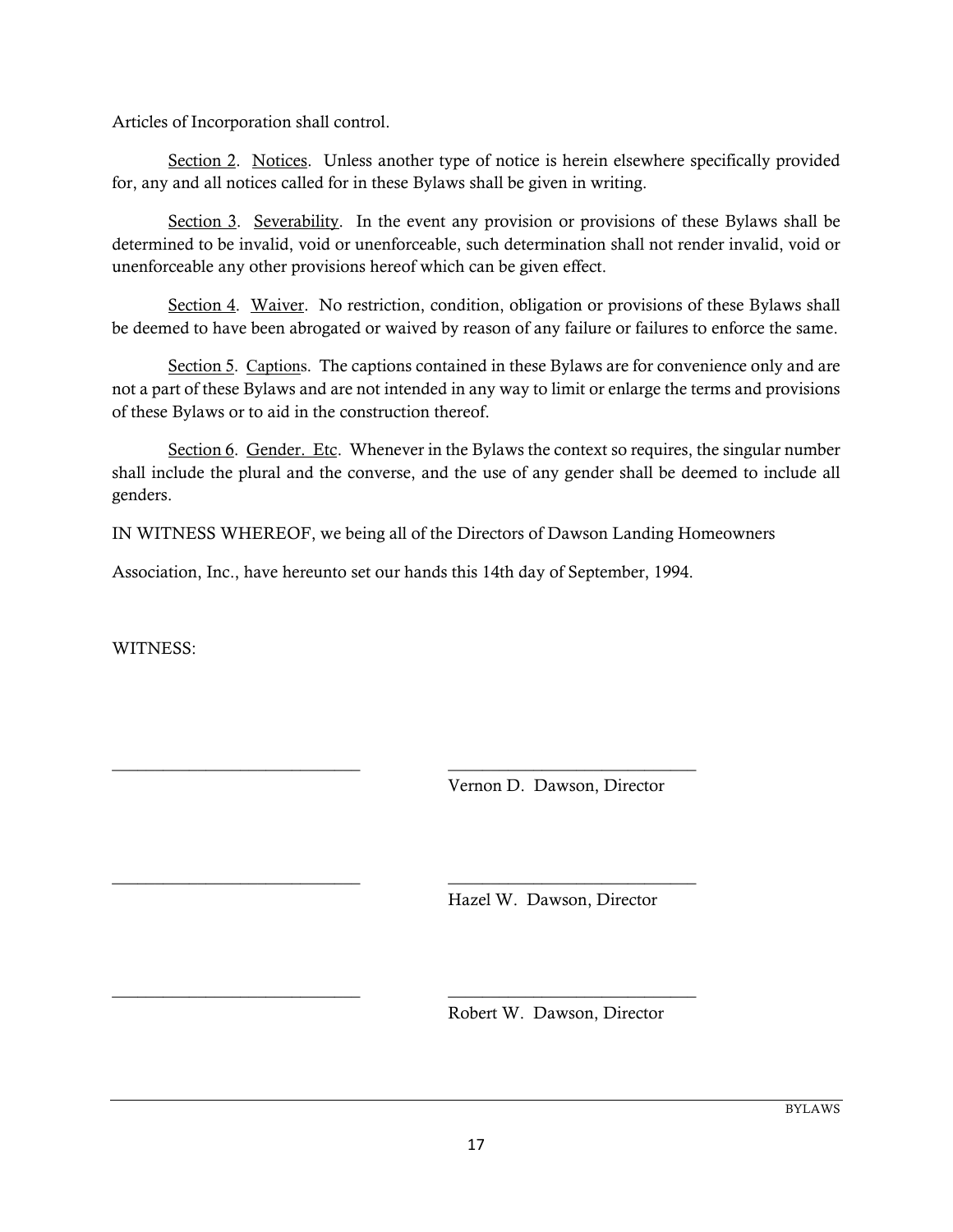#### AMENDMENT TO THE BYLAWS

#### OF THE DAWSON LANDING HOMEOWNERS ASSOCIATION, INC.

THIS AMENDMENT TO THE BYLAWS OF THE DAWSON LANDING HOMEOWNERS ASSOCIATION, INC. ("Amendment") is made effective as of the 9th day of November 1999.

#### WITNESSETH:

WHEREAS, the duly called and properly noticed regular annual meeting of the Members of the Dawson Landing Homeowners Association, Inc. ("Association"), was held on the 9th day of November 1999, at which a quorum of the members was present; and

WHEREAS, a motion was made from the floor of the meeting to amend Article III, Section 1 of the Bylaws of the Association to call for biannual meetings of the Members of the Association; and

WHEREAS, a second of such motion was made and the motion came to a vote of the Members of the Association; and

WHEREAS, such motion passed by a majority vote, without objection, it is hereby

RESOLVED that the Bylaws of the Association are hereby amended as follows:

Article III, Section 1 of the Bylaws is hereby repealed in its entirety and replaced with the following:

Section 1. Regular Biannual Meetings. Beginning May 2000, the Members shall hold a regular meeting twice each year, once during the month of May and once during the month of Nov. The President and Secretary of the Association shall set the exact time, date, and place of such meetings and shall notify the Members of the time, date, and place of such meeting, all in accordance with the provisions of these Bylaws and the applicable provisions of the laws of the Commonwealth of Virginia. Notwithstanding anything in these Bylaws to the contrary, the Members shall hold elections for any vacant, expired, or otherwise open seat on the Board of Directors at the November meeting of the Members.

IT IS HEREBY FURTHER RESOLVED that, except as specifically set forth above, the Bylaws shall remain in full force and effect, as if unmodified.

(Signatures and Attestations Appear on the Following Page)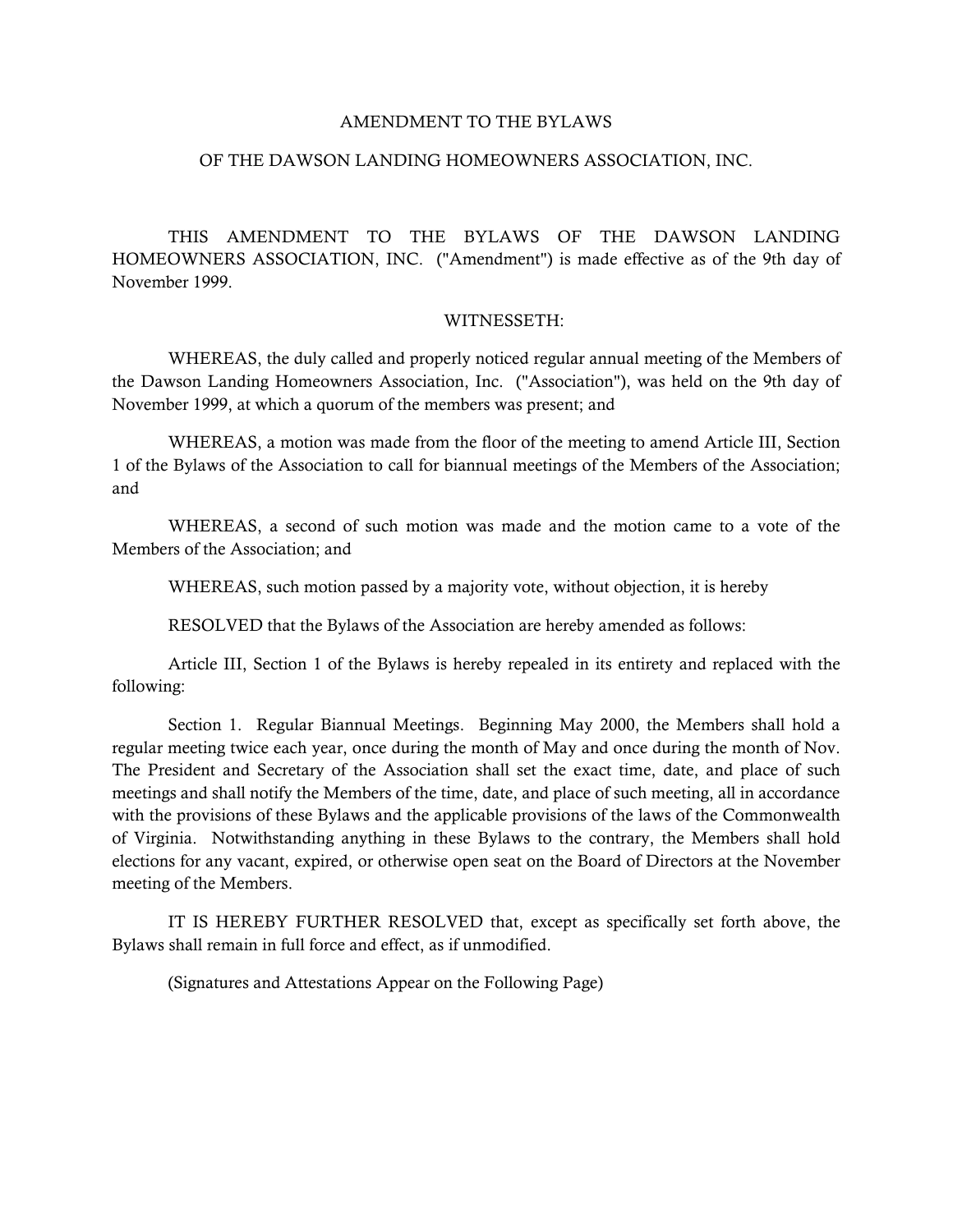The foregoing Amendment to the Bylaws of the Dawson Landing Homeowners Association, Inc. was adopted on the 9th day of November 1999 by the Members as set forth above by:

- \_\_X\_\_ voice vote in which a majority voted in favor, or
- \_\_\_\_\_ show of hands, with \_\_\_\_ voting for, \_\_\_ voting against, and \_\_\_ abstaining, or
- \_\_\_\_\_ ballot, with \_\_\_ voting for, \_\_\_ voting against, and \_\_\_ abstaining.

President

\_\_\_\_\_\_\_\_\_\_\_\_\_\_\_\_\_\_\_\_\_\_\_\_\_\_\_\_\_

\_\_\_\_\_\_\_\_\_\_\_\_\_\_\_\_\_\_\_\_\_\_\_\_\_\_\_\_\_

ATTEST:

Secretary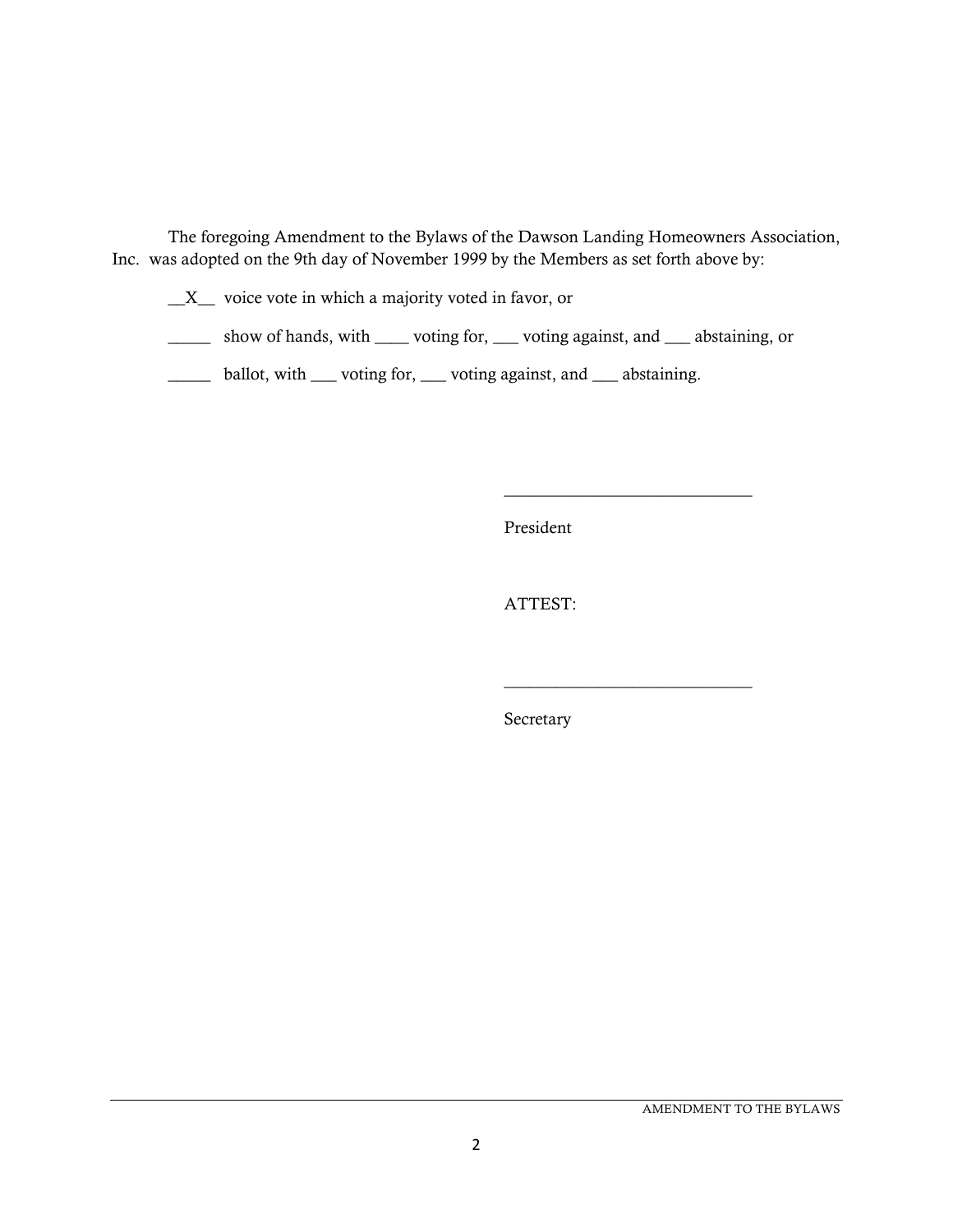Dawson Landing Homeowners Association, Inc. Architectural Review Board's Criteria and Standards May 11, 2021 Supersedes August 1, 2020

## 1 INTRODUCTION

The purpose of this document is to provide the procedures and rules the Architectural Review Board uses to maintain and enhance Dawson Landing's appeal with a consistent architectural style. These procedures and rules address the criteria and standards to be followed by all homeowners in the maintenance, alteration and improvement of one's property and those specific standards to be considered when requesting prior approval by the Architectural Review Board. This document is not intended to be all-inclusive or exclusive, but rather to serve as a guide.

Please note – With this revision, it is not the intent of the Architectural Review Board, to make nonapproved, that which was previously approved by application to home owner's improvements, but to clarify, where identified, concerns of the community's residences or address non-previously addressed criteria and standards for these improvements.

Please remember that compliance with these procedures and rules does not relieve the homeowner from also complying with any applicable federal, state or local laws, ordinances or regulations. In addition, obtaining a license, permit or other approval from a governmental entity does not relieve the homeowner from also complying with these procedures and rules.

Suggestions for change or addition to this document are encouraged. You may send them to either the Architectural Review Board or directly to the Board of Directors by either the web site (www.dawsonlanding.com) or by mailing to: P.O. Box 4401, Woodbridge, VA 22194.

# 2 OBJECTIVES

The primary objective of this document is to explain the procedures the Architectural Review Board will be using to maintain and enhance Dawson Landing's quality of living and property values. Any of the documents listed below are available from the Secretary of the ARB, the Board of Directors, or from the Association's web site.

The specific objectives of this document are to:

- Increase homeowners' awareness and understanding of the Declaration of Covenants, Conditions and Restrictions of Dawson Landing;
- Describe the organization and procedures of the Architectural Review Board;
- Assist homeowners in preparing applications for exterior alterations, improvements or additions to be submitted to the Architectural Review Board;
- Provide the standards to be used by the Architectural Review Board in reviewing applications as outlined in Article V and in reviewing compliance with the use restrictions and maintenance standards in Articles VI and VII of the Declaration of Covenants, Conditions and Restrictions of Dawson Landing;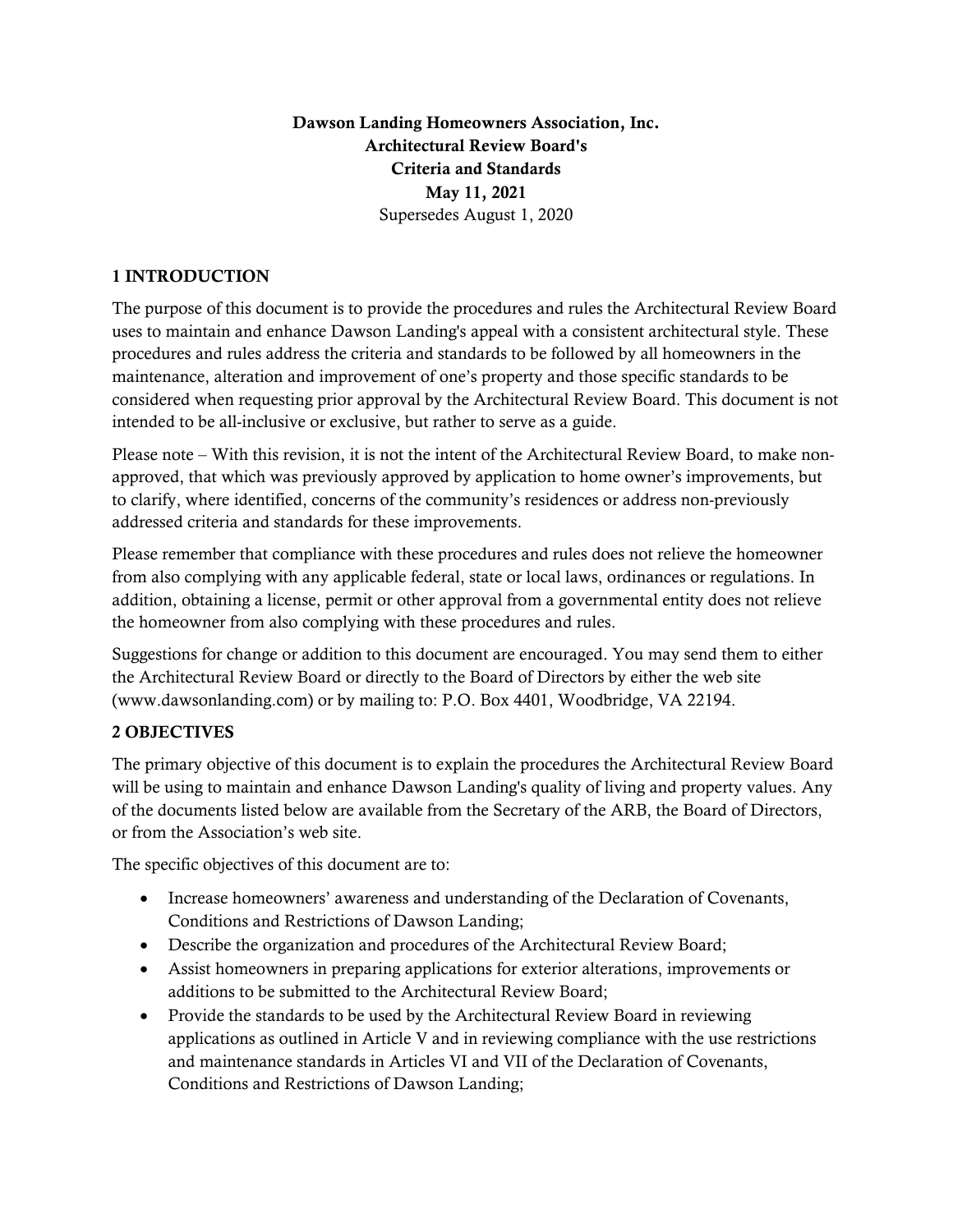Explain basic design principles that will aid homeowners in developing exterior improvements that are in harmony with their immediate neighborhood and the community as a whole.

Related documents are listed below and can be obtained either by requesting them from the Board of Directors or by going to the web site: www.dawsonlanding.com.

- Declaration of Covenants, Conditions and Restrictions of Dawson Landing
- Bylaws of Dawson Landing Homeowners Association
- Assessment Resolution
- Covenant and Rule Enforcement Resolution
- Request for Change, Modification, or Addition

# 3 DEFINITIONS AND ACRONYMS

Architectural Review Board (ARB). The committee appointed by the Board of Directors that regulates the external design, appearance, maintenance, and use of homeowners' Lots and improvements on the Lots to preserve and enhance the general neighborhood environment and property values.

Articles of Incorporation (The Articles). The Articles are filed with the Virginia State Corporation Commission and provide basic information about the formation and structure of the Homeowners Association.

Board of Directors, Dawson Landing Homeowners Association (the Board of Directors/the Board). The Board of Directors refers to the elected governing body of the Association.

Bylaws of Dawson Landing Homeowners Association (The Bylaws). The Bylaws contain provisions governing the operation and management of the Homeowners Association.

Covenant and Rule Enforcement Resolution. This resolution provides the Board of Directors with the authority and procedures for enforcing the covenants and rules of the Association.

Declaration of Covenants, Conditions and Restrictions of Dawson Landing (The Covenants). The Covenants are recorded as public records in the county's land records and govern the respective rights and obligations of the Association and lot owners, regarding, among other things, the use and enjoyment of the common area and the individual lots.

Homeowners Association (HOA or the Association). The HOA or the Association refers to the Dawson Landing Homeowners Association, Inc., which is a "property owners' association" as that term is used in the Virginia Property Owners' Association Act.

Request for Change, Modification, or Addition (Application). The form to be used in requesting prior approval from the ARB for any changes, modifications, or improvements to a homeowner's property.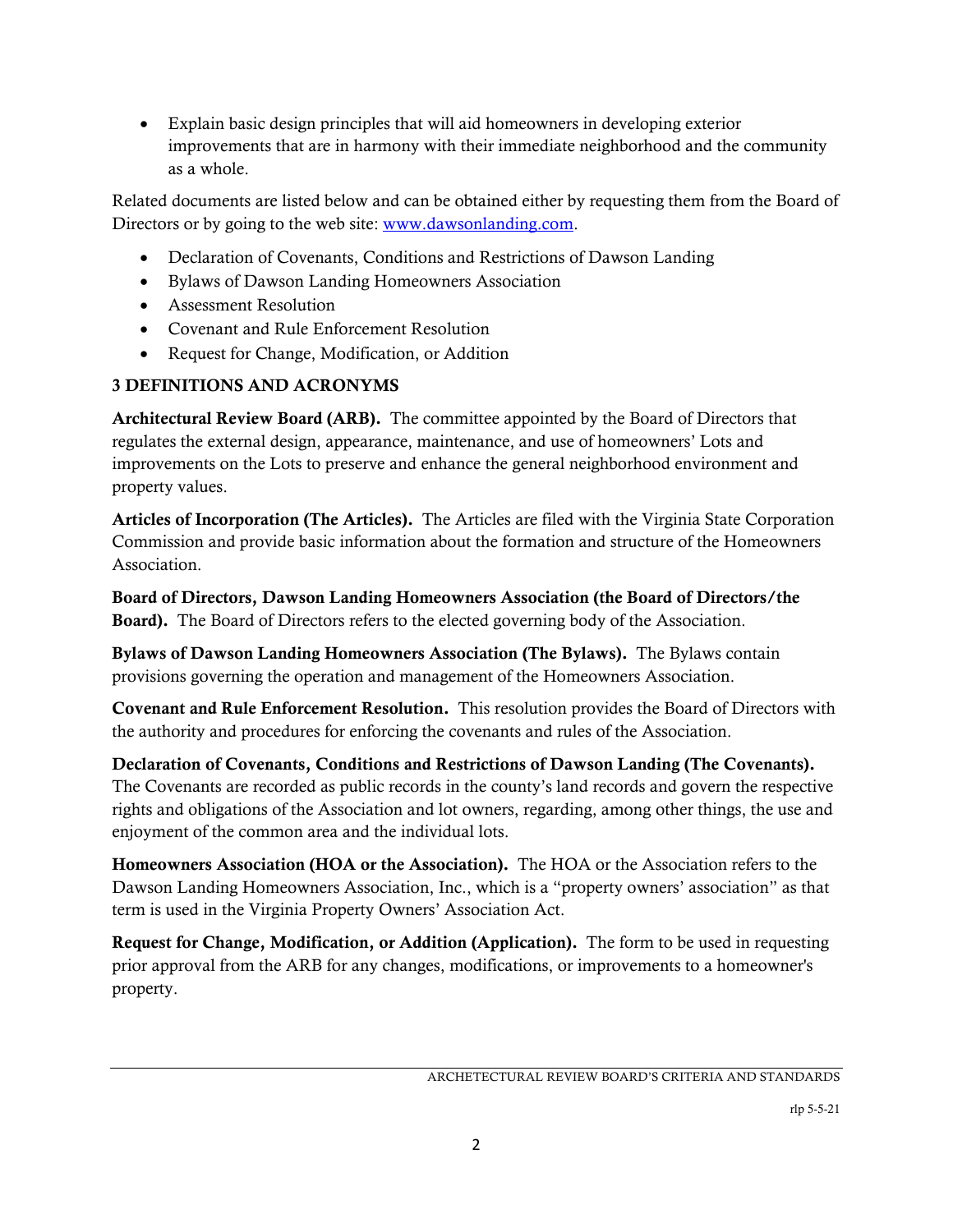Virginia Property Owners' Association Act (the Act). The Virginia law regarding the responsibility and authority of homeowners' associations (or property owners' associations) within the Commonwealth of Virginia.

Web site. The Dawson landing web site (www.dawsonlanding.com) has two components. The first is open to the general public and maintains information about Dawson Landing. The second contain specific information for the residents of Dawson Landing and requires an access password to gain access. This component contains the listing of residents, Board Meeting minutes, the Budget, and other information to which only current residents should have general access. An access password may be obtained by contacting webmaster@dawsonlanding.com.

Immediate Neighbors. Those Dawson Landing Homeowners Association residents who are in adjacent/adjoining properties, including those directly across the street (when improvement impacts them).

Affected Neighbors. Those Dawson Landing Homeowners Association residents who may be able to see a change from their Lot and therefore be affected by it.

# 4 AUTHORITY

The authority for maintaining the quality of design and maintenance in the community is founded in the Declaration of Covenants, Conditions and Restrictions of Dawson Landing, which are a part of the deed to every property in Dawson Landing and available from any Board member or on the web site: www.dawsonlanding.com. The Covenants establish the Dawson Landing Homeowners Association and the Architectural Review Board.

As a homeowner, you have been made aware of and likely received a copy of the Declaration of Covenants, Conditions and Restrictions of Dawson Landing in the homeowners' document package at least by settlement. These Covenants "run with the land," and are binding on all homeowners whether or not they received a copy of them prior to settlement. Thus, each homeowner should fully understand and comply with the Covenants, and the Association's rules and regulations adopted pursuant to the Covenants and the Act. In addition, please remember that homeowners are responsible for making sure that their tenants or other lawful occupants of their Lot are familiar with, and comply with, the Covenants and the Association's rules and regulations.

The Dawson Landing Homeowners Association, through its authorized officers, employees and agents have the right to periodically inspect the Property for compliance with architectural and maintenance standards and approved plans for alteration. Such persons shall not be deemed guilty of trespass by reason of such entry.

# 5 DISCLOSURE STATEMENT

When requested by a selling homeowner in accordance with Section 55-512 of the Act, a disclosure statement is required to be completed by the Association and issued to the seller of any property within the Association, who in turn must provide it to the buyer of this property prior to closing on the sale of the property. The disclosure statements are completed by the Association's property management company (currently, MJF) in coordination with the Chair of the ARB. The disclosure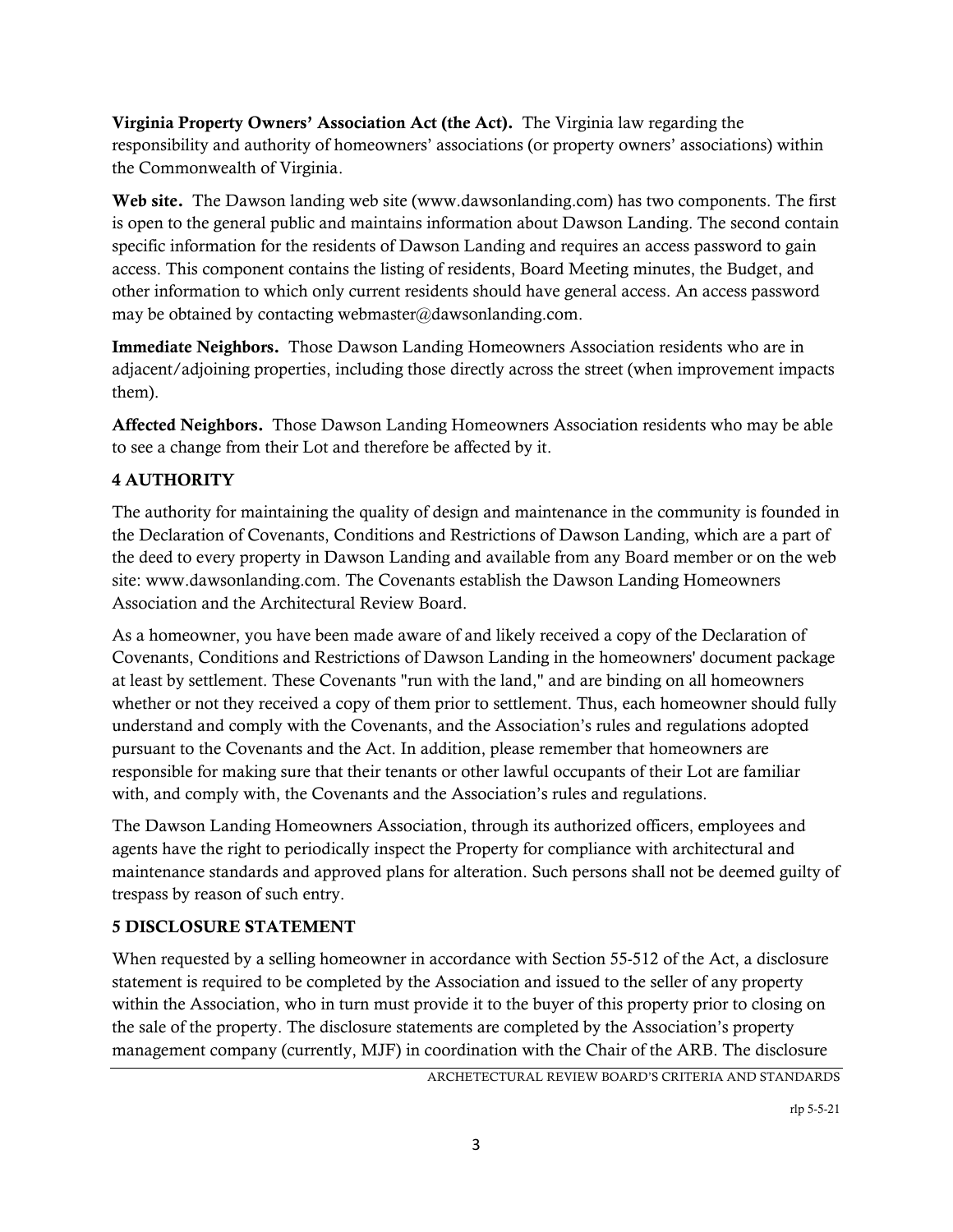statement provides the governing documents of the Association, the current status of the seller's assessment payments, and the status of any violations of the Criteria and Standards which have not been corrected. The disclosure statement helps protect the future buyer by providing full knowledge of the HOA and its governing documents, and specifically any problems with current owners compliance with the Criteria and Standards or delinquent assessments.

# 6 ARB COMPOSITION

The ARB shall be comprised of three or more members appointed by the Board of Directors. Members shall serve staggered three (3) year terms as determined by the Board of Directors. Members of the ARB may be removed by the Board of Directors with or without cause. Appointments to fill vacancies in unexpired terms shall be made in the same manner as the original appointment.

At the first meeting of the ARB following the Fall Meeting of Members, the ARB shall elect from among themselves a Chairman, a Vice Chairman and a Secretary who shall perform the usual duties of their respective offices.

# 7 APPLICATION PROCESS

The policy for submitting an application for processing is as follows:

Permanent or temporary improvements, modifications, repairs, changes of paint colors, excavations, changes in grade or other work which in any way alters the exterior of any lot or the improvements located thereon from its natural or improved state, existing on the date such property was first subject to this declaration, may be made only after approval of the Architectural Review Board. No building, fence, wall or other structure shall be commenced, erected, or maintained upon the Property without the prior written approval of the Architectural Review Board.

Once an application is approved by the ARB, it must be followed or a modification must be submitted to, and approved by the ARB. This modified application must be submitted to the ARB using the same process as a new application if the original application is being changed. The ARB will do periodic inspections of Lots to ensure that only what was approved is done. Any modifications made to the approved plan without the approval of the Architectural Review Board will be treated as an unapproved request and follow the normal process for handling unapproved requests.

# 7.1 *Where to Get an Application*

A copy of the ARB Application for Change, Modification, or Addition, is attached at the end of this document. Copies may also be obtained through any member of the Board of Directors or by downloading it from the Dawson Landing web site:

www.dawsonlanding.com.

# 7.2 *What to Include in an Application*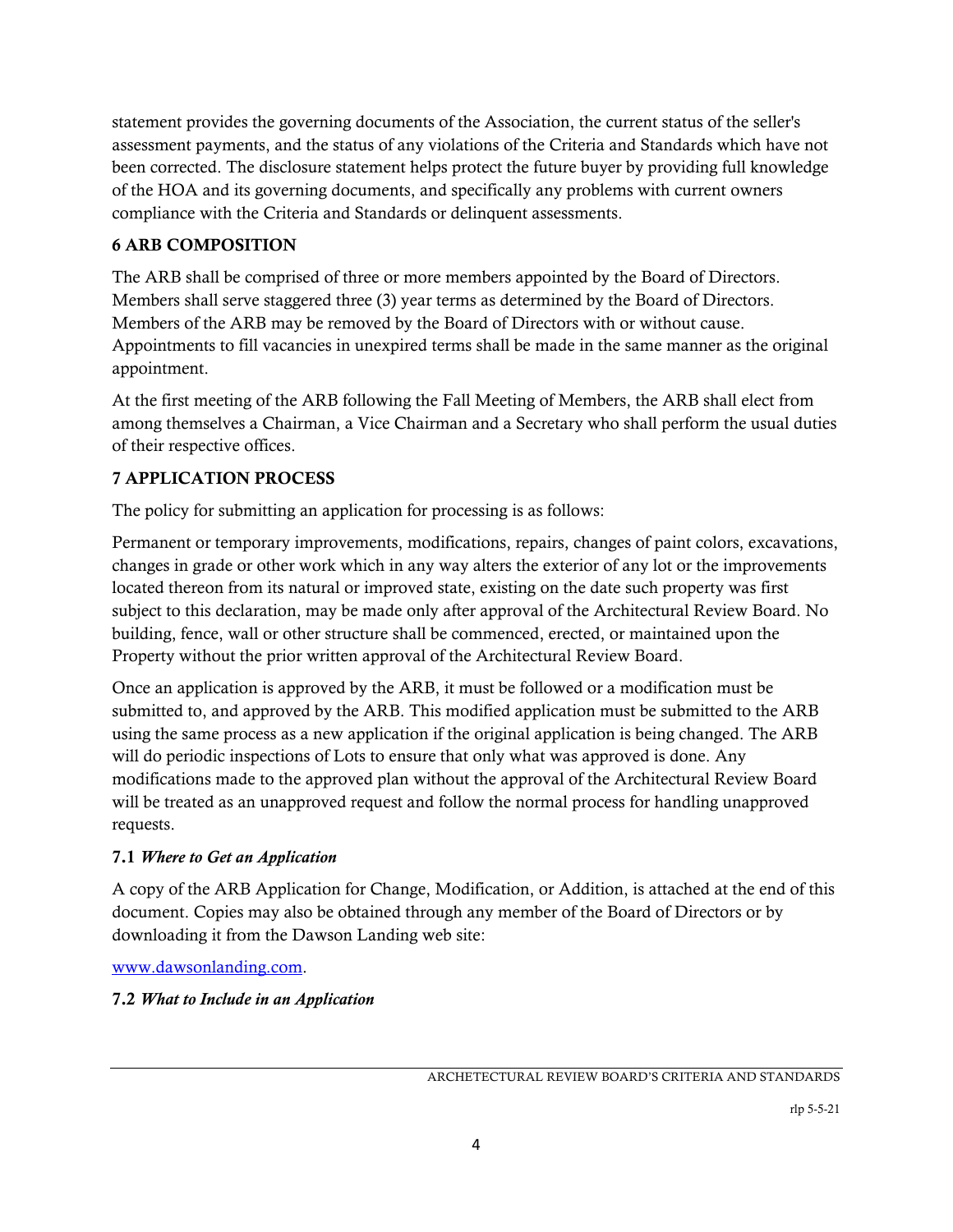The items listed below will be a part of every complete application. Two copies of the complete application must be submitted if the applicant wishes an approved copy of the request returned to them. Otherwise, the requestor will only receive the disposition letter from the ARB.

- A completed application form with the signatures and recommendations of immediate neighbors as defined below:
	- o For projects that are visible from the back or side of the house, recommendations must be obtained from immediate neighbors.
	- o For projects visible from the front of the house, recommendations must be obtained from immediate neighbors, to include those directly across the street.

Note: It is to the applicant's advantage to discuss the application and have both immediate and affected neighbors provide input on the application. The Architectural Review Board reserves the right to send a copy of the application to any affected neighbor beyond those mentioned above, who has not submitted comments with the application, asking for comments on the application.

- A site plan (plat) with all proposed changes indicated including dimensions and distances from adjacent property and houses.
- A description of the materials and colors to be used and an indication of the existing colors and materials must be provided. Where materials and/or colors are compatible but different from those of the existing structures, sample of color chips should be submitted for clarity.
- A graphic description should be provided. This description may be in the form of manufacturer's literature, photographs, free hand or mechanical drawings. The amount of detail should be consistent with the complexity of the proposal. Relationships of major architectural features such as existing and proposed roof lines, window sizes and alignment, building heights, roof slopes, height, latticework, exterior elevations for proposed structure, and if appropriate, plans or provision for landscaping, latticework, or grading, etc, should be shown as they affect the applicant's house, and as they relate to adjacent properties. In any case, the sketch, diagram, or photograph must be accompanied by a written description.
- An estimate of the duration of construction time. This is the time your neighbors may be impacted due to construction materials, noise, visual disruption, etc. Construction Time is to be less than sixty (60) days unless special conditions are described in the application and agreed to by the ARB.

# 7.3 *Where to Submit a Complete Application*

Complete applications must be submitted to the Chairperson of the ARB. There are multiple ways to submit an application:

Via email to: DawsonLandingARB@gmail.com

or

Send the application(s) by certified mail, return receipt requested, regular mail\* to:

Dawson Landing Architectural Review Board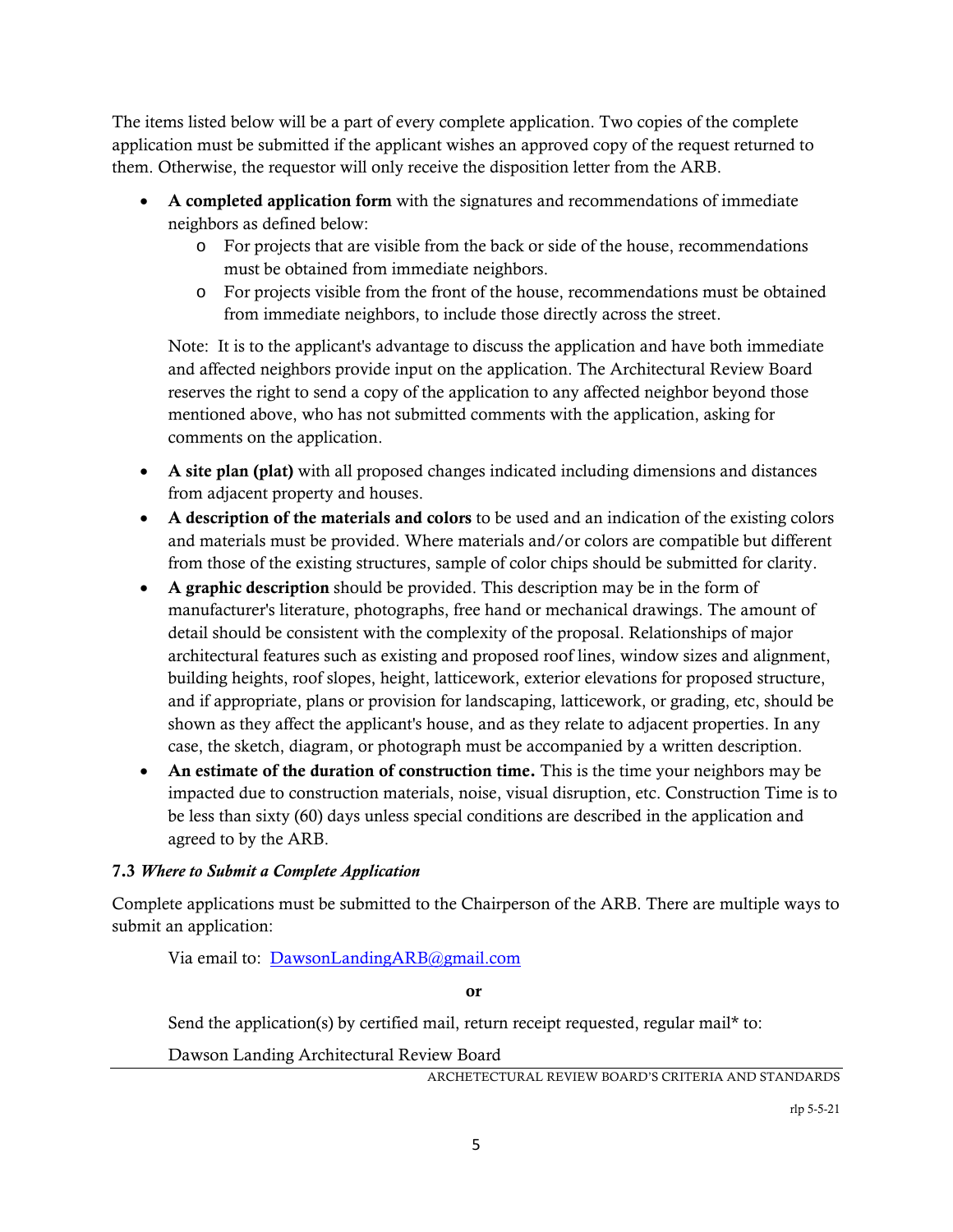P.O. Box 4401 Woodbridge, VA 22194

or

Hand-deliver the application(s) to the current ARB Chairperson. (Note that merely dropping off the application on the Chairperson's front porch or elsewhere is not proper submission; the application must be personally handed to the ARB Chairperson). You can find the name and address of the chairperson either by contacting a board member or visiting the association's web site: www.dawsonlanding.com.

\*Note: Submitting applications by hand delivery or through regular mail (non-certified mail, return receipt requested) delivery methods authorizes the ARB to communicate to the applicant, at their discretion, through these methods as well.

# 7.4 *When to Expect a Letter of Disposition*

The application will be reviewed for completeness by the ARB. If the application is incomplete, it will be returned to the homeowner for completion within ten (10) days after the next ARB meeting opportunity. The Architectural Review Board has forty-five (45) days after receipt to review a complete application.

The decision of the Architectural Review Board will be sent by certified letter, regular letter, or hand delivered to the applicant's address provided on the application, with a copy also being mailed or delivered to the Board. If application is received by the ARB by certified means, disapproved applications will be sent to the applicant by certified mail with a copy of both the application and the certified mail receipt sent to the Board of Directors. Otherwise, regular mail methods will be used.

In the event the ARB fails to act upon any application within forty-five days after receipt, the application shall be deemed approved as submitted. The Board of Directors, the applicant, and all immediate neighbors will be advised of the approval of any application through this forty-five day default rule.

# 7.5 *Application Review Meetings*

Meetings of the ARB are generally held monthly. All ARB meetings are open meetings and will be announced on the web site. Additionally, any applicants, immediate, or affected neighbors may request to be advised when the application will be processed so they may attend the meeting to answer questions or voice an opinion.

# 7.6 *Homeowner Rights*

Rights of the applicant:

- The applicant may expect the immediate neighbors to either give a timely recommendation (within 48 hours) or advise the applicant that they will submit their recommendation separately. The applicant should indicate the latter on their application.
- The applicant may request to be informed when the application will be processed by the ARB.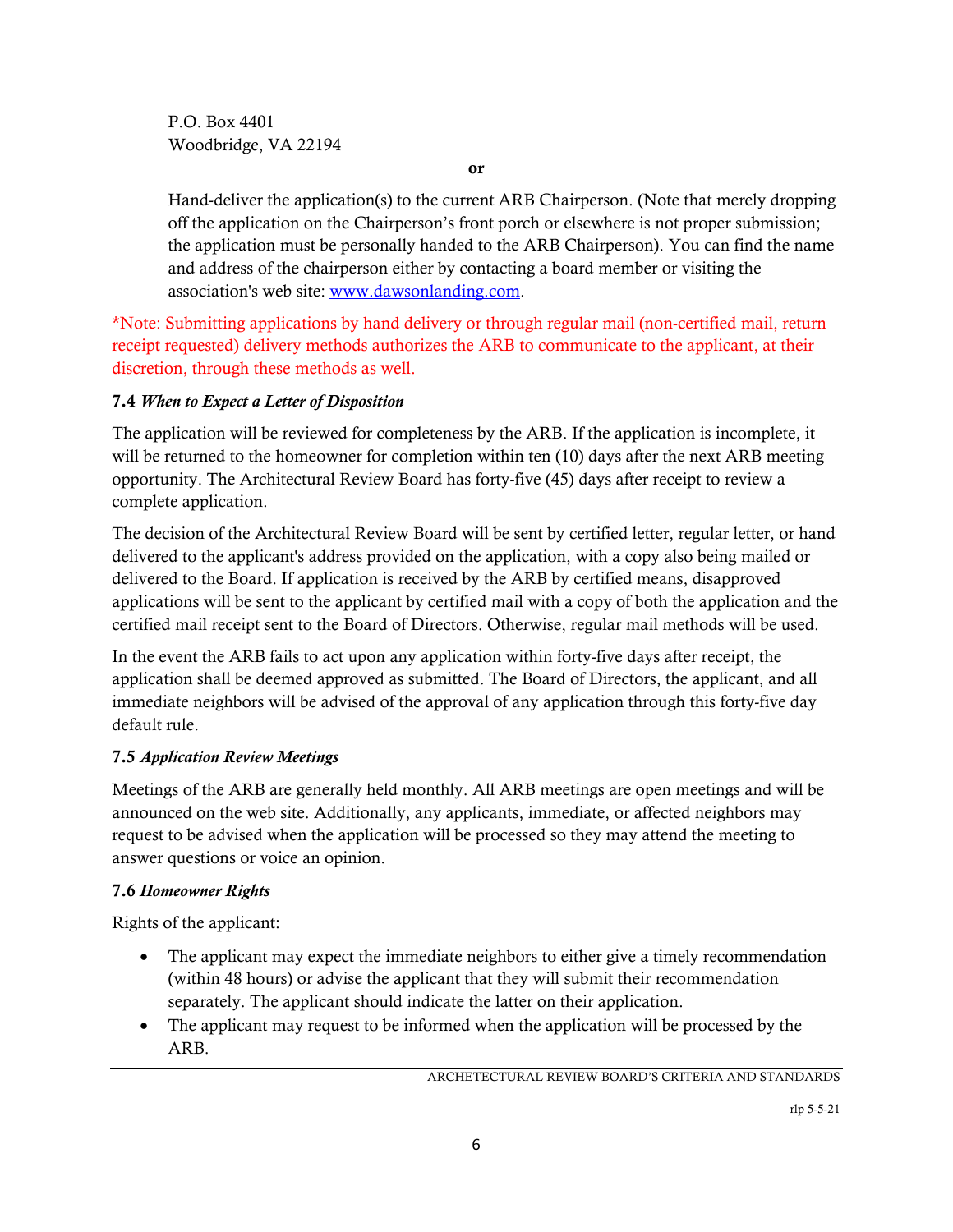- The applicant may appeal to the Board of Directors an application that is disapproved by the ARB. Rights of the immediate and affected neighbor(s)
- Any immediate neighbor may submit their recommendation to an application separately.
- Any immediate neighbor may request to be informed when the application will be processed by the ARB or the decision of the ARB in the same manner as the applicant.
- Any immediate neighbor may appeal an application approved by the ARB.

# 8 APPEALING AN ARB DECISION

There are two types of appeals -those made to the ARB in order to suggest an update to the Criteria and Standards, and those made to the Board of Directors based on a decision made by the ARB.

# 8.1 Appeals to the ARB to Recommend Updates to the Criteria and Standards

An appeal may be filed with the ARB if the applicant, immediate, or affected neighbor feels that the Criteria and Standards do not represent the sensibilities of the community and should be modified. This appeal process will be done by submitting written notice of appeal, either by certified letter or hand delivery to the ARB Chairperson.

Once submitted, the ARB will discuss the issue at its next regular meeting. If, after a vote, the ARB agrees with the applicant, a revised Criteria and Standards will be submitted to the Board of Directors for review and possible approval. The applicant will be kept informed. If the Board of Directors approves the update, the status of the request will be changed from 'denied' to 'approved', providing it now complies with the revised Criteria and Standards, and is complete.

If the appeal is denied by the ARB, the applicant may submit an appeal to the Board of Directors.

# 8.2 *Appeals to the Board of Directors*

An appeal to the Board from any Architectural Review Board decision may be made if an applicant or immediate neighbor feels:

- proper procedures were not followed during the review process,
- the Architectural Review Board decision was arbitrary and had no rational basis, or;
- the ARB denied an appeal to modify the Criteria and Standards.

# 8.3 *Appeals Process/Timeline*

All appeals will be in writing. Appeals to the Board of Directors must be sent to the Board, at the P.O. Box noted above, by certified mail within fourteen days of the ARB decision being mailed to the applicant. If an appeal is received from an immediate or affected neighbor within that same 14 day period, the Board of Directors will notify the applicant to cease all work until the appeal process has been completed. If the applicant, the neighbor, or the Board of Directors requests a hearing for the appeal, the process will follow that as defined in Section IV (Notice of Hearing), of the Covenant and Rule Enforcement Policy. In addition, the Board reserves the right to initiate an appeal on its own to review a decision by the ARB.

# 9 AMENDING THE CRITERIA AND STANDARDS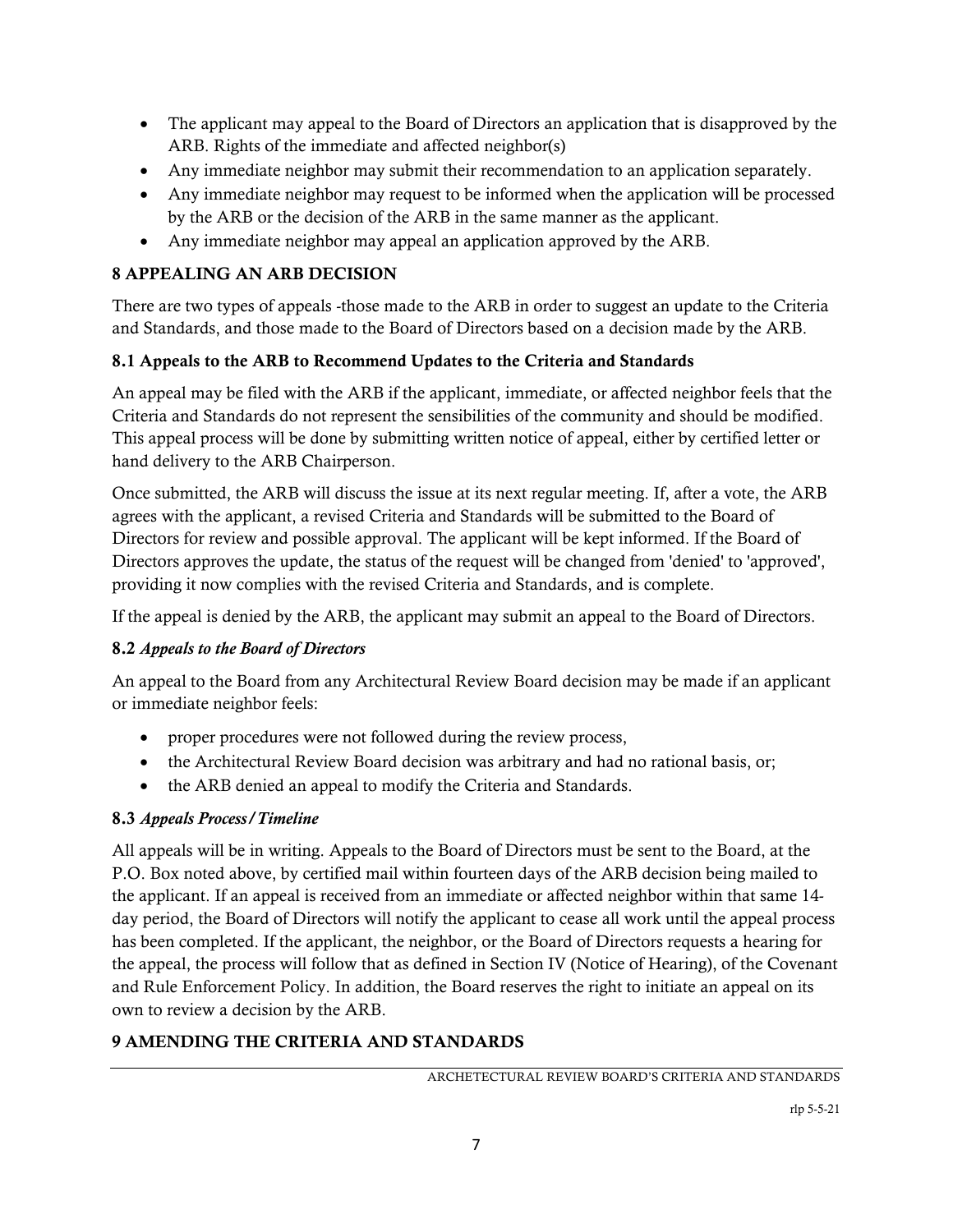The Architectural Review Board may conduct an annual evaluation of these standards to determine if they need to be amended and then forward its recommendation to the Board for review.

# 10 ENFORCEMENT PROCESS

All owners and residents of Dawson Landing will comply with all of the provisions of the Covenants, Bylaws, and all rules and regulations, including these Architectural Criteria and Standards. Failure to comply with these documents is grounds for enforcement action, including but not limited to filing suit to recover damages or obtain injunctive relief, suspending voting rights, filing and foreclosure of liens, or any other administrative, legal or equitable relief deemed appropriate.

For a full description of the violations enforcements and process, please see the Covenants and the Covenant and Rule Enforcement Policy. These can be obtained through any Board of Directors member or on the web site: www.dawsonlanding.com.

Please note: failure of the Board or ARB to enforce any provision, covenant, restriction, rule or regulation will in no event be deemed a waiver of the right to do so in the future.

# 11 CRITERIA

The following criteria represent the general standards that will be used in reviewing and evaluating applications for change. The Architectural Review Board will evaluate all submissions on the individual merits of each application. The characteristics of the house type and the individual site will be considered when evaluating the particular design proposal.

- Validity of Concept: The change must be sound and appropriate to its surroundings.
- Design Compatibility: The proposed change must be compatible with the architectural characteristics of the applicant's house, the adjoining houses and the neighborhood setting. Compatibility is defined as similar in architectural style, quality of workmanship, similar use of materials, color, proportion, pitch, and construction details.
- Location and Impact on Neighbors: The proposed change should relate favorably to the landscape, the existing structure and the neighborhood. The primary concerns are access, view, sunlight, ventilation, and drainage.
- Scale: The size of the proposed change should relate favorably to adjacent structures and its surroundings. For example, a large addition to a small house may be inappropriate.
- Color: Color may be used to soften or intensify visual impact. Parts of the addition that are similar to the existing house such, as roofs, siding, and trim should be matching in color.
- Materials: Continuity is established by use of the same or compatible materials as were used in the original house. The options may be limited somewhat by the design and materials of the original house. For instance, horizontal siding on the original house should be reflected in an addition. On the other hand, an addition with siding may be incompatible with a brick house.
- Workmanship: Workmanship is another standard that is applied to all exterior modifications. The quality of work should be equal to or better than that of the community.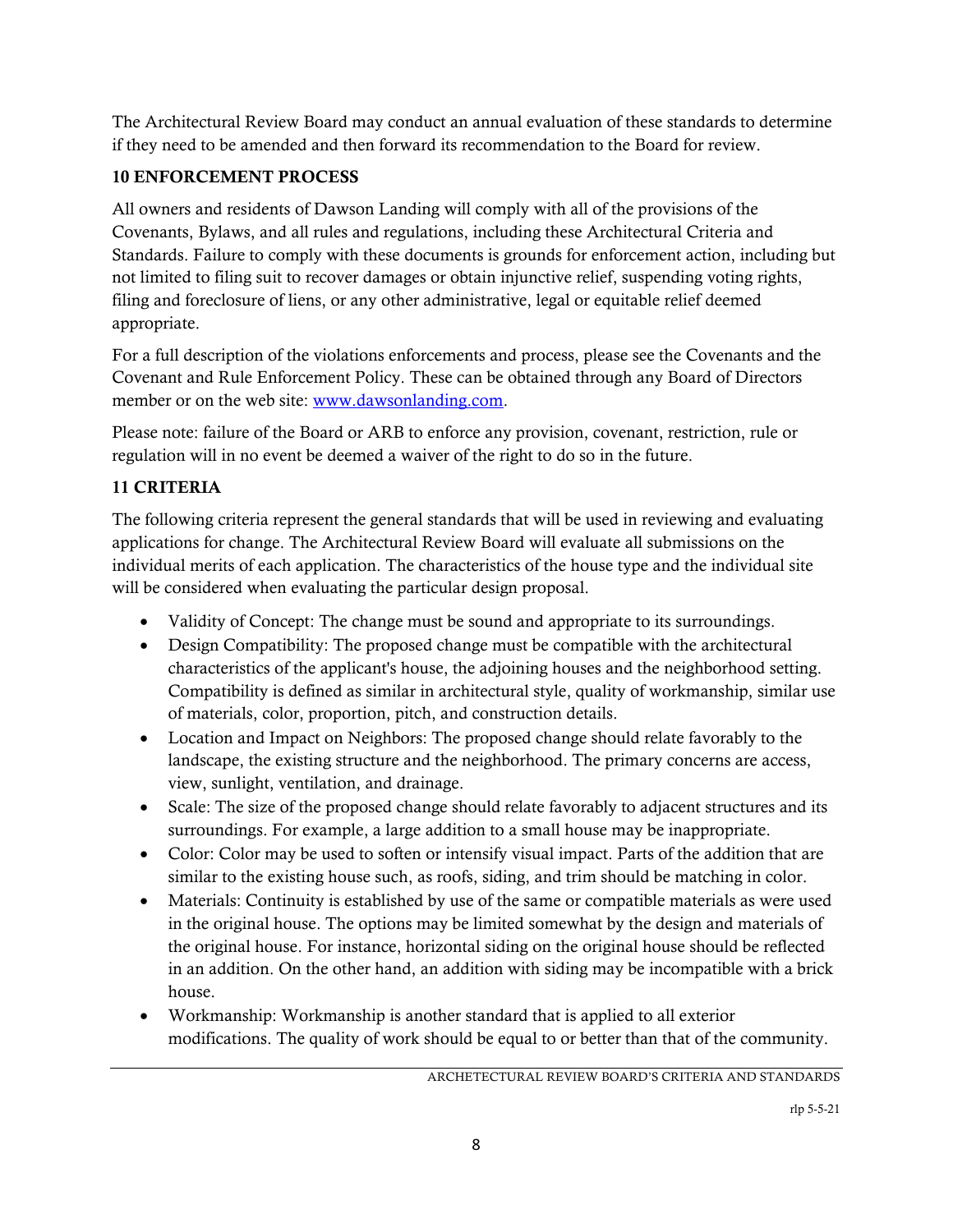Poor workmanship, besides causing the owners problems, can be visually objectionable to others. Poor workmanship can also create safety hazards.

 Timing: Once a project is started, it must be completed within a reasonable time frame for the scale of the project, generally within sixty days. Other than cases of hardship, progress must be shown, or demonstrable, on a weekly basis.

## 12 STANDARDS

In accordance with provisions of the Declaration of Covenants, Conditions, and Restrictions of Dawson Landing, the Architectural Review Board, with the advice and consultation of the Homeowners Association's Board of Directors, has adopted these Architectural Review Board Standards to interpret and implement the architectural control requirements of Articles V through VII of the Covenants by regulating the external design, appearance, maintenance, use and location of property and improvements thereon in such a manner so as to preserve and enhance values and to maintain a harmonious relationship among structures and the natural vegetation and topography. These standards are not intended to supersede the Covenants, but to enunciate the consensus of the Board and ARB as representatives of the community as a whole on the standards that should be followed by the ARB in discharging its duties and responsibilities.

These standards address a broad range of exterior modifications for which the homeowners frequently submit an application to the Architectural Review Board. It would be impossible to address each specific design condition. Thus, these standards present the principal factors that should be considered when developing a design. More specifically, these standards define the limits to size, quality of construction, location, materials and color based on the intended use and relationship to adjoining properties rather than focusing on a particular construction detail or a specific design alternative. The Standards that follow are divided into four categories. These categories are designed to clarify whether something requires prior ARB approval or not, and under what circumstances. The definitions and examples are given to help in the process, not as stand alone items. Please refer to the Standard item list for the full information. If you are unsure whether a particular alteration or improvement requires the ARB's prior approval, you are encouraged to contact the ARB for guidance before starting on your project. If an alteration or improvement is made without the required prior approval, you will be responsible for bringing your property into compliance by submitting an application for approval and then making (and paying for) any changes that are required by the ARB or the Board.

These categories and their descriptions are as follows:

Require ARB approval -These are items that require prior approval under all circumstances, regardless of the manner or location of installation or construction.

Examples of this category are: decks, in-ground swimming pools, and fences.

Do not require ARB approval -These items, while not requiring ARB approval,

nevertheless have standards that must be met or are listed to explicitly separate them from

other items. Examples of items in this category are: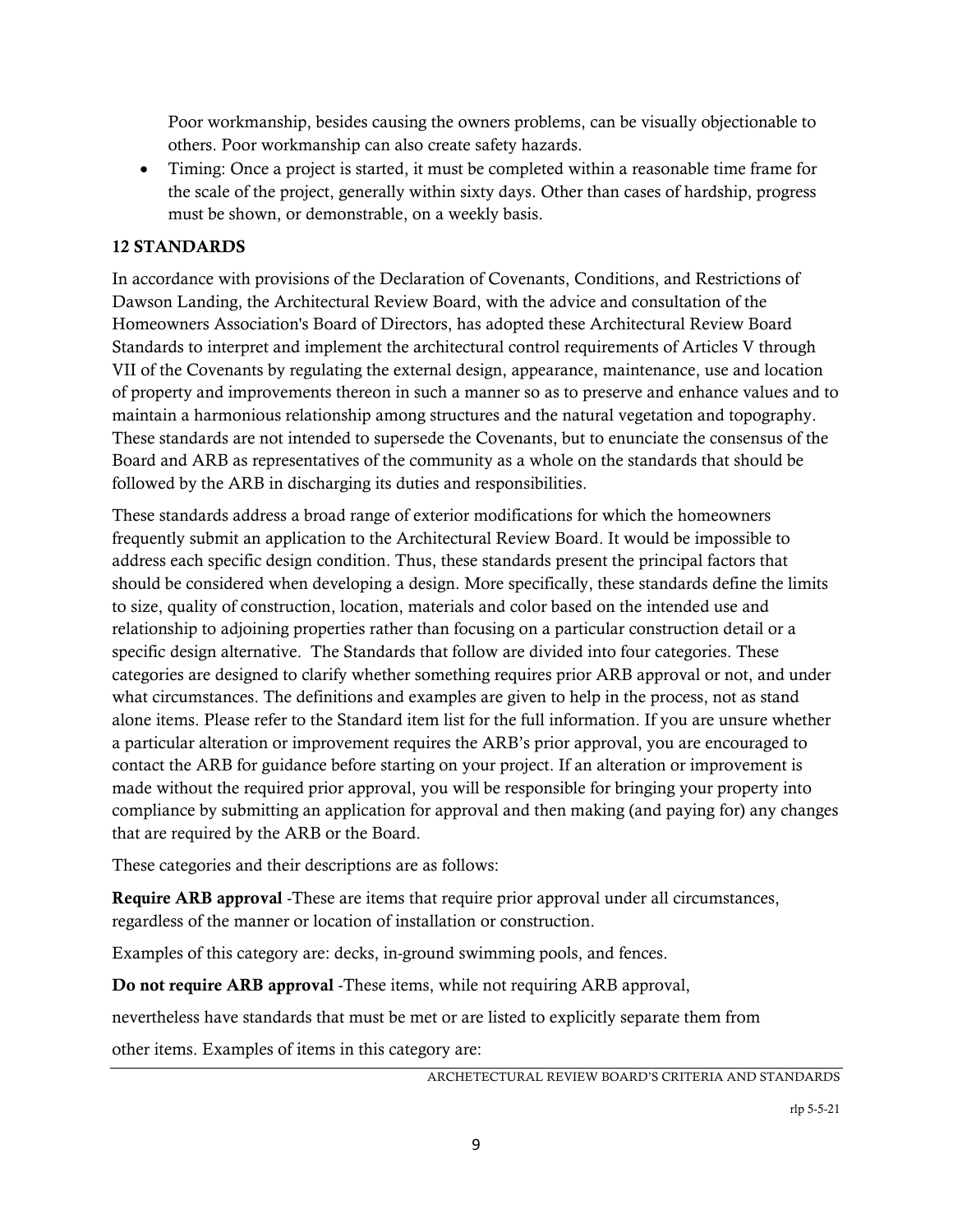- Animals -you can have a dog, cat, etc., but you cannot have horses or cows.
- Portable barbeque grills -permanent ones require approval. Portable ones are listed separately to clarify the difference.

Items not requiring ARB approval must be designed and implemented according to the criteria listed for that item. Items that are not installed, maintained, or otherwise do not comply with the standards listed for them will be considered in violation.

Approval may be required - In general terms, if you're planning on changing the appearance of something, it requires approval. If, however, you're maintaining or replacing something with one similar in design, color, and scale, approval is not required. Examples of items in this category are:

- Mailboxes -if the replacement mailbox is similar in color, design, and scale, it does not require ARB approval, but any other permanent changes to or replacement of mailboxes do require approval.
- Exterior Painting approval is required for changing any exterior paint color, but repainting items in the same color do not.

Not applicable - ARB approval is never required, but there are still standards that must be met. These are generally maintenance issues such as mowing and compost piles.

Other - There are also two spots where one specific part of the item requires approval. These are:

- Security systems do not require approval, but any outside lighting that accompanies an otherwise internal security system does require ARB approval.
- Clotheslines -do not require approval, but must be accompanied by appropriate screening. The screening requires ARB approval.

# 12.1: *Major Exterior Changes -Require ARB approval*

Major alterations are generally considered to be those that substantially change the existing lot either by subtraction and/or addition. Major exterior changes include, but are not limited to construction or modification of driveways, garages, porches, decks, swimming pools, greenhouses, rooms, fireplaces, sheds, gazebos, and chimneys, and other additions or changes to a home or property.

The design of major changes should be compatible in scale, materials, and color with applicant's house and adjacent houses. The location of changes should not impair the views, or amount of sunlight or natural ventilation on adjacent properties. The roof pitch should be architecturally compatible with the existing pitch of the roof on the applicant's house. New windows and doors should match the type used elsewhere in the applicant's house and should be located in a manner which will relate well to the rest of the house.

If changes in grade or other conditions affecting drainage are anticipated, they must be indicated. Approval will be denied if adjoining properties are adversely affected by changes in drainage.

Construction materials must be stored so that impairment of views from neighboring properties is minimized. Excess material should be immediately removed after completion of construction.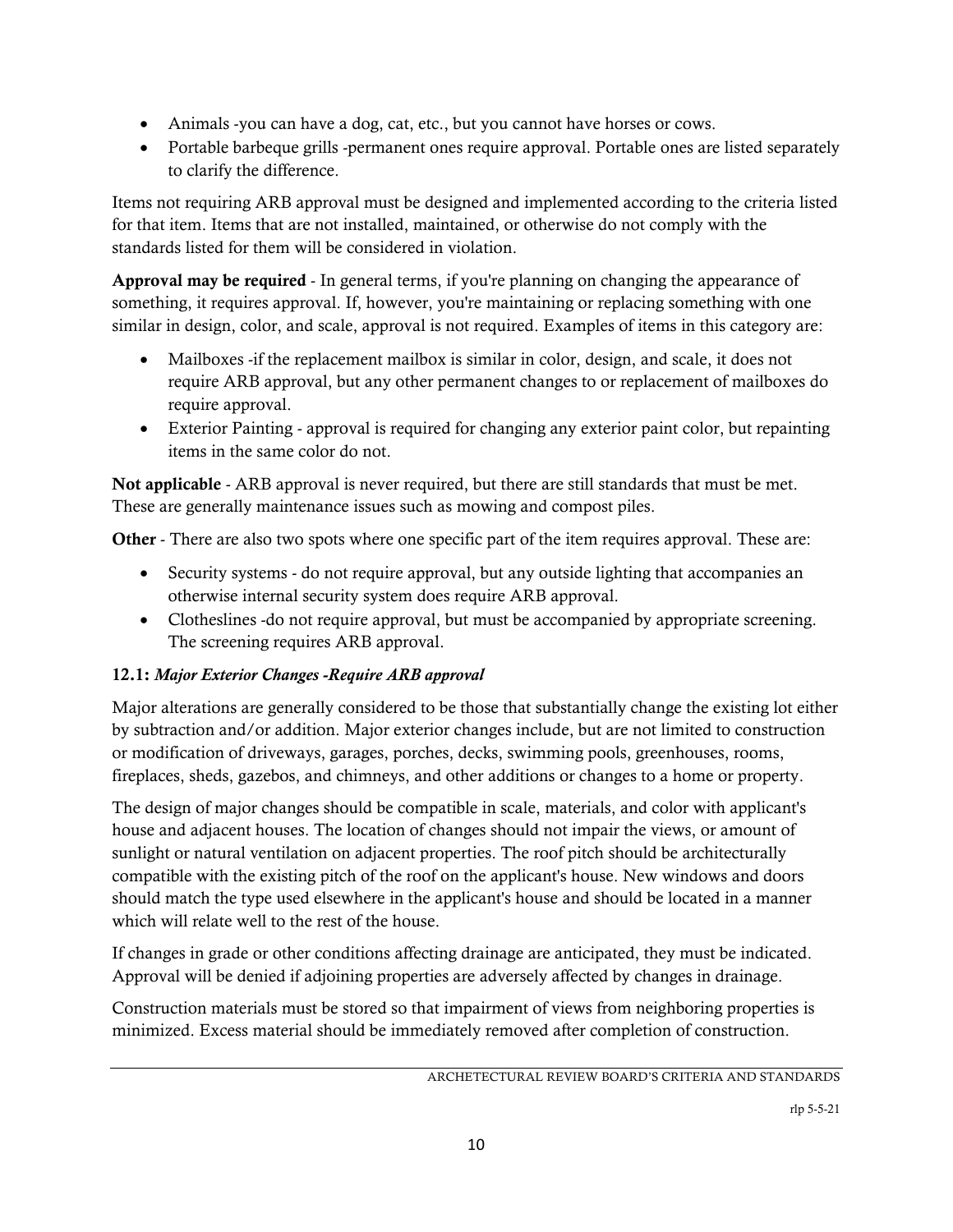## 12.2: *Exterior Appearance - Not applicable*

Residents are responsible for maintaining the exterior of their dwelling, any other structures on their lots, such as decks, fences, sheds, playground equipment, swimming pools, spas, and landscaping such as trees, lawns, flowers, hedges, shutters, walkways, driveways, etc.

Holiday decorations, such as holiday specific lights, wreaths, etc., for Christmas, Halloween, Thanksgiving, or other holidays, should be removed within 30 days after the holiday.

Driveways shall not be used for storage of building materials, garden equipment and supplies, play equipment, trash cans or recycle containers, recreational vehicles such as boats, ATVs, motor bikes, water jets, etc., trailers for recreational vehicles, equipment, or supplies. Such items must be stored in the garage or in an approved shed. Construction equipment and supplies may be temporarily placed on the driveway while in the process of making home improvements.

## 12.3: *Exterior Maintenance - Not applicable*

Residents are responsible for keeping their lot and all improvements therein or thereon, in good order and free of debris, including but not limited to the seeding, watering and mowing of lawns, the pruning and cutting of shrubbery, and the painting (or other appropriate external care) of all buildings and other improvements, in a manner and with such frequency as is consistent with good property management. Residents are responsible for mowing the lawn and edging the sidewalk and driveway on their yards. This includes the narrow strip between the sidewalk and the street.

Homeowners are expected to maintain their property up to the street and up to adjoining Lots.

## 12.4: *Animals - Do not require ARB approval*

No animals, birds, fowl, property, or livestock, other than a reasonable number of generally recognized household pets shall be maintained on any property within Dawson Landing and then only if they are kept, bred, or raised thereon solely as domestic pets and not for commercial or profitable purposes (Declaration, Article VI, Section 2).".

# 12.5: Antennas and Satellite Dishes -Require ARB approval

Section 207 of the Federal Telecommunications Act of 1996 ("Section 207") gives homeowners certain rights to install certain antennas, including satellite dishes, in order to receive video programming and broadcast signal reception, and to receive and/or transmit fixed wireless signals. Accordingly, the standards stated below are intended to comply with Section 207. For further information on Section 207, you are encouraged to visit the Federal Communications Commission's website at www.fcc.gov.

Homeowners are not required to have prior approval from the ARB for antennas and dishes covered by Section 207. However, all antennas and satellite dishes are subject to the guidelines below, and homeowners will be required to correct any violations.

 Exterior satellite dishes larger than one meter (39.3 inches) in diameter, and any other exterior dishes or antennas not specifically covered by Section 207, are not permitted on any Lot or the common area. Examples of dishes or antennas not covered by Section 207

```
ARCHETECTURAL REVIEW BOARD'S CRITERIA AND STANDARDS
```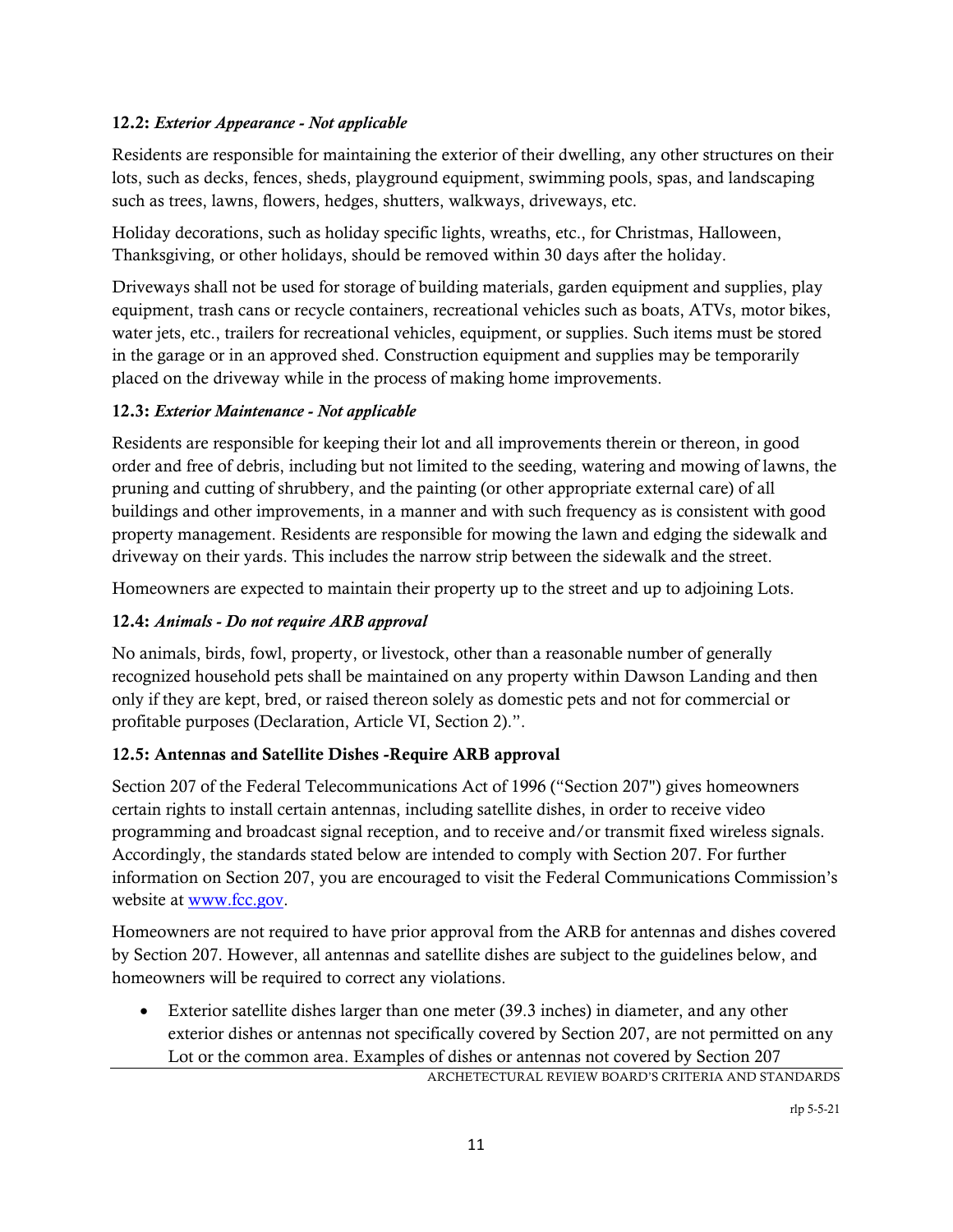include, but are not limited to, those that are used to transmit AM/FM radio, amateur ("HAM") radio, Citizens Band ("CB") radio, and Digital Audio Radio Services ("DARS") signals.

- Homeowners should place the permitted antenna or dish in the least conspicuous place possible. These devices are not to be installed in the front of the lot or on the front facade of a house if another location exists on the lot or house where the device can receive an acceptable quality signal and would not unreasonably increase the cost of installation, maintenance or use of the device. Whenever possible, the device should be placed to the rear of the house in the most non-conspicuous, least visible location that allows for proper operation. Under no circumstances shall a device (or its related equipment) be installed on the Association's common area or otherwise encroach upon the common area. Antennas shall be installed no higher than is absolutely necessary for reception of an acceptable quality signal.
- All antennas that transmit signals must meet all applicable FCC guidelines regarding radiofrequency (RF) exposure limits, and must be professionally installed due to safety concerns related to such exposure.
- No more than two antennas or dish for each type of service may be installed within a Lot.
- The device should be reasonably screened from view from any other lot or common area, and should be ordered in a color (to the extent available), or should be painted (in a manner that will not interfere with reception or void a warranty) so that it blends into the background against which it is mounted. Wires or cables shall be secured and screened as much as possible without unreasonably increasing the cost of installation, maintenance or use.

# 12.6: *Attic Ventilators -Do not require ARB approval*

Attic ventilators or other mechanical approaches requiring penetration of the roof should be as small in size as functionally possible, and should blend in as much as possible to their surroundings. They must be located on the least visible side of the roof and not extend above the ridgeline.

# 12.7: *Barbecue Grills (permanent) - Require ARB approval*

The definition of a permanent barbecue grill is one that is made of masonry, is permanently built or affixed to the Lot or a structure on the Lot, or that is otherwise designed not to be moved, such as built into a deck and permanently affixed to a gas supply (in lieu of being attached to a propane refillable bottle).

Permanent barbeque grills must be located in the rear of the house and as far from adjacent property lines as is practical.

# 12.8: *Barbecue Grills (portable) - Do not require ARB approval*

Barbecue grills should be located so as to not create a nuisance for other residents, and to comply with the County's fire code and/or regulations.

## 12.9: *Clotheslines - Screening requires ARB approval*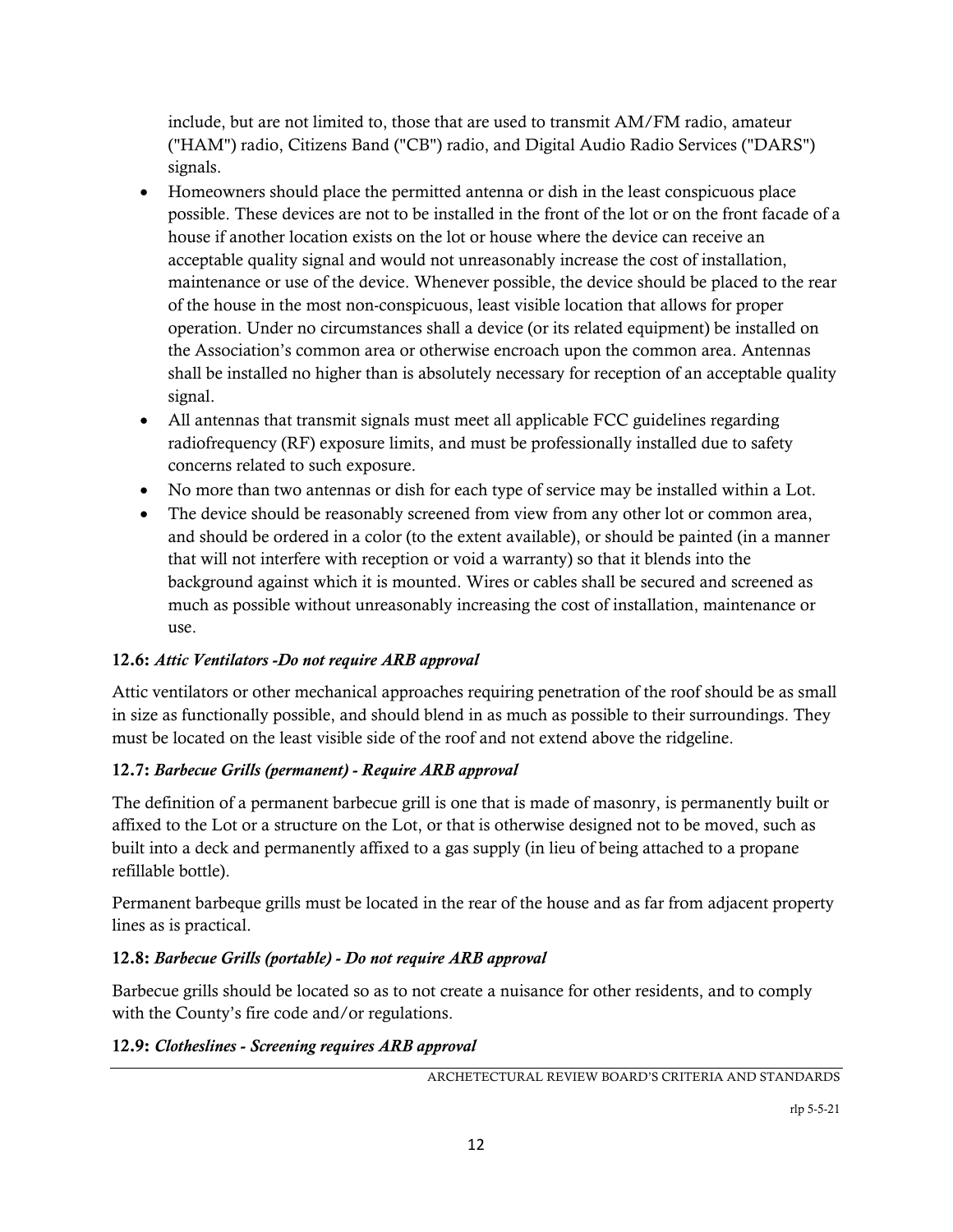Clotheslines are prohibited upon any lot unless obscured from view of adjoining lots and streets by a fence or appropriate screen approved by the Architectural Review Board.

# 12.10: *Compost Piles - Not applicable*

Compost piles may be maintained on the resident's property if they are maintained at least eight feet from any property line and to the rear of the property. Active compost piles must have a six-inch layer of straw or leaves over top of them to prevent odors from escaping.

The Architectural Review Board will notify any residents whose compost pile has become a nuisance and ask them to rectify the problem or remove the compost pile.

# 12.11: *Dog Houses and Runs - Not applicable*

No structure for the care, housing, or confinement of any animal shall be maintained so as to be visible from neighboring properties (Declaration, Article VI, Section 2).

# 12.12: *Driveways – Approval may be required*

Driveways may be resurfaced using like materials. Driveway resurfacing does not require ARB approval. However, if resurfacing includes changes to the existing size and / or location of the driveway, then ARB approval is required.

Driveway modifications can include use of different materials (i.e., blacktop, concrete, other hard surface materials, and / or a combination of hard surfaced materials) and can be resized, however modifications of this nature require ARB approval.

Gravel or other lose material driveways, in whole or in part, will not be approved. Lawn surfaces are not considered acceptable driveways or driveway extensions.

# 12.13: *Electronic Insect Traps -Do not require ARB approval*

Electronic insect traps may only be utilized in such a way as to not cause discomfort or annoyance to adjacent owners from the noise or light and then only during those times when the immediate area protected by the trap is occupied by the owner or guests. Under no circumstances will electronic traps be permanently installed or maintained.

# 12.14: *Erosion Control -Not applicable*

Each resident is responsible for seeing that their lot area is protected from erosion and that storm drain structures are not blocked so as to cause erosion problems. It is the responsibility of each homeowner not to create or allow an erosion problem. As a reminder, installation of new structures requires prior ARB approval.

# 12.15: *Exterior Portable Unit Air Conditioners - Not applicable*

Portable air conditioning units such as those normally designed to extend from windows are prohibited, except that the Board may grant a waiver on a case-by-case basis to the extent required for a reasonable accommodation under federal or state law.

# 12.16: *Exterior Decorative Objects - Approval may be required*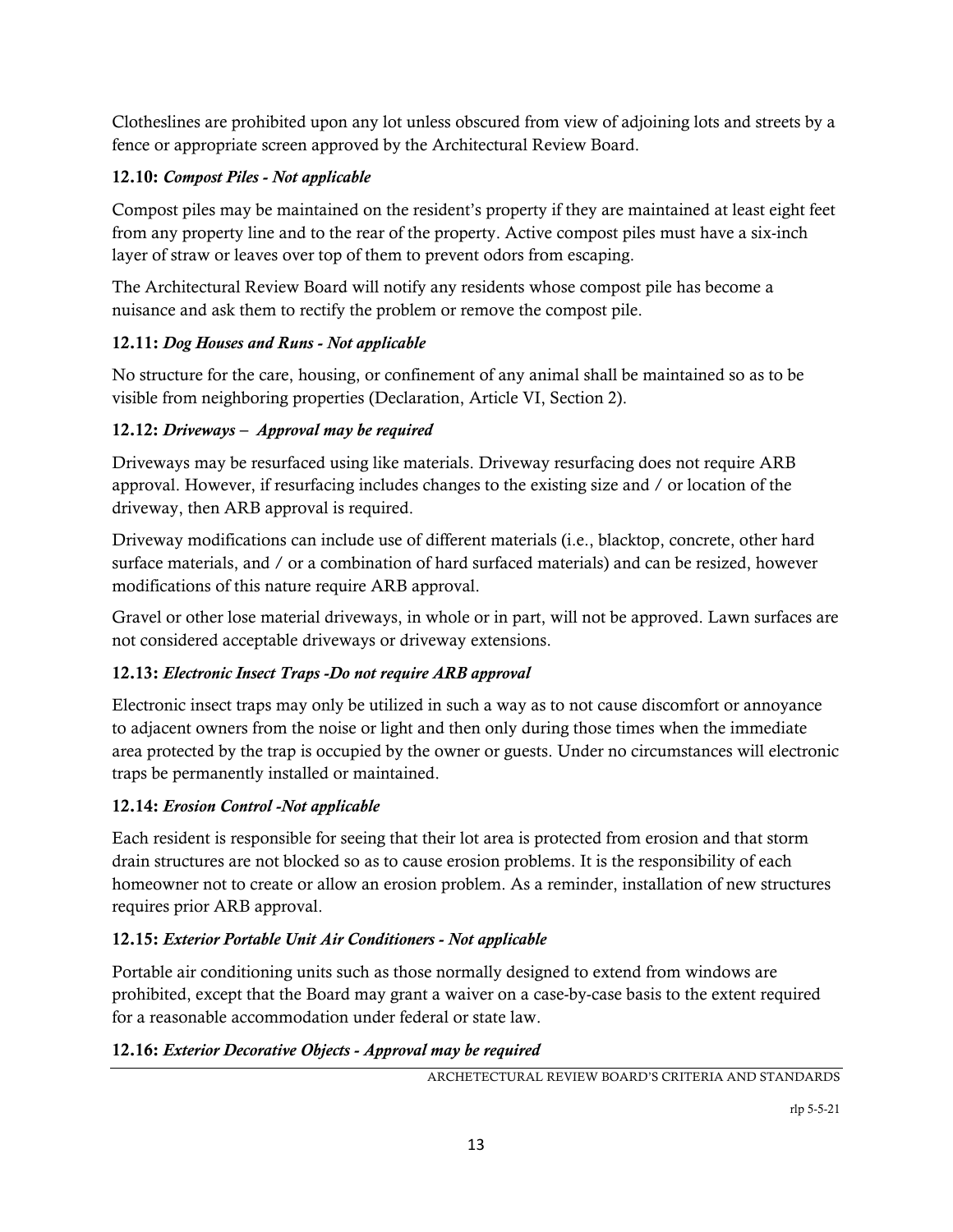Items that fall under this category include representative items such as birdbaths, wagon wheels, sculptures, fountains, non-recreational pools, stumps, driftwood piles, freestanding poles of all types, and items attached to approved structures.

Approval is required for all introduced exterior decorative objects that will be put forward of the rear foundation. Approval is not required for items in this category that are located towards the rear of the house.

# 12.17: *Exterior Lighting - Approval may be required*

Approval is not required if the new item is replacing an existing one and is similar in color, design, and scale.

Approval is required to replace existing lighting where replacement is not similar in color, design, or scale, or if the homeowner is introducing new lighting. This includes lighting associated with security systems.

Approval is required for landscape lighting.

# 12.18: *Exterior Painting - Approval may be required*

Approval is required for exterior painting where color changes are made. Color changes apply to the house siding, doors, shutters, trim, roofing, gutters and other approved structures such as a deck or shed.

# 12.19: *Fences - Require ARB approval*

Fences are used to separate property, provide security, visual privacy, or to architecturally define space. In achieving any one of these goals, a barrier is created which has both a visual and a physical impact on the boundaries of common land and property of adjacent homeowners. Careful consideration should be given to the basic fencing concept and the manner in which the concept is executed. Standards are an addendum to Prince William County (PWC) regulation and requires a PWC permit.

In the absence of any specific aesthetic or safety-oriented considerations, the Architectural Review Board will not approve the installation of any fence forward of the midpoint of the side foundation walls of any structure in Dawson Landing. If a homeowner plans to install a fence forward of the rear foundation wall to the midpoint of the side foundation wall or adjacent to another homeowner's front yard, that side of the fence must be landscaped so it is hidden from view, and a landscaping plan must accompany the application.

Approved fencing must be constructed of the following materials: pressure treated natural wood, composite, vinyl fencing with UV inhibitors, black anodized aluminum or wrought iron. Guidelines that must be used in the design of fences include:

- Design and style must be compatible with the community.
- Fence posts must be located to the interior of the fence (style permitting) with finished side facing out.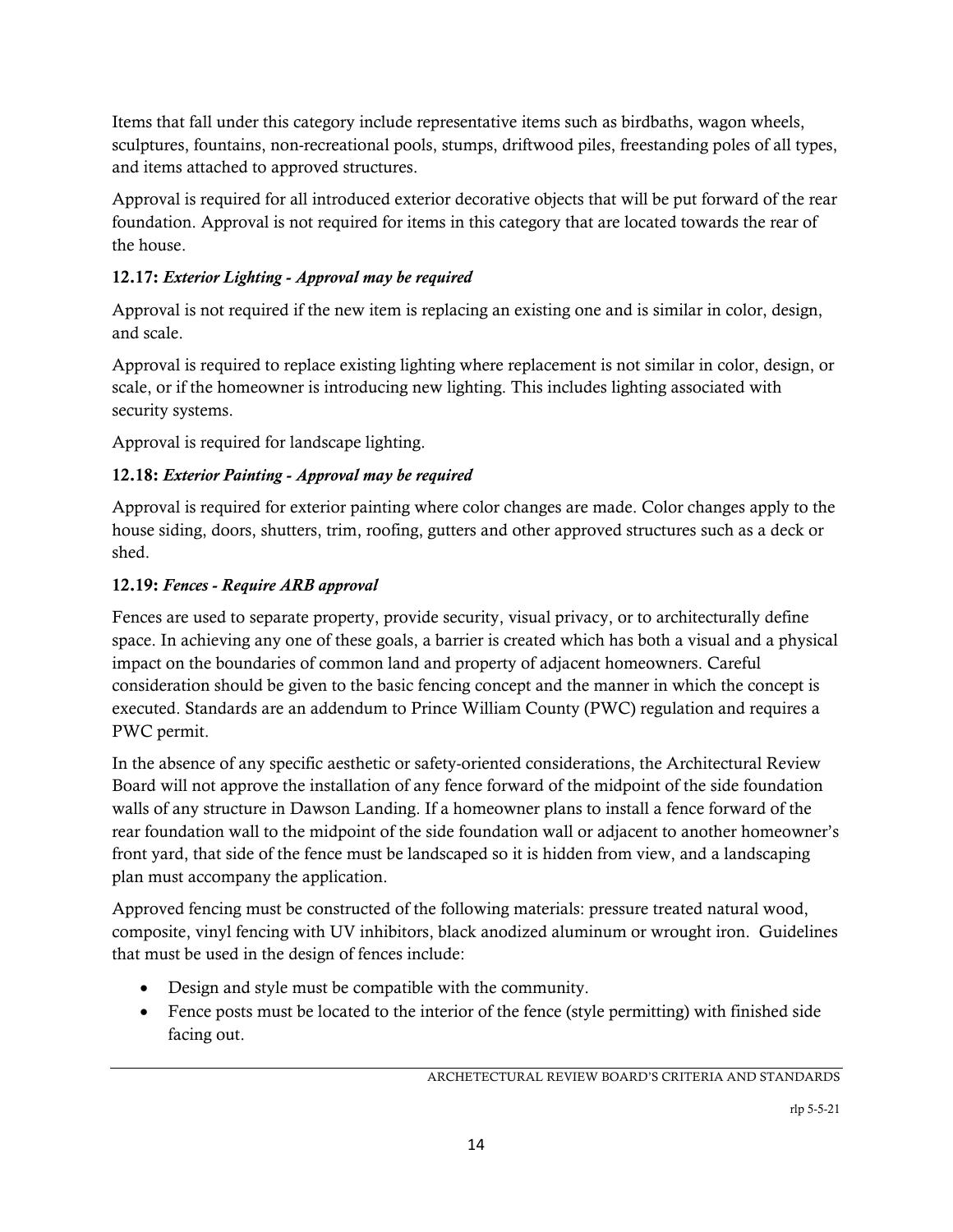- Picket spacing will be consistent and should be three to six inches apart. (if picket style fencing is used).
- Will not exceed forty-eight (48) inches in height, or seventy-two (72) inches for metal picket fences.
- Double fencing is not permitted. Double fencing refers to a fence within a fence. Fences around pools and fences containing gardens and compost piles (see Landscaping and Vegetable Gardens) are exceptions, which are allowed and are within these guidelines.
- Chain link, chicken wire, or similar styled metal fencing is not permitted unless it is temporary and falls within the restrictions of the section referring to Landscaping and Vegetable Gardens.
- Solid Fencing (i.e., concrete, block, stone, or other similar hard surface or simulated material) is not permitted. Fencing around swimming pools will be approved on a case-bycase basis. The color of the fence must be included in the application.

# 12.20: *Firewood -Approval not required*

Firewood maintained for wood-burning fireplaces must be kept to the rear of the house, neatly stacked, and within the resident's property. As with clotheslines, screening may be required to minimize visual impact. Firewood piles should not exceed four feet in height for safety. Firewood piles must contain firewood only, no storage of debris. Note -it is strongly recommended that firewood piles not be kept near or in the residence because of insect infestation. Any firewood that is infested or rotted shall be considered rubbish and must be disposed of accordingly.

# 12.21: *Flagpoles -Approval may be required*

One temporary flagpole staff, which does not exceed six feet in length and is attached at an incline to the front of the residence, does not require approval of the Architectural Review Board. All other requests for flagpoles require approval.

# 12.22: *Greenhouses -Require ARB approval*

Requests for approval of Greenhouses will be reviewed under the same criteria as storage sheds with consideration for the special requirements of sun orientation. Greenhouses will have special attention given to visibility of interior activities and appearance.

# 12.23: *In-Home Business -Not Applicable*

No part of the Property shall ever be used or caused to be used or allowed or authorized in any way, directly or indirectly, for any business, commercial, manufacturing, mercantile, storing, vending or other such non-residential purposes (Declaration, Article VI, Section 2).

Residential businesses are not prohibited by Dawson Landing Declarations. The Declaration reference pertains to non-residential businesses.

# 12.24: *Landscaping and Vegetable Gardens -May require ARB approval*

Landscaping timbers, pavers, and other similar landscaping containment materials that are greater than one foot high and are installed forward of the rear foundation require ARB approval.

ARCHETECTURAL REVIEW BOARD'S CRITERIA AND STANDARDS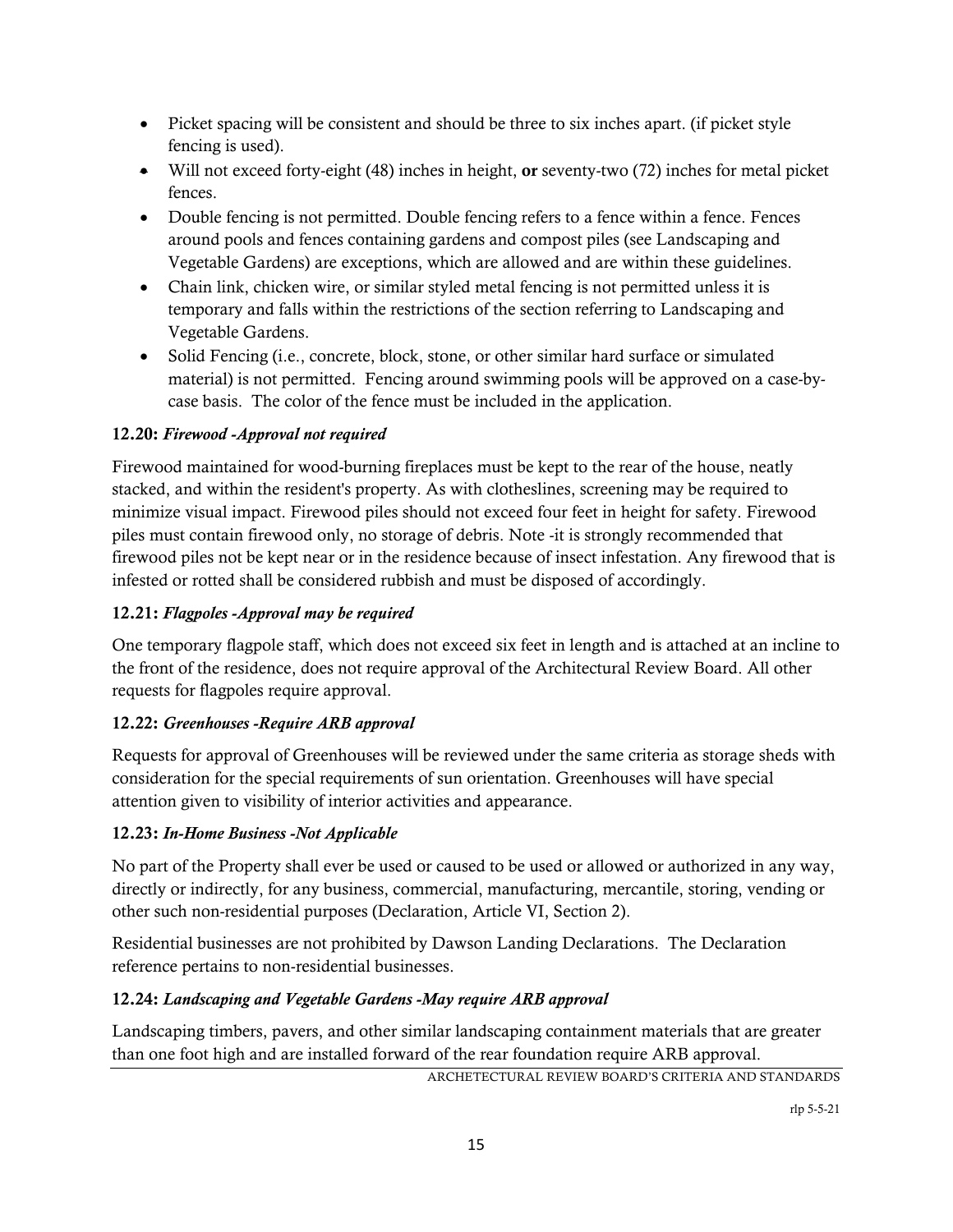Landscaping and materials done in the back yard do not require ARB approval, but must meet the criteria listed below.

Care should be exercised in the planting and maintenance of trees and shrubs to prevent obstruction of sight lines required for vehicular traffic, and that any landscaping materials used to surround these are confined within the property. It is the responsibility of the homeowner to ensure that all vegetation is neatly maintained throughout the growing season. Flowerbeds will be maintained throughout the year.

Removal of native trees more than six inches in diameter must have approval of the Architectural Review Board unless there is a risk of imminent collapse, in which case, removal may be done prior to approval, but a request must be submitted to keep property records up-to-date. Trees being removed adjacent to Neabsco Creek may require special requirements from either the County or the Chesapeake Bay Authority. Ornamental trees planted by the homeowner may be removed without board approval.

An active and thriving vegetable garden or compost pile is the exception to the 'no metal fencing' rule. These gardens may be immediately enclosed by a fence in order to provide a barrier to pests. These fences must comply with the Fences standard except:

- Cannot exceed 36 inches in height unless it matches the height of its immediately surrounding fence
- Must be a dark color, such as hunter green or black, and must be externally landscaped to hide most of the fencing. Surrounding the outside of this fence with a wood or wood-like material is encouraged.

# 12.25: *Mowing -Not applicable*

Grassed areas are required to be maintained and mowed at regular intervals with reasonable frequency, so that the height of the grass does not exceed six inches.

# 12.26: *Mailboxes -Approval may be required*

Replacing the standard builder mailbox does not need approval. The standard builder mailbox is a brown wooden post, black metal mail receiver over an open wooden newspaper receiver. The house number is displayed on the side of the box as approached by the postal carrier, but numbers may be displayed on both sides.

Replacing a previously approved mailbox with one that is similar in color, design, and scale does not need approval.

Any other permanent changes to or replacement of mailboxes require approval from the Architectural Review Board and will be based on postal regulations and ARB Criteria and Standards section 11  $\&$  12. Upgrades which are visually appealing and enhance value are encouraged. Those which are whimsical in nature, abstract, or otherwise distracting will not be approved.

# 12.27: *Patios, Porches, and Decks -Require ARB approval*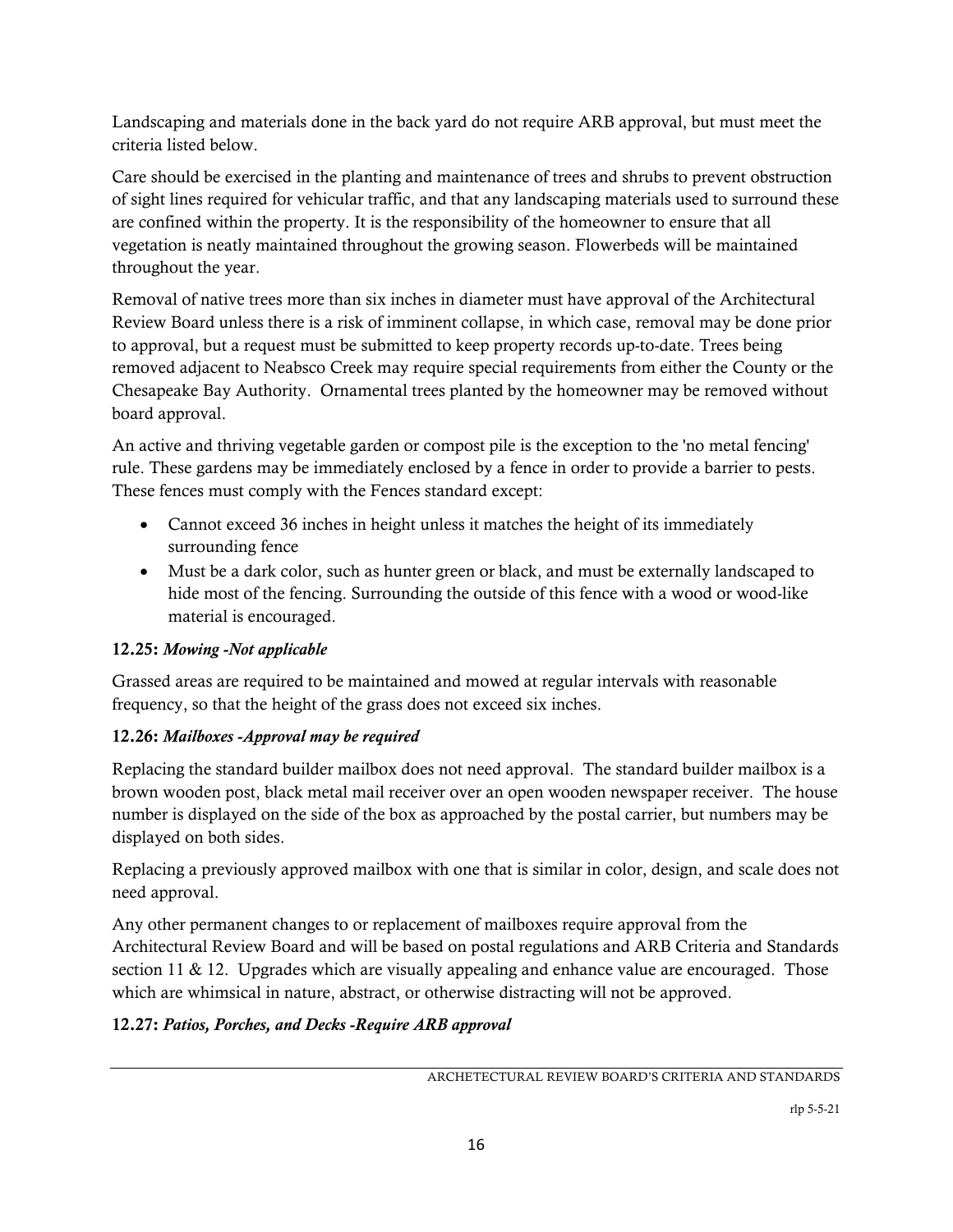Decks, porches and patios must be designed and constructed so as to minimize any visual impact from neighboring properties. Patios and decks should be located toward the rear of the houses. Side yard locations will be evaluated on their individual merits.

If patio and deck schemes include other exterior changes, such as fencing, lighting, landscaping, latticework, etc., other appropriate sections of these standards must be addressed in the application.

Decks are to be constructed of natural or wood tone, pressure treated wood, or acceptable alternatives such as simulated wood materials, and may have either a natural wood stain or a color compatible with the house. The application must include the height of deck off the ground.

Porches will be constructed of material so as to match the existing structure in color, style, and texture. Porch roofs must complement the rooflines of the existing structure.

Porch and Patio top surfaces, including but not limited to slate, flagstone, brick, concrete, blacktop, etc., must be addressed in the application.

# 12.28: *Recreation and Play Equipment -Does not require ARB approval*

Playground equipment: including but not limited to swing sets, trampolines, gym sets, sand boxes, etc. must be maintained in the rear of the house.

Portable playground equipment, such as street hockey, soccer goals, skate ramps, etc., must be put away or stored in the rear of the house when not in use. Portable basketball backboards are authorized to remain in owners' driveway during the season of daylight savings time; otherwise they must follow the guidelines for other portable equipment.

In the interest of safety and maintaining the aesthetic quality of our community, it is strongly recommended that portable basketball backboards and all other recreational or play equipment not be placed or used in the roads or streets of the community or placed in such a manner where the participants using them would be in the roads or streets.

The most desirable material for recreational and/or play equipment is wood in its natural color. If the recreational and play equipment becomes a nuisance to neighboring properties, or the equipment falls into a state of disrepair to include rusting, the Architectural Review Board in their discretion will require removal of the equipment from the property.

# 12.29: *Retaining Walls or Other Hard Surface Free Standing Walls require ARB approval*

Retaining walls can be used to control erosion or enhance the physical characteristics of landscaping and/or garden designs; however, they require approval from the Architectural Review Board. If changes in grade or other conditions affecting drainage are anticipated, they must be indicated.

Retaining walls or walls of a similar nature, (concrete, block, pavers, brick, timber, etc.), used to separate property boundaries will not be approved or considered. See the section labeled Fencing.

# 12.30: *Security Systems -Exterior Systems and Lighting require ARB approval*

Exterior security systems and security lighting require ARB approval. Internal security systems do not.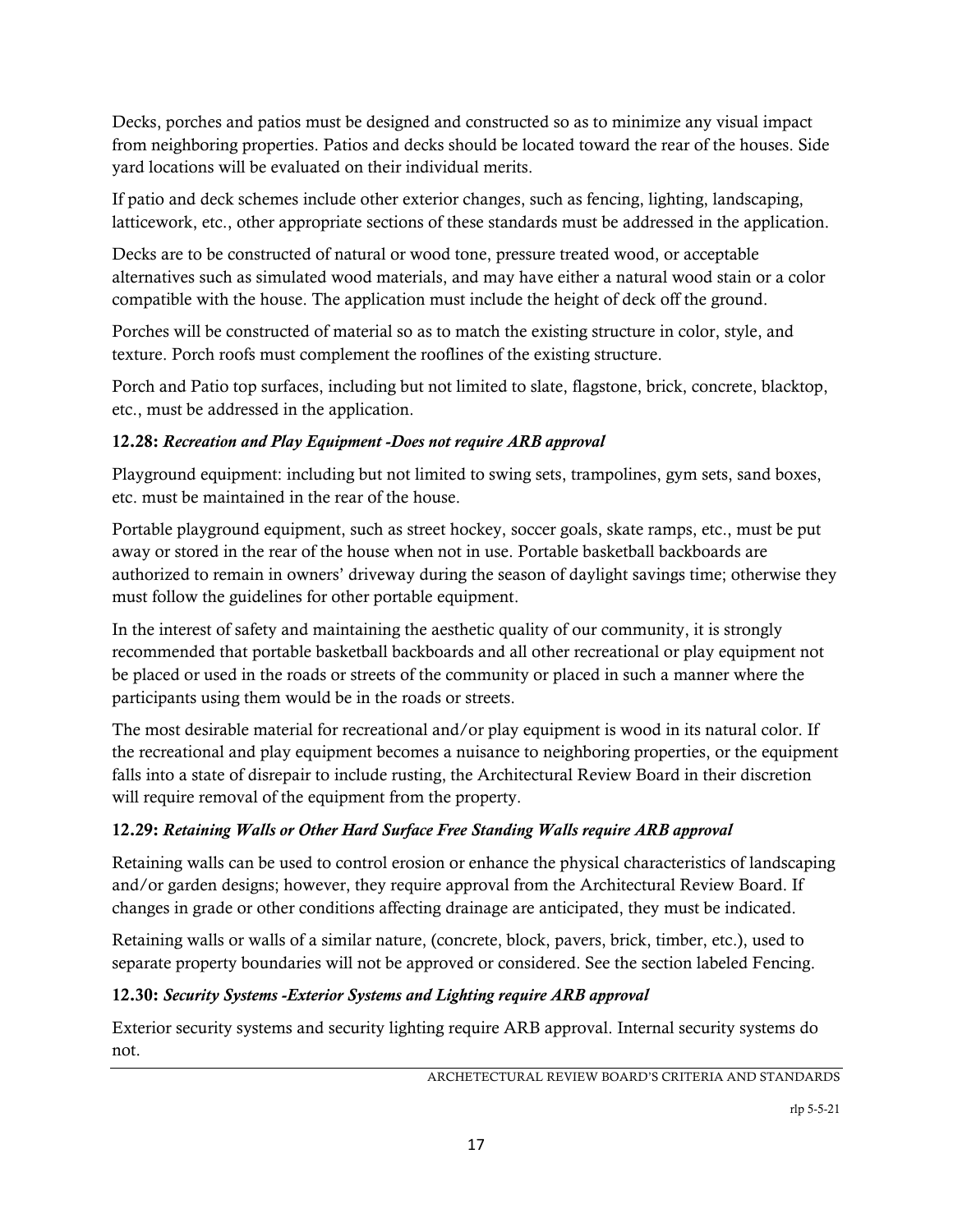Security systems must meet all local and state statutes and must not be of the type that creates a noise nuisance for the residents of Dawson Landing, such as exterior alarms that can only be turned off by the residents from inside the house. Security lighting systems must be such that they do not shine directly into the home of a neighbor. Any security device that can possibly create a safety hazard for the residents of Dawson Landing, or any utility personnel with access to property through easements, are absolutely prohibited.

# 12.31: *Sidewalks and Pathways -Require ARB approval*

Sidewalks or pathways including but not limited to flagstone, brick, concrete, black-top, etc. require approval from the Architectural Review Board if located, in whole or in part, forward of the front foundation of the house.

# 12.32: *Signs -Real Estate Sales/Rent Signs -Not applicable*

One sign of not more than eighteen inches (18") by twenty-four inches (24"), advertising the Property for sale or rent is permitted (Declaration of Covenants, Conditions, and Restrictions Article VI, Section 3).

# 12.33: *Solar Panels -Require ARB approval*

Solar panels require approval from the Architectural Review Board. Panels must be mounted to the rear side of the dwelling's roof and may be flush or extended. If extended they may not extend above the roof peak such that they are visible from the street (or pipe-stem). No other mounting locations are acceptable.

# 12.34: *Storage Sheds -Require ARB approval*

Storage sheds must be compatible with both the architecture and the landscaping surrounding the house and constructed of materials so as to match the exiting home in color, style, and texture. They will only be approved as a stand-alone object and if landscaped in such a manner as to have minimum visual impact. A landscaping plan must accompany the application.

The shed must be designed to respect the visual rights and aesthetic interests of neighborhood properties. Sheds may not exceed one hundred fifty square feet in size nor exceed ninety-six inches in height unless they are the lower part of a raised deck and totally enclosed for storage. Approved storage sheds must be placed upon a solid masonry foundation floor or concrete footings, or other approved structural system that is of sufficient design to accommodate all loads.

# 12.35: *Storm and Screen Doors -Approval may be required*

The color of storm doors must conform to the existing color scheme surrounding the door. Only plain full view storm and screen doors will be permitted. Full view is defined as having total view from top to bottom, either with glass or screen or both with a middle bar allowed for support of the top and bottom sections. Variances must be requested and may be considered on a case-by-case basis.

The Architectural Review Board on a case-by-case basis will consider requests for installation of rear and/or side security doors.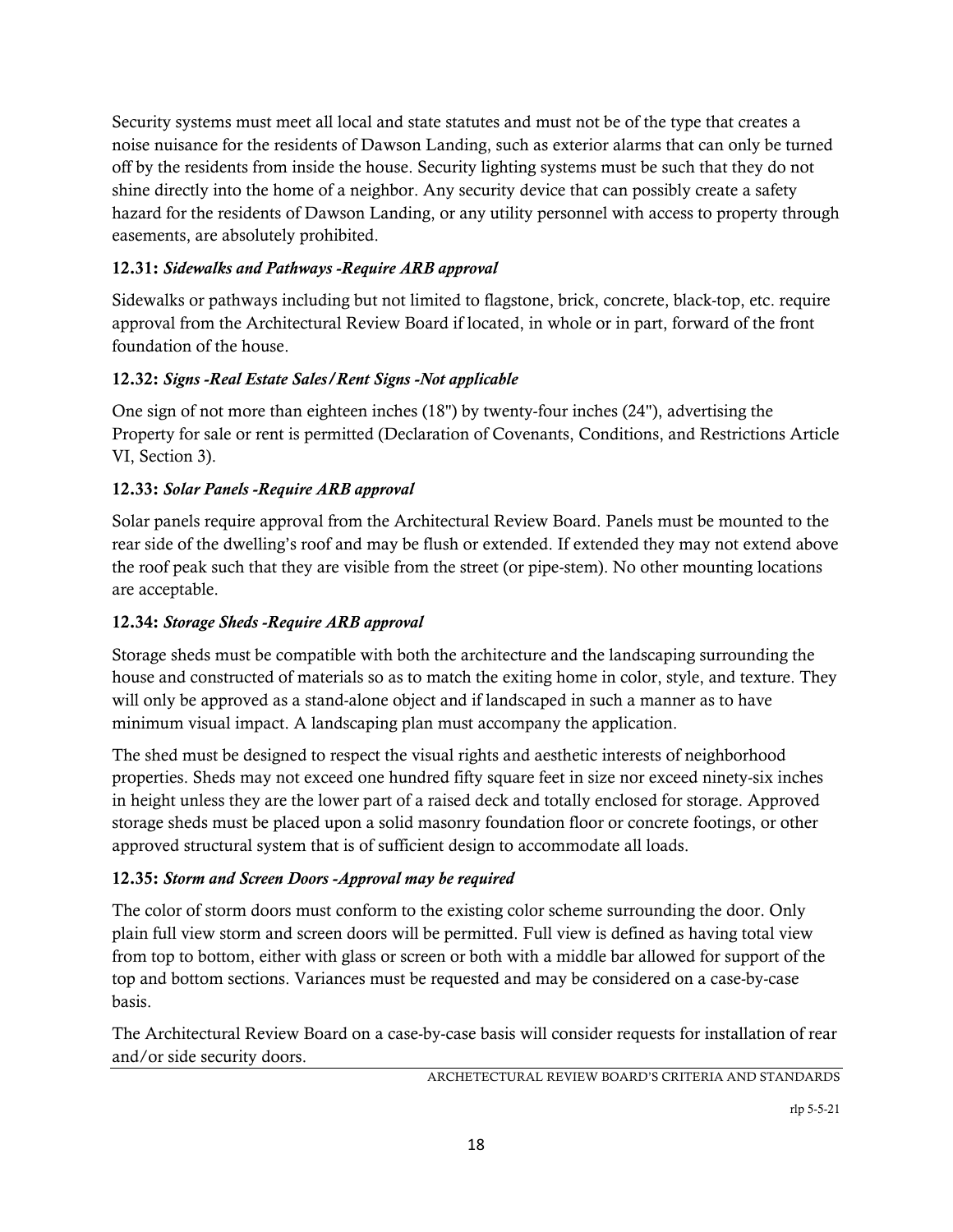# 12.36: *Storm and Screen Windows -Require ARB approval*

Requests for storm windows must be submitted to the Architectural Review Board for approval. No plastic covering will be permitted on the exterior doors or windows of any houses in Dawson Landing.

## 12.37: *Sun Control Devices -Require ARB approval*

Sun control devices include but are not limited to latticework or awnings. Applications for exterior sun control devices require a site plan showing the location of the devices; sketches and or photographs of the house and adjacent homes as appropriate; sketches, photograph, or manufacturer's product information of proposed sun control devices including indication of dimensions, construction details, showing how the devices are to be attached to the house, materials, and color. In the case of fabric awnings, submission of material and color must be included.

## 12.38: *Swimming Pools, Spas, and Hot Tubs -Require ARB approval*

In-ground swimming pools, spas, and hot tubs are allowed but require ARB approval.

All such structures approved must be located to minimize sight and noise impact on neighboring properties. A minimum of ten feet from the property lines will be reserved for landscaping. A landscaping plan must accompany the application. The application for a swimming pool, spa, or hot tub must include the fencing requirements required by local statute. See the section regarding fences when submitting this portion of the application.

No above ground pools will be considered, except that above-ground swimming pools designed to hold less that 24" of water depth are allowed, but must be maintained toward the rear of the house and be stored out of site when not in current use. Above ground swimming pools that meet these standards do not require ARB approval.

Above ground swimming pools designed to hold more than 24" of water depth are not allowed.

# 12.39: *Trashcans -Not applicable*

Beginning September 2, 2016, trash removal and recycling will be contracted by the Dawson Landing Board of Directors. HOA support trash collection reduces the number of trucks in the community, which in tun reduces noise, increases safety, and provides a group discount to homeowners. This service is included in the annual assessment

Trash containers are provided by the contracted service provider. Homeowners can purchase additional bins through the contractor or use personal containers provided they are covered. Open trash containers are prohibited in order to prevent windblown debris. Homeowners are responsible for picking up litter on their property.

Trash receptacles and yard waste must not be place out for pick-up before 5:00 pm the night before pick up and be retrieved the day of service Trashcans are to be stored out of sight, such as in the garage or behind the house and obscured from view by an approved fence or screening.

## 12.40: *Vehicles -Not applicable*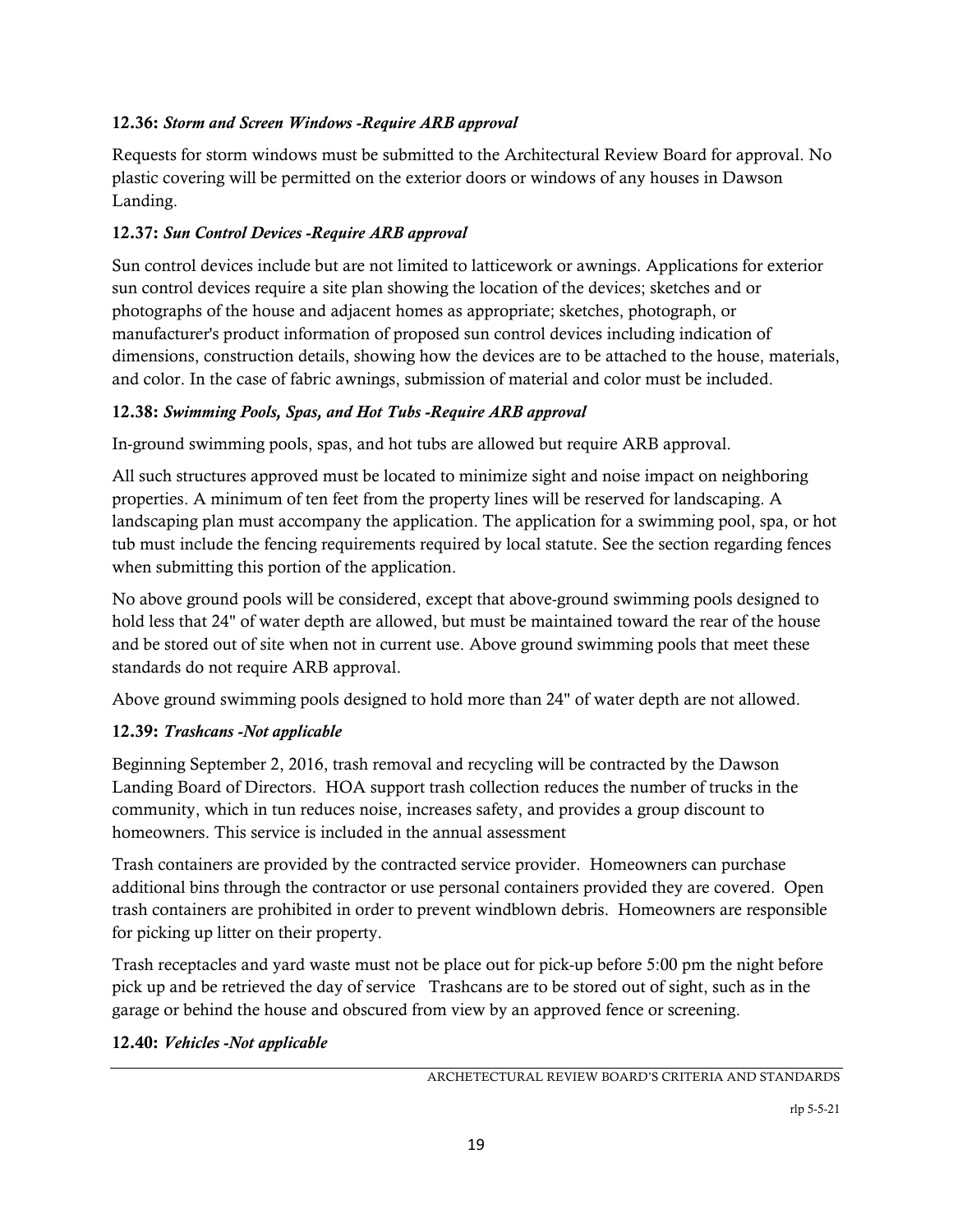No commercial, industrial or recreational vehicle (including boats) shall be parked on the Property without the written consent of the Board of Directors (see Declaration, Article VI, Section 6).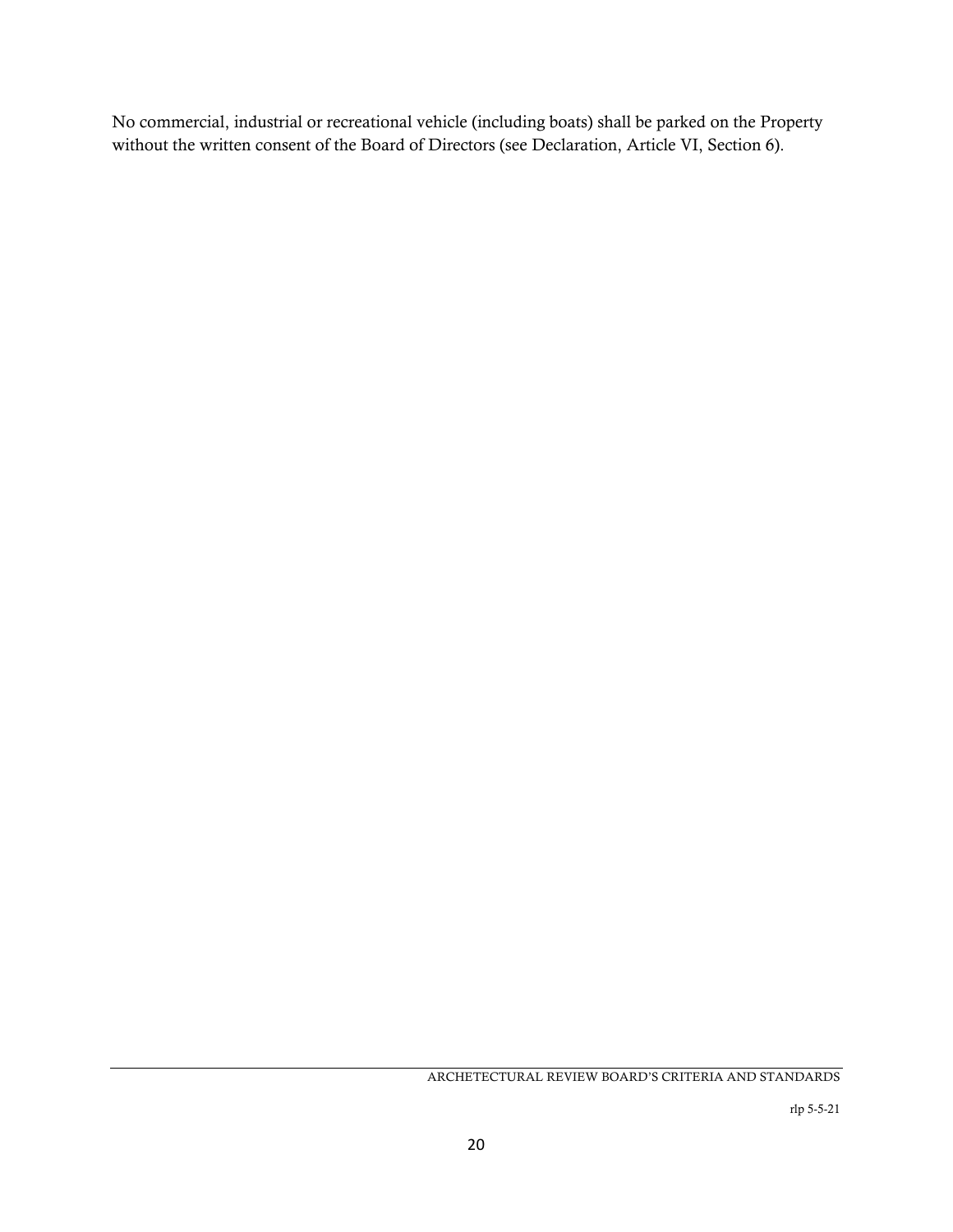## Dawson Landing Homeowners Association Governing Documents Matrix

|                            | <b>Homeowner Association</b><br>(Articles of Incorporation Art VI-VII)<br>(Declaration of Covenants Conditions and Restrictions) | <b>Board of Directors</b><br>(Articles of Incorporation Art VIII)<br>(Declaration of Covenants Conditions and Restrictions)<br>(ByLaws Section IV)                                                                                                                                                                                                                                                        | <b>Architecture Review Board</b><br>(Declaration Section V)<br>(ByLaws, Section)<br>(ARB Concept of Operations) |
|----------------------------|----------------------------------------------------------------------------------------------------------------------------------|-----------------------------------------------------------------------------------------------------------------------------------------------------------------------------------------------------------------------------------------------------------------------------------------------------------------------------------------------------------------------------------------------------------|-----------------------------------------------------------------------------------------------------------------|
| <b>Members / Directors</b> | Class A - (1) vote for each Lot owned                                                                                            | Minimum $-3$ / Maximum $-7$ (always uneven)                                                                                                                                                                                                                                                                                                                                                               | Minimum $-3/$ Maximum $-$ NA                                                                                    |
|                            | Class B - Expired December 31, 2000<br>(Articles, Art VI)<br>(Declaration, Art III)                                              | Need not be Members of the Association<br>(Articles, Art VIII)<br>(ByLaws, Art IV, Section 1)                                                                                                                                                                                                                                                                                                             | Appointed by the Board of Directors.<br>(Dec, Art V, Section 2)                                                 |
| <b>Director Term</b>       | By secret written ballot.<br>(ByLaws, Art V, Section 2)                                                                          | 3 Year – staggered<br>(ByLaws, Art IV, Section 2)<br>Removal. In the event of death, resignation or<br>removal of a Director, his successor shall be<br>selected by the remaining Members of the<br>Board and shall serve for the unexpired term<br>of his predecessor.<br>(ByLaws, Art IV, Section 3)(NOTE: Legal counsel clarified those<br>appointments by the BOD serve to the next annual election.) | 3 Year – staggered<br>(Dec, Art IV, Section 2)                                                                  |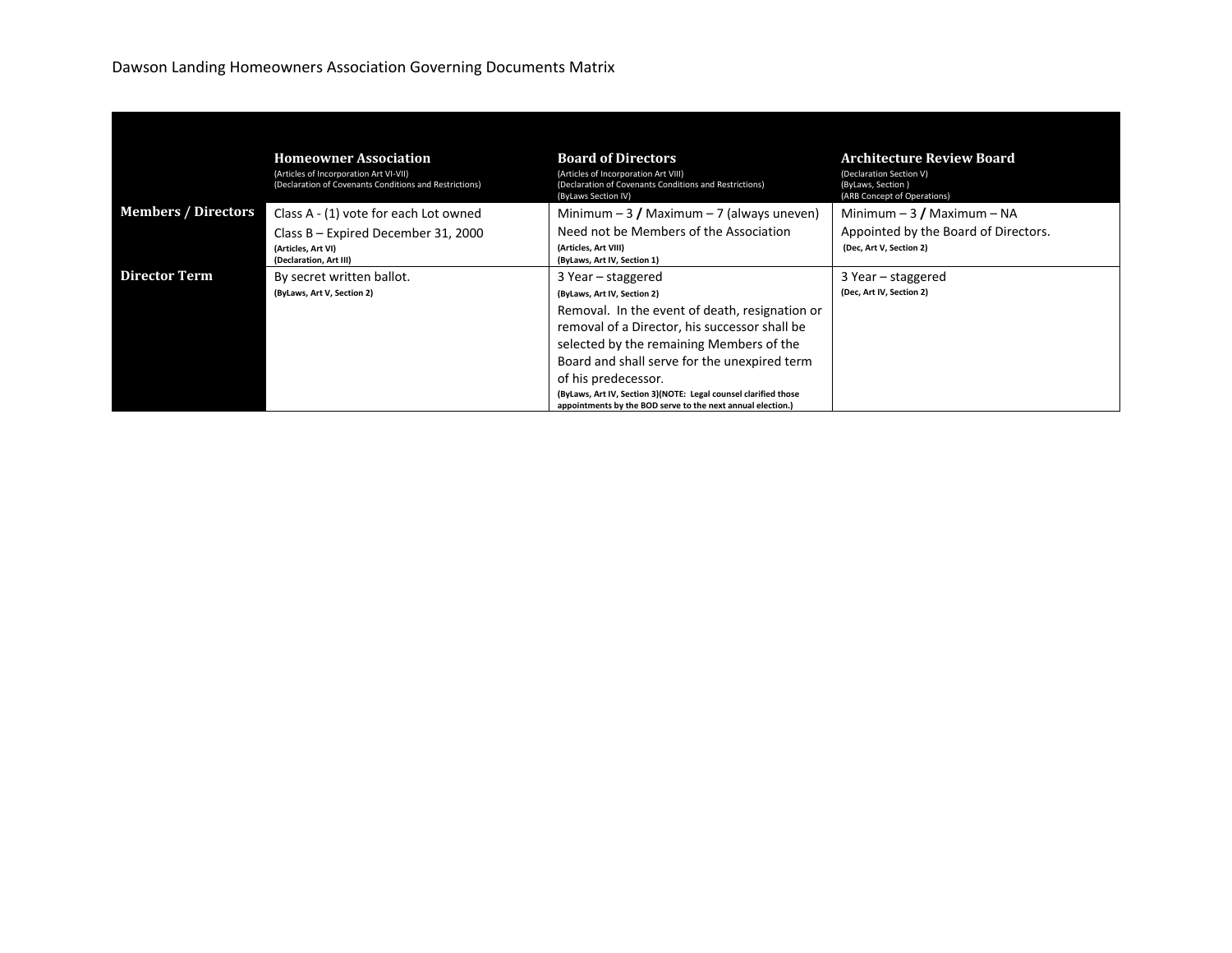| <b>Officer Elections</b>     | <b>NA</b> |                                                   |                                              |
|------------------------------|-----------|---------------------------------------------------|----------------------------------------------|
|                              |           | President and Vice President, who shall be        | At the first meeting of the Review Board     |
|                              |           | members of the Board of Directors, a              | following each Annual Meeting of Members,    |
|                              |           | Secretary and a Treasurer, and such other         | the Review Board shall elect from among      |
|                              |           | officers as the Board may from time to time by    | themselves a Chairman, a Vice Chairman and a |
|                              |           | resolution create, all of which officers are to   | Secretary                                    |
|                              |           | be elected by the Board of Directors.             | (Dec, Art V, Section 3)                      |
|                              |           | (ByLaws, Art VIII, Section 1)                     |                                              |
|                              |           | At the first annual meeting.                      |                                              |
|                              |           | (ByLaws Art VIII Section 2)                       |                                              |
|                              |           | Annually by the Board and each shall hold         |                                              |
|                              |           | office for one (1) year or until his successor is |                                              |
|                              |           | duly elected and qualified, unless he shall       |                                              |
|                              |           | sooner resign, or shall be removed, or            |                                              |
|                              |           | otherwise disqualified to serve.                  |                                              |
|                              |           | (ByLaws, Art VIII, Section 3)                     |                                              |
|                              |           | Resignation and Removal. Any officer may be       |                                              |
|                              |           | removed from office with or without cause by      |                                              |
|                              |           | the Board. Any officer may resign at any time     |                                              |
|                              |           | by giving written notice to the Board, the        |                                              |
|                              |           | President or the Secretary. The acceptance of     |                                              |
|                              |           | such resignation shall not be necessary to        |                                              |
|                              |           | make it effective.                                |                                              |
|                              |           | (ByLaws, Art VIII, Section 3)                     |                                              |
|                              |           |                                                   |                                              |
|                              |           | Vacancies. A vacancy in any office may be         |                                              |
|                              |           | filled by appointment by the Board. The           |                                              |
|                              |           | officer appointed to such vacancy shall serve     |                                              |
|                              |           | for the remainder of the term of the officer he   |                                              |
|                              |           | replaces.                                         |                                              |
|                              |           | (ByLaws, Art VIII, Section 6)                     |                                              |
|                              |           | Multiple Offices. No person shall                 |                                              |
|                              |           | simultaneously hold more than one (1) of any      |                                              |
|                              |           | of the offices.                                   |                                              |
| <b>Officer Removal &amp;</b> |           | (ByLaws, Art VIII, Section 7)                     |                                              |
|                              | <b>NA</b> | Majority vote of the Members of the               | <b>BOD</b>                                   |
| Replacement                  |           | Association.                                      | (Dec, Art V, Section 2)                      |
|                              |           | (ByLaws, Art III, Section 3)                      |                                              |
|                              |           |                                                   |                                              |
|                              |           |                                                   |                                              |
|                              |           |                                                   |                                              |
|                              |           |                                                   |                                              |
|                              |           |                                                   |                                              |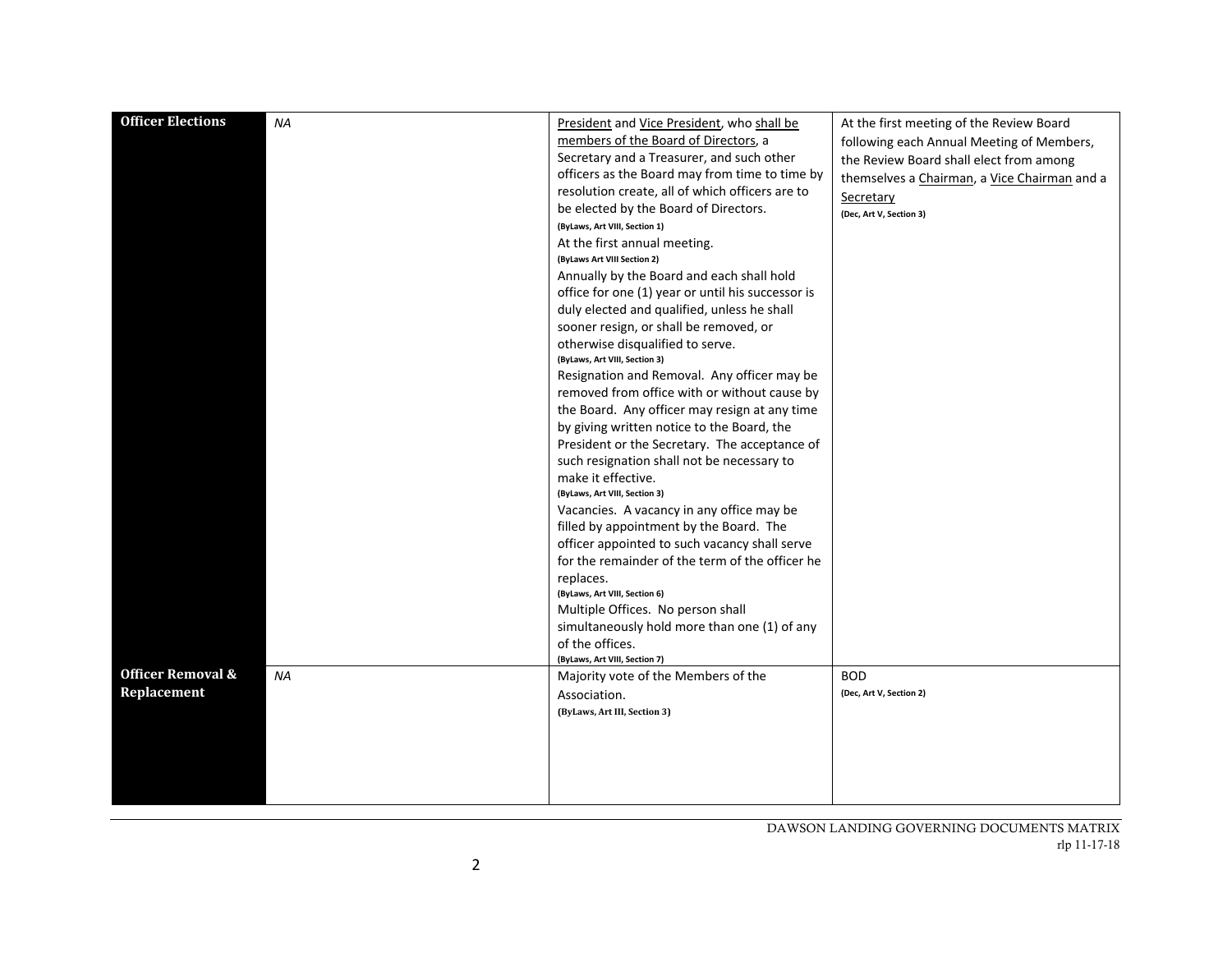| <b>Meetings</b> | Annual<br>(ByLaws, Art III, Section 1)<br>Regular Biannual Meetings. Beginning May<br>2000, the Members shall hold a regular<br>meeting twice each year, once during the<br>month of May and once during the month of<br>Nov.<br>(Amendment to the ByLaws as of Nov 9, 1999)                                                                                                                                                                                                                                                                                                                                                                                                                                                                                                                                                                                                                                                                                                                                           | Regular Meetings - Min twice year. Notice<br>shall be given to each Director at least six (6)<br>days prior to the date named for such<br>meeting.<br>(ByLaws, Art VI, Section 1)                                                                                                                                                                                                                                                                                                                                                                                                                                                                                                               | The Thursday before each BOD meeting.<br>(ARB Concept of Operations) |
|-----------------|------------------------------------------------------------------------------------------------------------------------------------------------------------------------------------------------------------------------------------------------------------------------------------------------------------------------------------------------------------------------------------------------------------------------------------------------------------------------------------------------------------------------------------------------------------------------------------------------------------------------------------------------------------------------------------------------------------------------------------------------------------------------------------------------------------------------------------------------------------------------------------------------------------------------------------------------------------------------------------------------------------------------|-------------------------------------------------------------------------------------------------------------------------------------------------------------------------------------------------------------------------------------------------------------------------------------------------------------------------------------------------------------------------------------------------------------------------------------------------------------------------------------------------------------------------------------------------------------------------------------------------------------------------------------------------------------------------------------------------|----------------------------------------------------------------------|
| <b>Voting</b>   | One (1) vote for each Lot owned<br>(Dec, Art III, Section 2)<br>Quorum . 1/10 entitled present and proxy,<br>except as otherwise provided<br>(ByLaws, Art III, Section 4)<br>Decision. 51% of quorum in person or by<br>proxy shall be necessary to decide any<br>question brought before such meeting<br>(ByLaws, Art III, Section 5)<br>Eligibility. No Class A Member shall be eligible<br>to vote, either in person or by proxy, or to be<br>elected to the Board of Directors, who is<br>shown on the books or management accounts<br>of the Association to be more than sixty (60)<br>days delinquent in any payment due the<br>ASSOCIATION. (ByLaws, Art III, Section 5) (ByLaws, Art VII,<br>Section 1b)<br>Proxies. At all meetings of Members. Every<br>proxy shall be revocable and shall<br>automatically cease upon conveyance by the<br>Member of his Lot. No proxy shall be valid<br>after eleven (11) months from its date, unless<br>otherwise provided in the proxy.<br>(ByLaws, Art III, Section 6) | Quorum. Every act or decision done or made<br>by a majority of the Directors present at a duly<br>held meeting at which a quorum is present<br>shall be regarded as the act of the Board.<br>(ByLaws, Art VI, Section 3)<br>Action Taken Without a Meeting. Obtain<br>written approval of all the Directors and such<br>approval is filed with the minutes of the<br>proceedings of the Board of Directors.<br>(ByLaws, Art IV, Section 5)<br>Proxy. Clarification provided by attorney that<br>voting by proxy is allowed at Association<br>meetings, not at Board meetings or committee<br>meetings.<br>(Chadwick, Washington, Moriary, Elmore & Bunn, June 13, 2017,<br><b>BOD Training)</b> | See procedures.                                                      |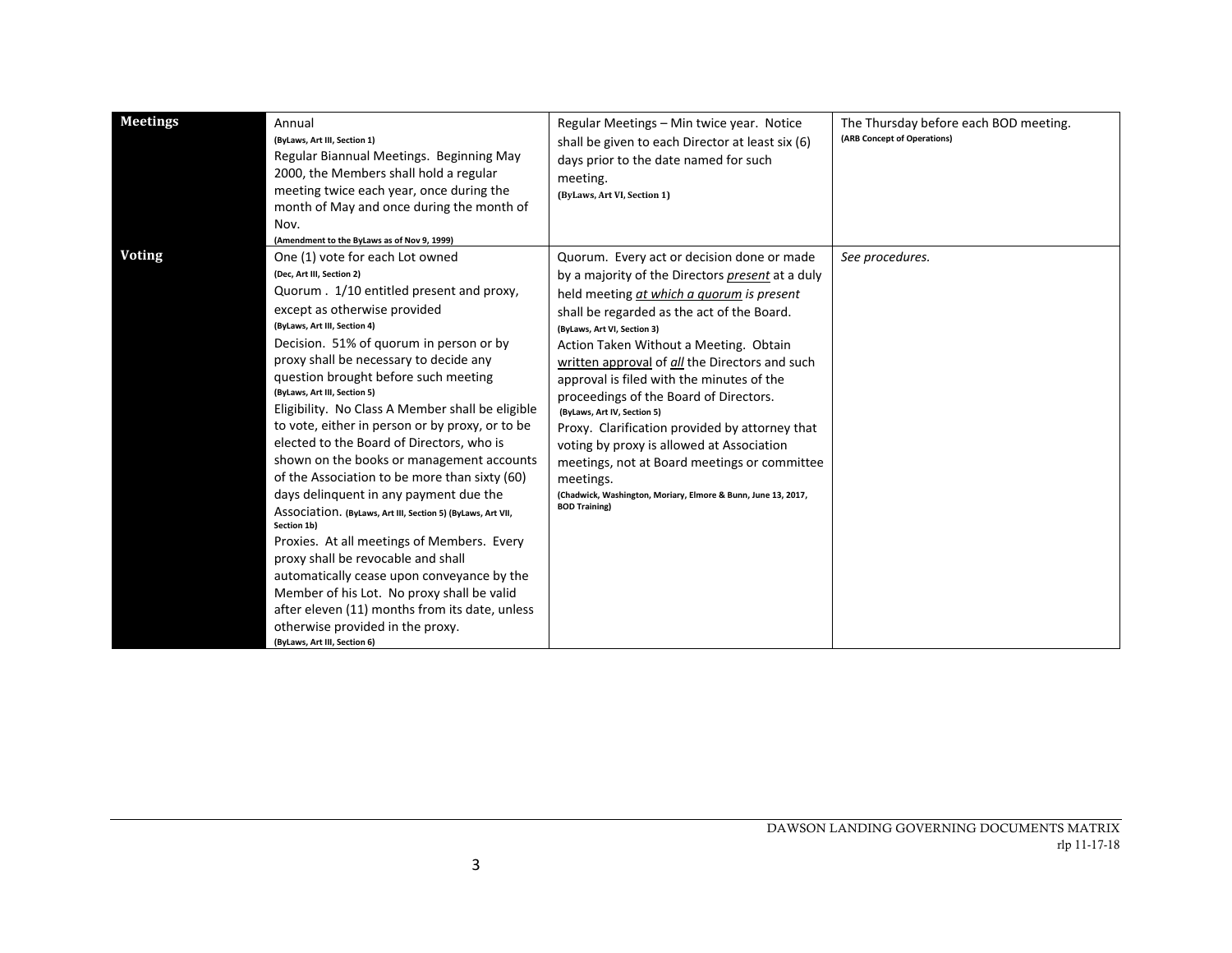| <b>Amendments</b>                          | Declarations. 75% HOA                                                                             |                                                                                                 | ARB Criteria and Standards. A revised Criteria  |
|--------------------------------------------|---------------------------------------------------------------------------------------------------|-------------------------------------------------------------------------------------------------|-------------------------------------------------|
|                                            | (Articles of Incorporation, Art X) (Dec, Art IX, Section 4)                                       |                                                                                                 | and Standards will be submitted to the Board    |
|                                            | ByLaws. May be amended, at regular or                                                             |                                                                                                 | of Directors for review and possible approval.  |
|                                            | special meeting of the Members, by a vote of                                                      |                                                                                                 | (ARB C&S, Section 8.1, para 2)                  |
|                                            | a majority of a quorum of Members present in                                                      |                                                                                                 |                                                 |
|                                            | person or by proxy.                                                                               |                                                                                                 |                                                 |
|                                            | (ByLaws, Art XVI, Section 1)                                                                      |                                                                                                 |                                                 |
|                                            | In the case of any conflict between the Articles                                                  |                                                                                                 |                                                 |
|                                            | of Incorporation and these Bylaws, the Articles                                                   |                                                                                                 |                                                 |
|                                            | of Incorporation shall control; and in the case                                                   |                                                                                                 |                                                 |
|                                            | of any conflict between the Declaration and                                                       |                                                                                                 |                                                 |
|                                            | these Bylaws, the Declaration shall control.                                                      |                                                                                                 |                                                 |
|                                            | (ByLaws, Art XVI, Section 2)                                                                      |                                                                                                 |                                                 |
| <b>Standards</b>                           | (Articles of Incorporation, Art VI-VII)<br>(Declaration of Covenants Conditions and Restrictions) | (Articles of Incorporation, Art VIII)<br>(Declaration of Covenants Conditions and Restrictions) | Adopt architectural standards subject to the    |
|                                            |                                                                                                   | (ByLaws Section IV)                                                                             | confirmation of the Board of Directors          |
|                                            |                                                                                                   |                                                                                                 | (Dec, Art V, Section 4c)                        |
|                                            |                                                                                                   |                                                                                                 | The Architectural Review Board, with the        |
|                                            |                                                                                                   |                                                                                                 | advice and consultation of the BOD adopts ARB   |
|                                            |                                                                                                   |                                                                                                 | Standards.                                      |
|                                            |                                                                                                   |                                                                                                 | (ARB C&S, Section 8.1, para 2)                  |
| <b>Procedures</b>                          | (Articles of Incorporation Art VI-VII)<br>(Declaration of Covenants Conditions and Restrictions)  | (Articles of Incorporation Art VIII)<br>(Declaration of Covenants Conditions and Restrictions)  | Adopt procedures for the exercise of its duties |
|                                            |                                                                                                   | (ByLaws Section IV)                                                                             | (Dec, Art V, Section 2)                         |
| <b>Property</b>                            | Transfer any part of the Common Area                                                              |                                                                                                 |                                                 |
|                                            | requires two-thirds (2/3) voting members                                                          |                                                                                                 |                                                 |
|                                            | (Dec, Art II, Section 1.b.)                                                                       |                                                                                                 |                                                 |
|                                            | Use Restrictions                                                                                  |                                                                                                 |                                                 |
|                                            | (Dec, Art VI)                                                                                     |                                                                                                 |                                                 |
|                                            | <b>Exterior Maintenance</b>                                                                       |                                                                                                 |                                                 |
|                                            | (Dec, Art VII)                                                                                    |                                                                                                 |                                                 |
|                                            | Management (Agent)                                                                                |                                                                                                 |                                                 |
|                                            | (Dec, Art VIII) (ByLaws, Art VII, Section 1e & Section 3)                                         |                                                                                                 |                                                 |
| <b>Assessments</b><br>(Declaration Art IV) | Every Owner of a Lot which is subject to                                                          |                                                                                                 |                                                 |
| (ByLaws Art XIV)                           | assessment shall be a member of the                                                               |                                                                                                 |                                                 |
|                                            | Association. Membership shall be                                                                  |                                                                                                 |                                                 |
|                                            | appurtenant to and may not be separated                                                           |                                                                                                 |                                                 |
|                                            | from ownership of any Lot which is subject to                                                     |                                                                                                 |                                                 |
|                                            | assessment.                                                                                       |                                                                                                 |                                                 |
|                                            | (Dec, Art III, Section 1)                                                                         |                                                                                                 |                                                 |
|                                            | Each Owner of any Lot by acceptance of a                                                          |                                                                                                 |                                                 |
|                                            | deed is deemed to covenant and agrees to                                                          |                                                                                                 |                                                 |
|                                            | annual assessments                                                                                |                                                                                                 |                                                 |
|                                            | (Dec, Art IV, Section 1)                                                                          |                                                                                                 |                                                 |